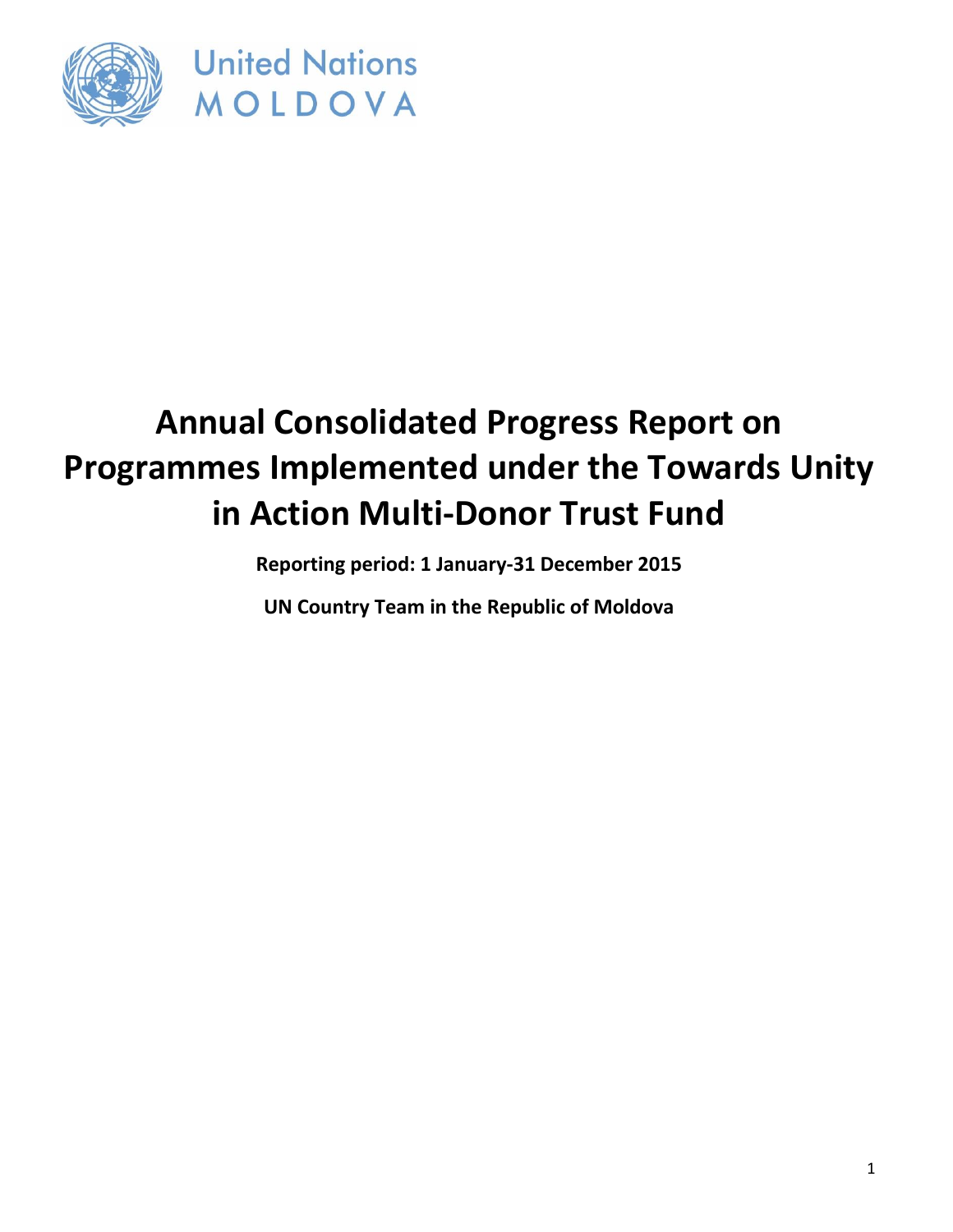# **Table of Contents**

| UNCT Strategic Action Supporting Implementation of the Convention on the Rights of Persons with  |  |
|--------------------------------------------------------------------------------------------------|--|
| Joint Action to Strengthen Human Rights in the Transnistrian Region of the Republic of Moldova 9 |  |
| Enhancing Women's Political Representation through Improved Capacity and Enhanced Support in     |  |
|                                                                                                  |  |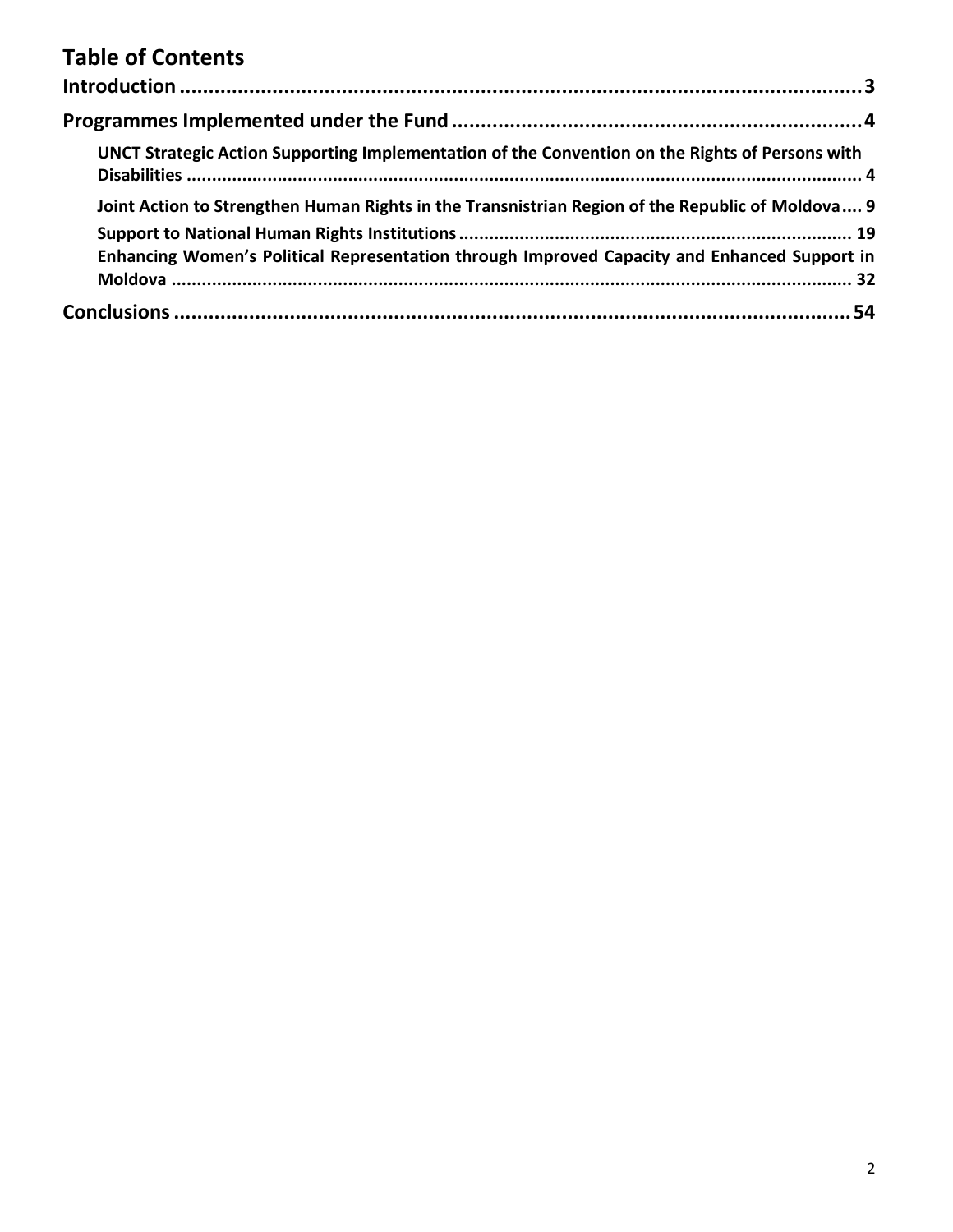# **Introduction**

This Annual Consolidated Progress Report on Programmes Implemented under the Towards Unity in Action Multi-Donor Trust Fund (henceforth 'the Fund') covers the period from 1 January to 31 December 2015 and reports on the implementation of programmes approved for funding under the Fund. In line with the Memoranda of Understanding between the Fund and Participating United Nations Organizations (PUNOs), and the Terms of Reference of the Fund, the Annual Consolidated Progress Report is compiled based on information and data submitted in PUNOs' individual Annual Narrative Programme Reports. UNICEF signed the Fund Memorandum of Understanding in 2015, increasing the number of PUNOs to eleven: FAO, ILO, IOM, UNAIDS, UNDP, UNFPA, UNICEF, UNODC, OHCHR, UN Women, and WHO.

In line with the Fund's Terms of Reference, a Steering Committee was established and its Terms of Reference approved in 2015. The Steering Committee is co-chaired by the State Chancellery as the national coordinating authority for the Republic of Moldova-UN Partnership Framework 2013-2017 (UNPF), and the UN Resident Coordinator. The donors to the Fund and PUNOs sit on the Steering Committee, which provides oversight and approves the attribution of available funds according to the priority areas identified in the UNPF and its Action Plan. The first meeting of the Steering Committee took place in December 2015.

The Republic of Moldova went through severe political, financial and economic challenges in 2015. The lack of stable parliamentary majority produced a number of different Governments during the year, and the ongoing conflict in Ukraine and the wider geo-political context contributed to a tense political atmosphere.

GDP contracted by 0.5% in 2015. In an economy heavily dependent on the agricultural sector and on remittances, 2015 saw both a bad harvest and a 20% decrease in remittances from abroad, chiefly caused by the economic turmoil in the Russian Federation. Poverty levels has declined in recent years, but the current economic situation has a negative impact on household income, especially in rural areas. This is likely to exacerbate social exclusion and the already significant urban-rural inequalities. Migration continues to remain an important factor exercising significant influence on the socio-economic development of the country, with the migration rates remaining at high ratios similar to those of 2014; approximately a quarter of the citizens reside abroad.

Negotiations between Chisinau and the breakaway region of Transnistria, facilitated by the OSCE, registered virtually no progress in 2015. The Transnistrian region was engulfed in a deep economic and financial crisis, putting the *de facto* leadership under internal political pressure. Import, export and production fell sharply, and the region ran a substantial budget deficit. As a result, public employees' salaries and social benefits were cut and paid in arrears.

Against this negative backdrop, the role of the UN as an impartial actor and trusted partner has become more pronounced. The protracted political instability poses a serious challenge for development work, but the UN has established a strong strategic position in the country, which is instrumental for the Organization's ability to fulfil its mandate. With its robust normative framework and operational capacity, the UN is well placed to continue providing qualified and strategic development assistance for the benefit of the people of Moldova.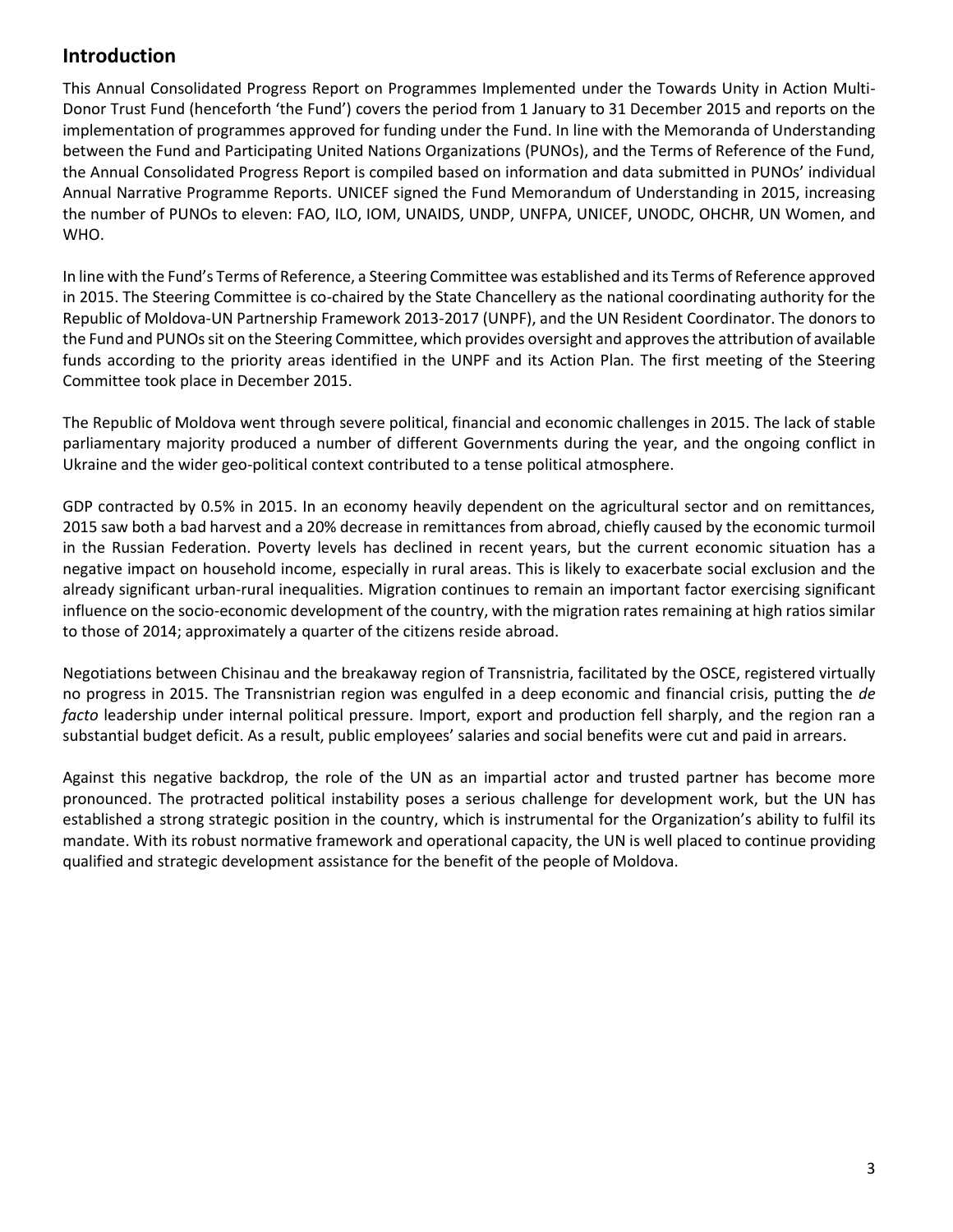# **Programmes Implemented under the Fund**

# **UNCT Strategic Action Supporting Implementation of the Convention on the Rights of Persons with Disabilities**

# *Programme Overview*

The purpose of the programme is to increase awareness of the persons with disabilities in the Transnistrian region of the Republic of Moldova of their rights under the Convention on the Rights of Persons with Disabilities (CRPD) and empower them to influence a broader social change through advocacy action. Further, the programme aims to increase local public authorities' and other public employees' understanding of the rights of persons with disabilities and cooperate with the disability organization for creating accessibility, service provision and awareness raising.

The action takes place within the United Nations-Republic of Moldova Partnership Framework (UNPF) 2013–2017, under the pillar "Democratic Governance, Justice, Equality and Human Rights", and is expected to contribute to increased capacity of women and men from vulnerable groups, including children, to claim and stand for their rights.

# *Results*

To achieve sustainable results in the long run, organizations of persons with disabilities were involved at all stages of the programme cycle from the conceptualization phase to completion and final evaluation of results.

OHCHR reached out to organizations of parents of children with disabilities and self-advocacy groups of adults with disabilities, namely the World of Equal Opportunities (Bender), Alye Parusa (Dubasari), Tsvetik Semitsvetik (Dubasari), OSORC (Tiraspol) and TASDI (Tiraspol). The non-governmental organization World of Equal Opportunities from Bender has been selected as partner NGO. The role of the partner was to assist the emerging human rights advocates from within the community of persons with disabilities, provide trainings and knowledge transfer, mentoring and the various resources needed to empower them.

# **Outcome 1. Women and men with disabilities have increased understanding of their rights and consolidated their efforts for advancing disability rights in the Transnistrian region.**

The main purpose under the first outcome, as defined in the programme document, was to create a consolidated group of self-advocates who would be prepared to initiate activities aimed at promoting the rights of persons with disabilities in their communities. The group of persons with disabilities has received training on human rights and the CRPD and has been involved in learning by doing exercises aimed at endowing the members with the necessary knowledge and skills necessary for a human rights advocate.

The first meeting was held on 20 May 2015, at which 11 adults with disabilities learned about what self-advocacy is and presented the idea of setting a self-advocacy group on disability rights. The group continued to meet regularly, as originally agreed, and the sessions covered a wide range of topics related to human rights and advocacy.

Apart from theoretical knowledge, the group had a few hands-on doing experiences, such as the organization of the Disability Film Festival "Breaking Down Barriers". In preparation for the event, the group of women and men with disabilities, developed the program of the film festival, decided on the strategic messaging to be conveyed by the movies, on the key issues to be raised during the post screening debate and took the lead on putting the event together.

The group carried out an exercise of monitoring of accessibility of the public buildings, and the results of their findings have been introduces on the accessibility map which is available on the interne[t http://motivatie.md/karta/.](http://motivatie.md/karta/) As of the finalization of this programme, the group was advocating with the members of the municipal council to upload the accessibility map on the official page of the Bender mayoralty.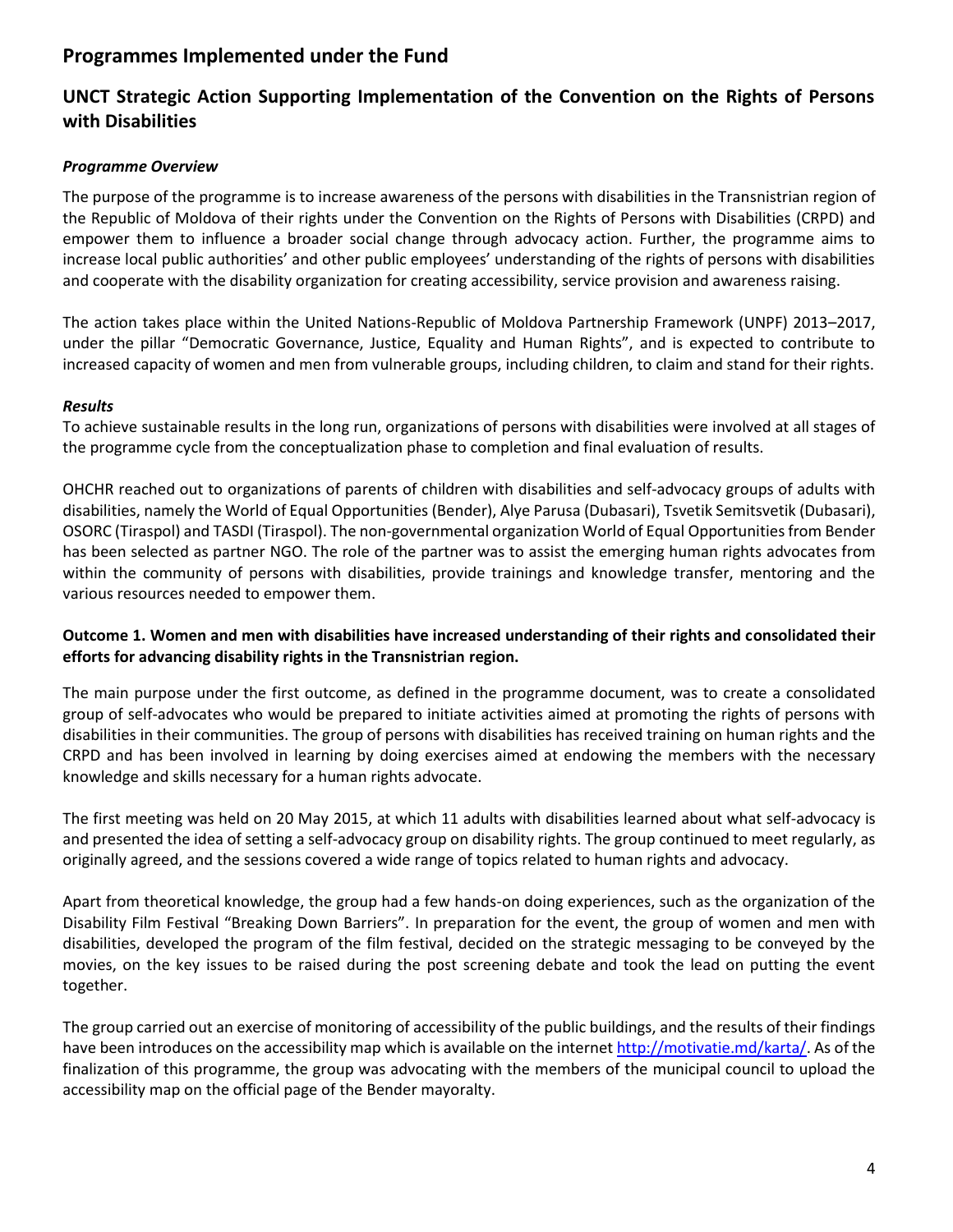The programme strived at building sustainable and inclusive communities, therefore a set of activities aimed at engaging a group of girls and boys with and without disabilities which in social and learning activities to build understanding of diversity has been implemented. The events received the support of the *de facto* Ministry of Labour, Social Protection and Family, contributing to their understanding of social inclusion policies and practices as opposed to practices of institutionalization and segregation.

This further consolidated the bond between the children, reinforced positive perceptions related to diversity and respect for differences and acquired new skills for the children which would considerably enrich their life in the future. This was also a very exiting leisure activity for the children, who because of the expenses of equine therapy is out-ofreach for the majority of families and their children. Therefore, the programme created a unique opportunity for children and opened the doors for future cooperation with the hippodrome.

# **Outcome 2. Local public authorities and members of the broader society have increased understanding of the rights of persons with disabilities and cooperate with the disability organizations for creating accessibility, service provision and awareness raising.**

Because of the Soviet legacy of segregation and exclusion of children with disabilities from schools children without disabilities never interact or see their peers with a disability. This separation contributed to the creation of stereotypes and fear of persons with disabilities. To address this issue, the implementing partners reached out to the *de facto* Education Department of the Bender rayon with a proposal for cooperation on raising disability awareness in schools. As a result, a series of 18 training sessions on the rights of persons with disabilities were carried out in the schools of Bender. The trainings were formatted in a fun, inspiring and emotive manner and delivered by facilitators with disabilities which were able to talk not only theory but also personal experiences. At the end of the training sessions, the students and their teachers recognized that their understanding of human diversity and the human rights approach towards persons with disabilities has increased and expressed willingness to have peers with disabilities learning together in inclusive classes.

Within the programme, the World of Equal Opportunity received the necessary support for addressing the *de facto* Bender administration and advocating for increasing the accessibility of the city's infrastructure. As a result, the local public authority called a meeting on assessing the implementation of the city's "Program on Accessibility of the Public Spaces 2014–2019" which led to the adoption of a resolution on measures to accelerate creation of accessibility in the city. Amongst other measures, the resolution envisages the establishment the Accessibility Evaluation Council, mandated to assess compliance of newly build objects to the accessibility requirements. Dmitrii Kuzuc, director of the World of Equal Opportunity, became a plenipotentiary member of the Council and without his approval none of the public buildings can be put into operation. This decision, gave a positive impetus to the architects, urban planners and building owners to consult Kuzuc on accessibility related issues at the concept and design phases.

The organization World of Equal Opportunities was provided a consultancy status to the *de facto* Ministry of Social Protection Advisory Council. As a result the *de facto* Minister of Social Protection Tatiana Bulanova, ordered all local administrations to present report on the accessibility situation within their administrative units, prepare action plans on advancing accessibility and regularly submit monitoring report.

Within the scope of the programme, an analysis of the current regulatory framework on disability has been conducted and recommendations for introducing the non-discrimination clause into the social protection legislation have been presented to the *de facto* Minister of Social Protection.

The results of the programme were acknowledged and highly praised by the United Nations Special Rapporteur on the Rights of Persons with Disabilities, Ms. Catalina Devandas, who undertook the first ever official visit of the mandate to a country, visiting also the Transnistrian region:

<http://www.ohchr.org/EN/NewsEvents/Pages/DisplayNews.aspx?NewsID=16441&LangID=E#sthash.JOIyXkTn.dpuf>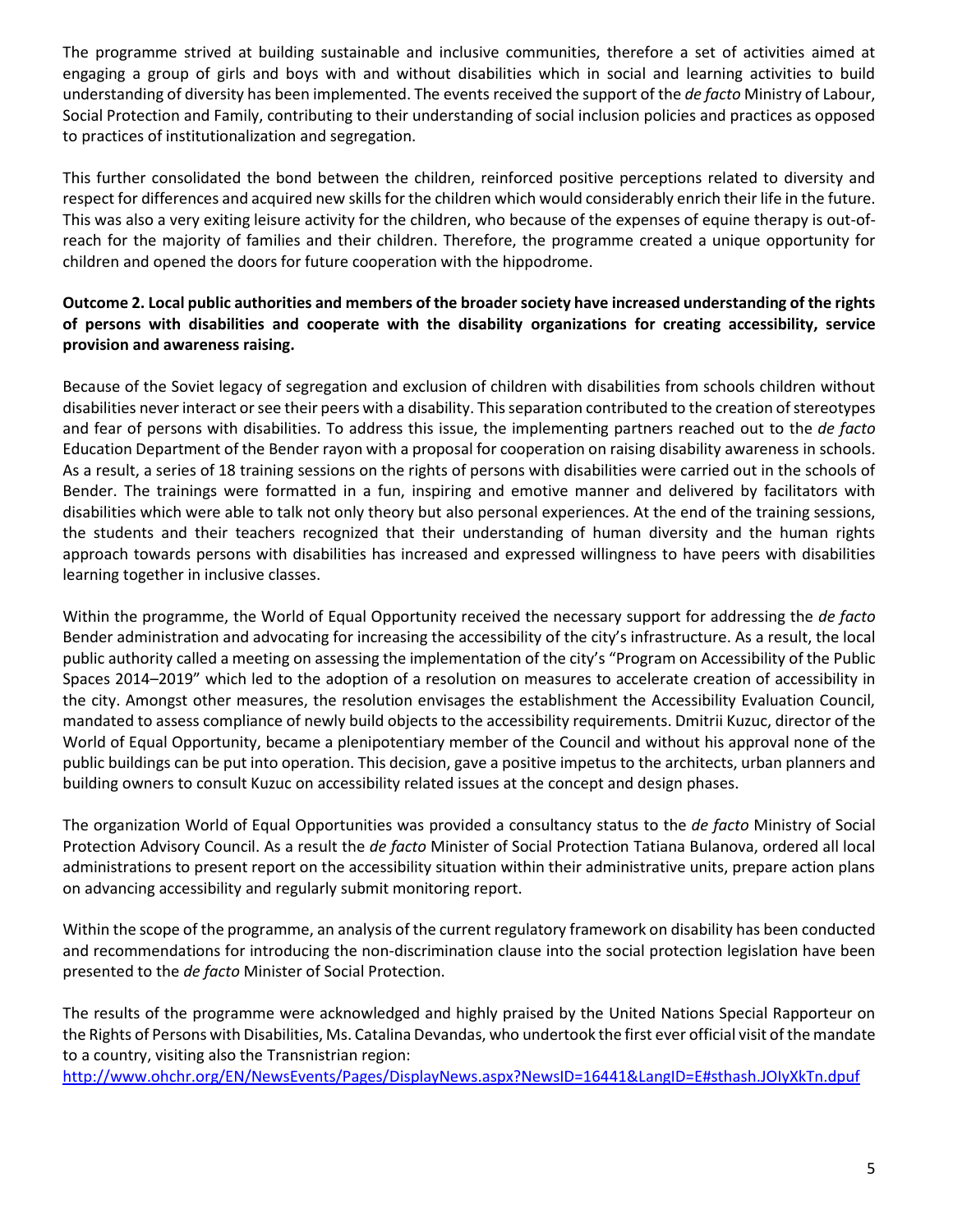#### *Challenges and Management Response*

In general, there have been fears about the political stability in the Transnistrian region, given the geo-political context, but these have not materialized. On the contrary, the new Moldovan Government has seriously engaged with de-facto Transnistrian authorities, revamping as well the activity of the technical working groups.

It can be concluded that when a programme is developed in a participatory and inclusive manner, and with the active engagement from the UN Resident Coordinator to facilitate high-level political contacts and coordination with the Government and the *de facto* authorities, the experience from Moldova shows that even in times of political instability and economic crisis, donor funded programmes can catalyze major reforms and advance realization of human rights in targeted areas.

To achieve best results an implementing partner already working with the target communities in the Transnistrian region was selected. With UN facilitation, it managed to establish a close cooperation with the local public authorities, thus anchoring the outcomes of the programme within the local development policies and creating commitment to the programme from local authorities. The successful implementation of the accessibility programme in the Bender municipality has huge replication potential.

In addition, the UN team has made strategic use of the visits of international human rights experts and special procedure mandate holders. This should be considered an excellent practice for several reasons. The visits of Special Rapporteurs and other experts were effectively used to raise the general attention of the rights of groups of persons vulnerable to discrimination and human rights abuse. They were also used to seek the receiving authorities' enhanced commitment to the issues addressed and to specific programme activities. In addition, written contributions by visiting experts (recommendations, guidelines, press statements) were used after their departure to keep up the momentum around specific rights and rights deficits, discussed with the authorities during the visits of the experts.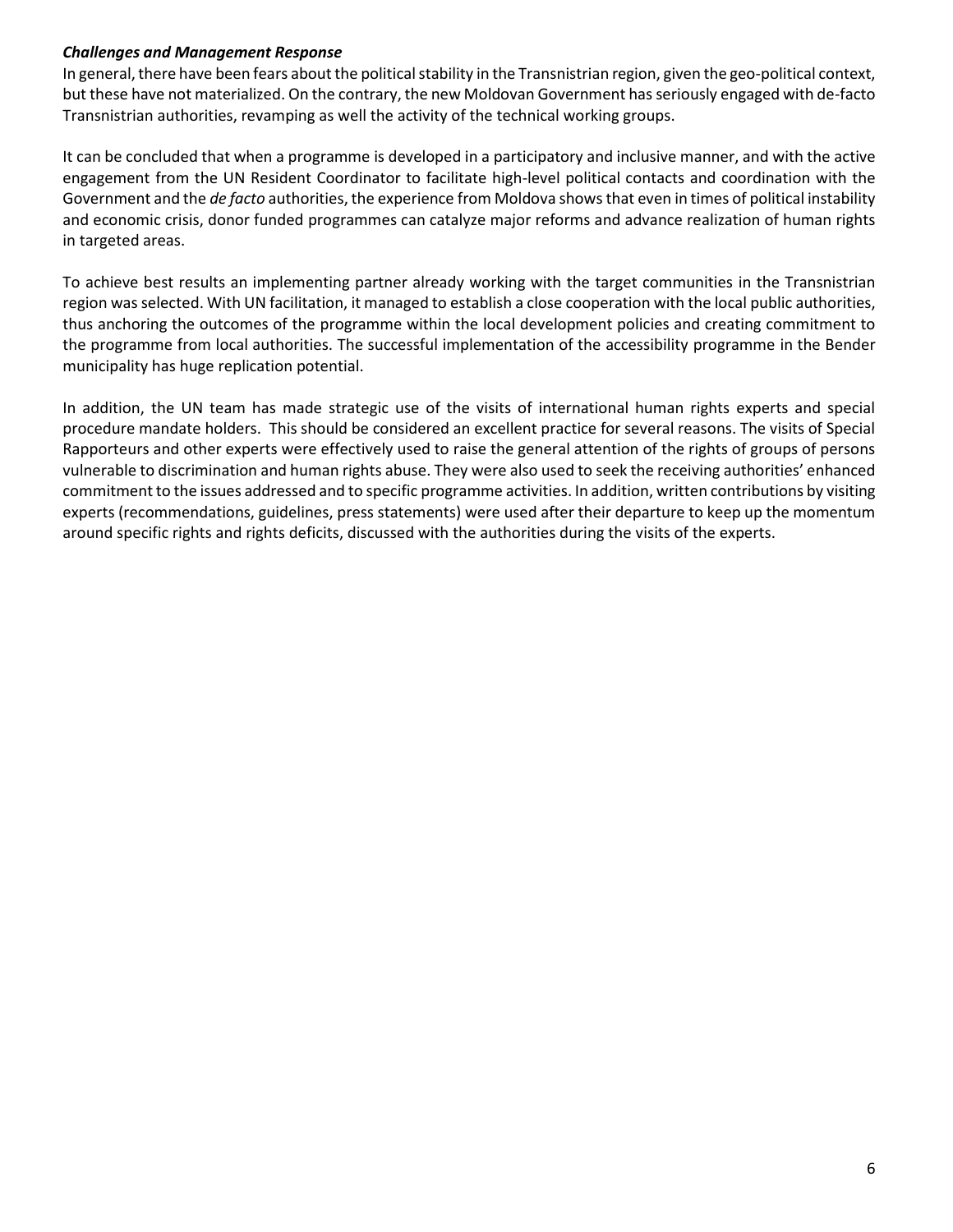# *Indicator Based Performance Assessment*

|                                                                                                                                                                                                                                                                                                                                                              | <b>Achieved Indicator Targets</b>                                                                                                                                                                                                                                                                                                           | <b>Reasons for Variance with</b><br><b>Planned Target (if any)</b> | <b>Source of Verification</b>                                     |
|--------------------------------------------------------------------------------------------------------------------------------------------------------------------------------------------------------------------------------------------------------------------------------------------------------------------------------------------------------------|---------------------------------------------------------------------------------------------------------------------------------------------------------------------------------------------------------------------------------------------------------------------------------------------------------------------------------------------|--------------------------------------------------------------------|-------------------------------------------------------------------|
| <b>Outcome 1</b><br>Indicator: A resource group of adults with disabilities<br>has acquired the competencies necessary for promoting<br>the human rights of persons with disabilities and<br>implement initiatives aimed at changing the public<br>perception of people with disabilities.<br>Baseline: n/a<br><b>Planned Target: Resource group created</b> | A resource group of 9 adults with disabilities (4 men and 5 women)<br>from the cities of Bender, Tiraspol, Slobozia and Varnita has acquired<br>the competencies necessary for promoting the human rights of<br>persons with disabilities and implement initiatives aimed at changing<br>the public perception of people with disabilities. |                                                                    | Media reports<br><b>Meeting minutes</b><br>Progress reports       |
| Output 1.1<br>Indicator 1.1.1 Capacity building sessions organized                                                                                                                                                                                                                                                                                           | Organized 11 capacity building meetings, for the members of the<br>group, aimed at increasing their understanding of human rights and<br>the human rights approach to disability.                                                                                                                                                           |                                                                    | Media reports<br>Meeting minutes<br>Progress reports              |
| Baseline: n/a<br>Planned Target: 10 capacity building sessions                                                                                                                                                                                                                                                                                               | A group of 35 children with and without disabilities participated<br>together in a number of 5 art therapy sessions and 2 equine therapy<br>classes at the hippodrome.                                                                                                                                                                      |                                                                    |                                                                   |
| organized                                                                                                                                                                                                                                                                                                                                                    | On 27 May 2015 the Disability Film Festival "Breaking Down Barriers"<br>took place. The event, held in the premises of the Bender cinema, was<br>attended by a number of 220 children and adults from the<br>Transnistrian region.                                                                                                          |                                                                    | Media reports<br>Meeting minutes<br>Progress reports              |
| Indicator 1.1.2 Public awareness raising events<br>organized                                                                                                                                                                                                                                                                                                 | On 1 June 2015, the Spartakiada event was organised. The event was<br>attended by a number of 100 children from the Bender internat,<br>Republican Centre for Rehabilitation, Day Care Centre for Children                                                                                                                                  |                                                                    |                                                                   |
| Baseline: n/a<br>Planned Target: At least 3 public awareness raising                                                                                                                                                                                                                                                                                         | with Disabilities, and children from mainstream schools, was<br>organized. The aim of the Spartakiada was to promote participation<br>of children with disabilities in sports and recreational activities.                                                                                                                                  |                                                                    |                                                                   |
| events organized                                                                                                                                                                                                                                                                                                                                             | For the identification of the infrastructural objects to be made<br>accessible from the budget of the programme, focus groups with a<br>total of 100 women and men with disabilities from the cities of Bender<br>and Tiraspol were conducted.                                                                                              |                                                                    |                                                                   |
| <b>Outcome 2</b><br>Indicator: Children and their teachers in mainstream<br>schools that have acquired knowledge on the rights of<br>persons with disabilities                                                                                                                                                                                               | A series of 18 training sessions on the rights of persons with<br>disabilities with the participation of 473 pupils from 12 schools were<br>carried out in the schools of Bender (participation lists annexed).                                                                                                                             |                                                                    | Participation lists<br><b>Meeting minutes</b><br>Progress reports |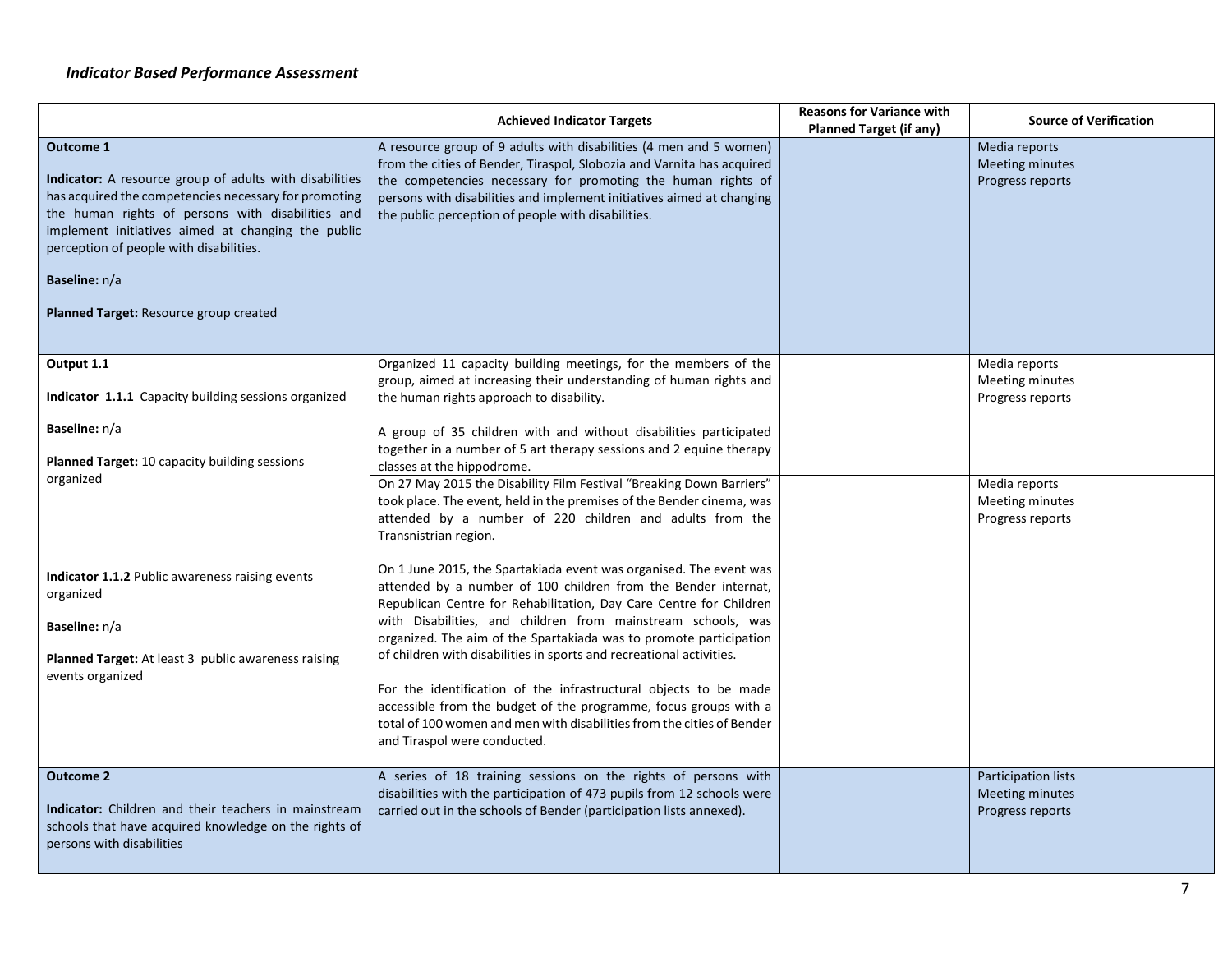| Baseline: n/a<br>Planned Target: 450 pupils from 12 schools from<br>Bender rayon and their teachers                                                                                                                         |                                                                                                                                                                                                                |                               |
|-----------------------------------------------------------------------------------------------------------------------------------------------------------------------------------------------------------------------------|----------------------------------------------------------------------------------------------------------------------------------------------------------------------------------------------------------------|-------------------------------|
| Output 2.1<br>Indicator 2.1.1 Accessibility ramps established                                                                                                                                                               | A ramp in the Bender primary care hospital which serves a population<br>of 1,500 children and adults per month and a ramp at the Social<br>Protection Department of Bender which serves at least 2,000 persons | <b>Empirical verification</b> |
| <b>Baseline:</b> n/a                                                                                                                                                                                                        | per month were installed.                                                                                                                                                                                      |                               |
| <b>Planned Target: 2 ramps</b>                                                                                                                                                                                              |                                                                                                                                                                                                                |                               |
| Output 2.2                                                                                                                                                                                                                  | Establishment of the Accessibility Evaluation Committee, mandated<br>to assess compliance of newly build objects to the accessibility                                                                          |                               |
| Indicator 2.2.1 The organizations of persons with<br>disabilities work together with the local public<br>administration for creation of accessibility standards                                                             | requirements, and revitalization of the city's "Program on<br>Accessibility of the Public Spaces 2014-2019".                                                                                                   |                               |
| Baseline: n/a                                                                                                                                                                                                               | Legislative initiative on amending the de facto legislation to introduce<br>express banning of discrimination on grounds of disability introduced                                                              |                               |
| Planned Target: Accessibility guidelines with concrete<br>examples of accessible public objects of infrastructure<br>existing in Bender developed and introduced into the<br>work of the Accessibility Evaluation Committee | for voting in the city council (the body which has national legislative<br>initiative).                                                                                                                        |                               |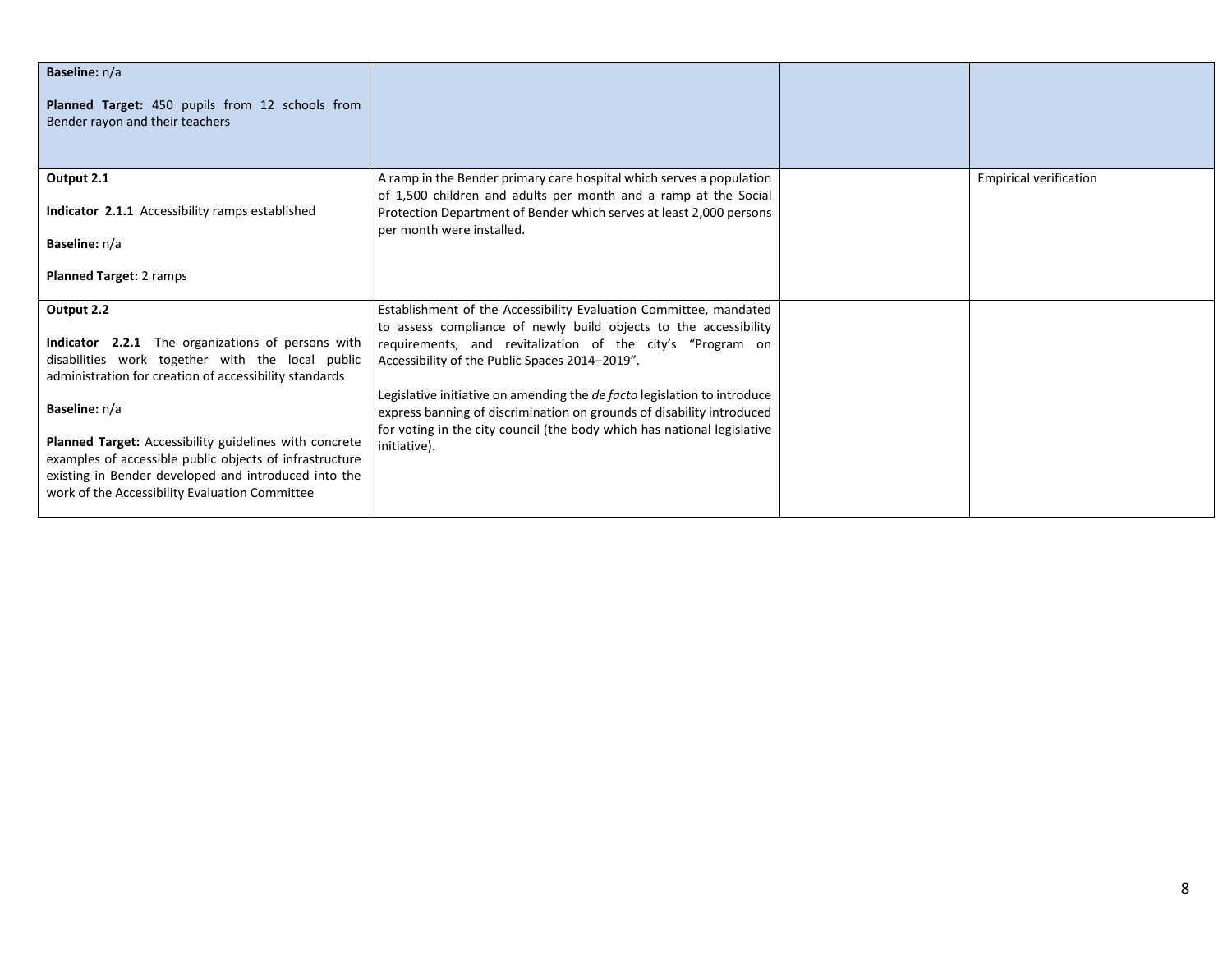# **Joint Action to Strengthen Human Rights in the Transnistrian Region of the Republic of Moldova**

# *Programme Overview*

As the response to the Thomas Hammarberg report on Human Rights from 2013 and the Transnistrian *de facto* authorities openness to address critical HIV response issues in the region, UNAIDS, UNDP, WHO and UNODC launched a programme on HIV and human rights, which also aims to contribute to confidence building and expansion of networks across the Nistru river. Further, the programme addresses issues related to minorities and discrimination. The region remains the most HIV affected in Moldova (representing one third of cumulative registered cases), especially due to limited access to best practices and international standards in the field; lack of a human rights and gender focused approach to the response; as well as limited access to prevention services for the most affected populations, i.e. people who inject drugs (PWID), sex workers (SW) and men having sex with men (MSM). Further, these groups suffer from lack of recognition, stigma and discrimination, which is compounded by dysfunctional dialogue between NGOs and *de facto* authorities such as health and justice institutions.

This programme is financed by the Government of Sweden and implemented jointly by OHCHR, UNAIDS, UNDP, UNODC and WHO. The objective of the programme is to provide support to ensure universal equitable access to highquality, integrated and rights-based HIV prevention, treatment and care services for most-at-risk populations including in prisons of the Transnistrian region. It contributes to the achievement of UNPF outcomes 1.3 (State bodies and other actors effectively promote and protect human rights, gender equality and non-discrimination, with particular attention to the marginalized and the vulnerable) and 2.2 (People enjoy equitable access to quality public health and health care services and protection against financial risks).

#### *Results*

#### **Outcome 1: Four policy documents on integrated care developed**

Three strategic documents were developed in 2015 with the support of the programme. One of the documents was updated at the end of the year to better reflect stakeholder input.

*1. Report on assessment of legal and normative framework of human rights integration into the Transnistrian region's HIV response*. The assessment was conducted under OHCHR guidance and implemented by a local consultant from Transnistria. It was mainly based on a desk review of the entire Transnistrian *de facto* legal and normative framework; looking in details at the full range of human rights. It looks at barriers imposed by the legislation that limit people's access to services and improved life quality. The recommendations propose to remove all those barriers and integrate a human rights approach into the *de facto* Transnistrian legal framework. The report has not been presented to stakeholders yet, due to the fact that the task was performed at the end of 2015. The Transnistrian *de facto* authorities have showed a willingness to make the recommended changes, which then would be undertaken in the second phase of the programme (2016-2017).

*2. National AIDS control and prophylaxis programme for the period 2016-2020, including interventions for the Transnistrian region.* The document is based on epidemiological evidence and was developed based on results based management principles, thus presenting a robust and well prioritized approach. For the first time, it incorporates prevention programmes for SW and MSM in the Transnistrian region. It aims to increase the coverage of prevention among PWID on both banks of the river up to 60% as per the international recommendations, having circa 30% as the baseline (2014). It also aims at fast-tracking testing, treatment, care and support services as per the 90%-90%-90% UNAIDS strategy (90% of those estimated living with HIV are diagnosed, 90% of those diagnosed are enrolled in treatment, 90% of those in treatment have an undetectable viral load), with the objective of tripling the number of patients in treatment by 2020. The new programme makes the voice of Transnistrian stakeholders heard and integrates their needs into the national policy, covering the full territory of Moldova, which also contributes to confidence building between both banks of the Nistru river. The programme went through all required procedures and is awaiting the approval of the Government by mid-2016.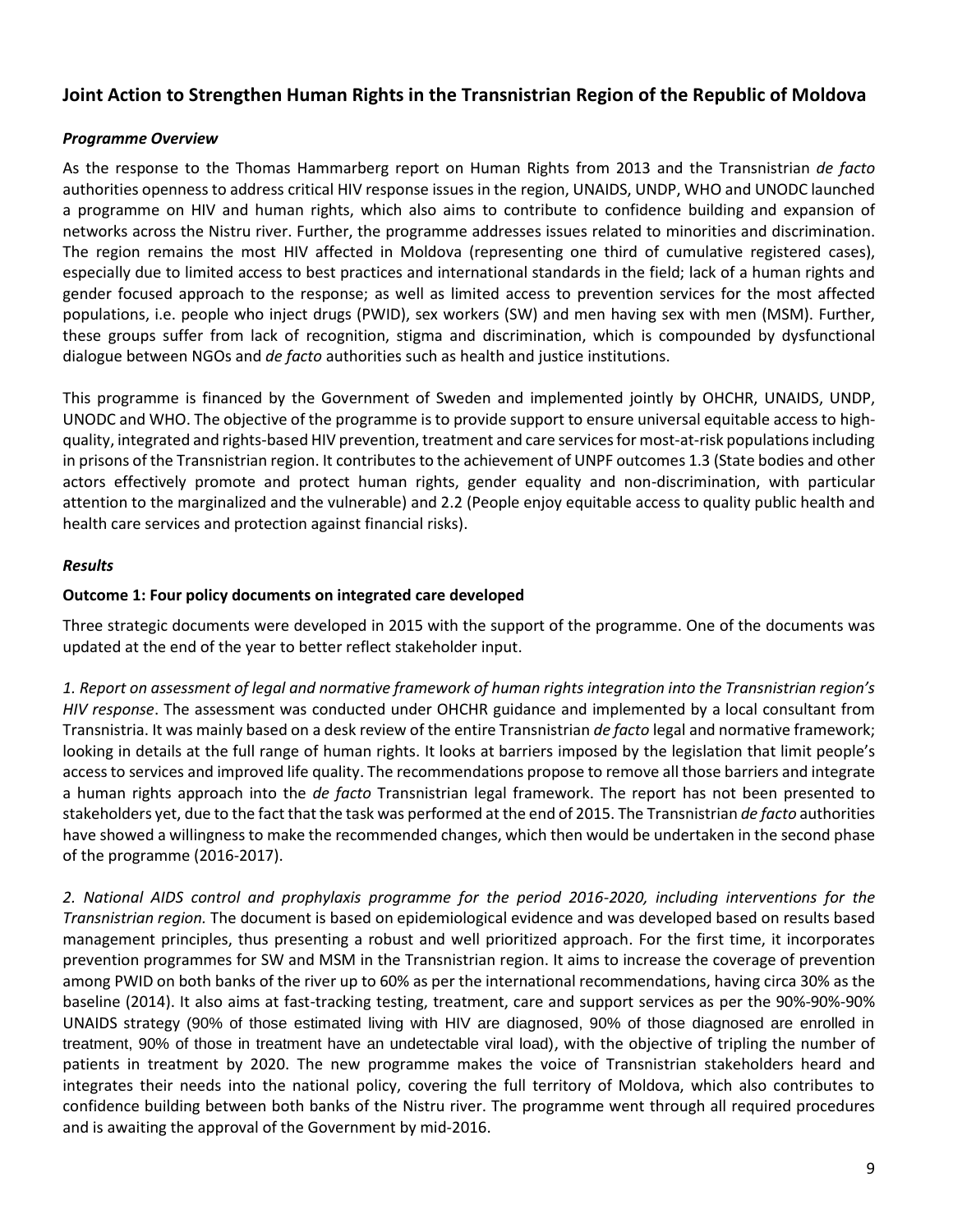*3. Road map on provision of a comprehensive package of services to PWID*. The document aims to identify ways to improve and scale up existing services to PWID, including opioid substitution treatment (OST), which is not available in the Transnistrian region. The document was developed in July 2015 and updated in a workshop in December 2015. The workshop saw high-level representation from the Transnistrian side, i.e. *de facto* Minister of Justice, *de facto* Deputy Minister of Health, AIDS coordinator, health specialists and NGO representatives. The document contains a SWOT analysis, actions to be taken by the *de facto* authorities, e.g. in the field of health, social protection, interior, justice, local public authorities, as well as by the civil society. The updated document from December proposes clear actions for 2016-2017.

#### *Output 1.1.1: Needs assessment report*

Changes have been operated to this output twice. Firstly, it was negotiated with the donor to allow UNODC to organize a study visit for prison staff from both banks of the Nistru river to Geneva, Switzerland, which is an example of best practices of comprehensive services for PWID in prisons. Due to objective reasons (lack of time, extensive organizational arrangement required) the activity was postponed for the second phase of the programme (2016- 2017). Instead of the needs assessment, it was agreed with the donor to improve health infrastructure in prisons, with the objective to improve inmates' health conditions and indirectly also to strengthen the *de facto* prison authorities' relations with local NGOs, which were tasked to undertake the refurbishments. As a result, for the first time in five years, the NGOs reported that the *de facto* authorities had allowed them to enter the prisons to provide peer to peer prevention, care and support services to PWID and PLWH. One of the NGOs, "Reforme medicale", signed a memorandum of cooperation on providing HIV services to prisoners with the *de facto* prison authorities for 2016. The infrastructure of one prison in Tiraspol was fully refurbished and dental equipment procured.

#### *Output 1.1.2: Knowledge and competencies of key stakeholders to provide TB treatment and care consolidated*

Further to extensive consultations and based on a 2013 WHO working visit (by the National TB Program (NTP) representatives from Chisinau to Estonian the NTP), WHO negotiated and prepared a working visit to Estonia, organized for 10 persons on 7-11 September 2015, in partnership with the secretariat of Moldova's National Coordination Council (NCC) for HIV and TB Programmes. The concept note of the working visit defined the overarching goal and specific objectives, expected outcomes and deliverables of the visit, as well as set forth the next steps, including follow-up policy dialogues to keep track of progress in the implementation of suggested recommendations. The participants included a balance of governmental and civil society organizations working in HIV, TB and PWID from both sides of the Nistru river, as well as decision-makers from the relevant national and subnational health authorities. An international consultant, Manfred Danilovits, TB program coordinator from Tartu, who participated in the WHO TB program review in Moldova in February 2013 and in the WHO policy dialogue on TB case holding and outpatient care in May 2014, facilitated the visit. It provided an opportunity for group and individual meetings with relevant stakeholders, including Q&A sessions, and visits to selected sites and service providers in Tallinn, Tartu, Virumaa and Viljandi. International travel costs were cost-shared with the NCC secretariat (with the Global Fund to Fight AIDS, TB and Malaria (GFATM) funds through one of its local principal recipients, the Unit of Programme Coordination, Implementation and Monitoring (UCIMP).

# *Output 1.1.3: Knowledge and competencies of key stakeholders to provide integrated HIV/TB/drug addiction treatment consolidated*

The WHO Country Office in the Moldova organized a workshop on "Improving the Quality of Pharmacotherapy of Opioid Dependence and HIV Prevention in Moldova: an Integrated Approach at the Vilnius Center for Addictive Disorders (VPLC)" in Vilnius, Lithuania, on 3-5 August 2015, under the aegis of the WHO Collaborating Centre for Harm Reduction. The latter was established with the support of the Eurasian Harm Reduction Network (EHRN) and VPLC. The visit targeted technical issues and aimed at exposing selected professionals from both sides of the Nistru river to integrated care in HIV and injecting drug use (IDU), with special focus on harm reduction and pharmacotherapy with methadone (PTM) in an attempt to scale up evidence-based comprehensive interventions. Besides the core training package usually taught at the VPLC, it also featured topics of specific interest to Moldova, as per the latest findings and knowledge gaps identified during the assessment missions conducted by VPLC in Moldova over the last couple of years, including in the Transnistrian region and prisons. The workshop included lectures with Q&A sessions and visits to selected sites of interest and service providers.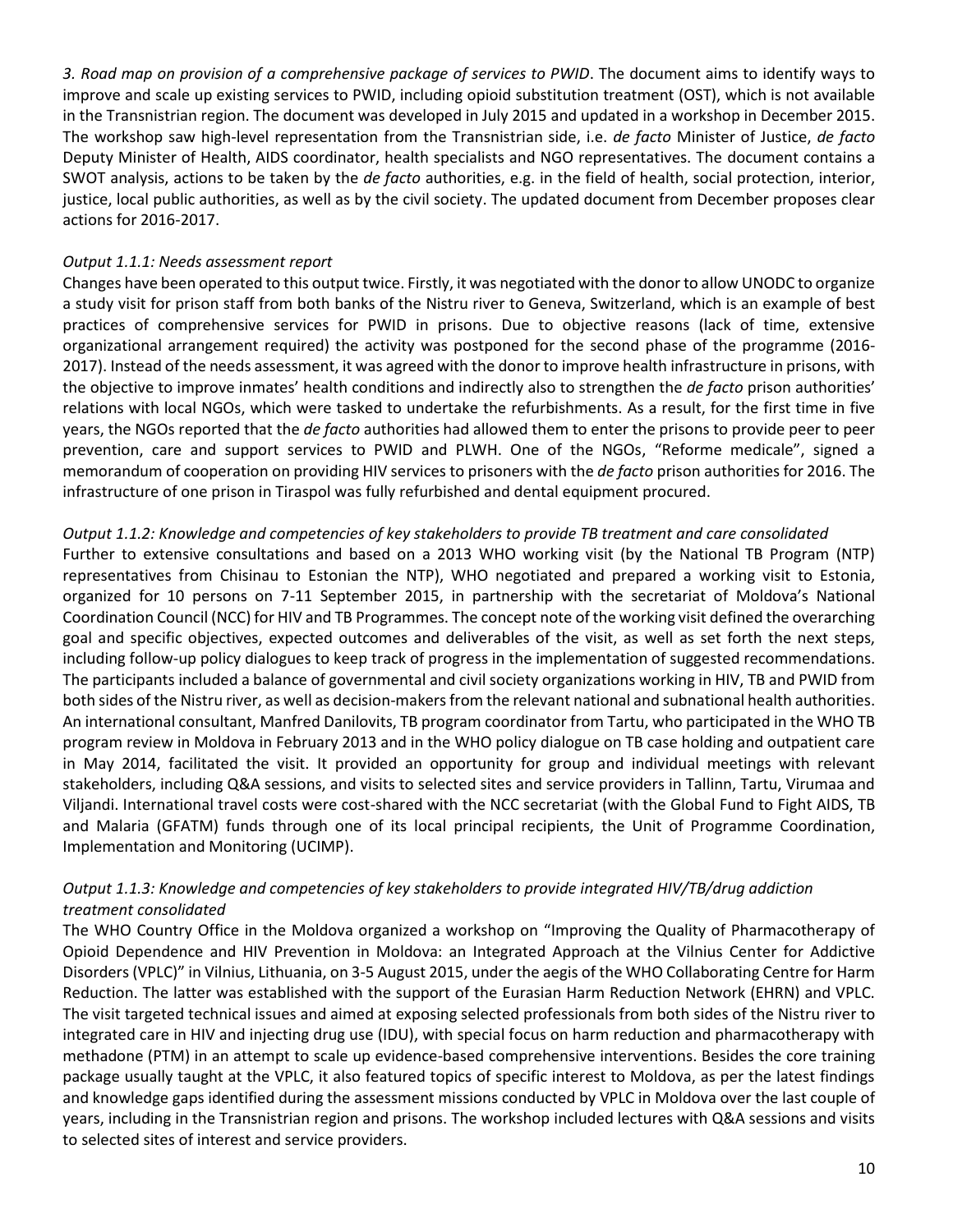Workshop participants included 5 national or subnational representatives of the drug addiction, HIV and tuberculosis services from the Government side, and 2 representatives of civil society organizations (CSO) providing advocacy and specific services in selected areas (e.g. harm reduction), from Chisinau and Tiraspol. A WHO Country Office representative accompanied them during the workshop. The workshop helped participants update their knowledge about harm reduction specific activities and comprehensive rehabilitation options for substance abuse, including PTM, outlining key advantages and disadvantages of each. It also showed how different HIV, TB and IDU integrated care services works in practice, including the roles of mobile clinics, non-state actors and other service providers, and interaction of those. Various health system dimensions related to harm reduction and sustainability were raised, such as stewardship, financing, staffing and equipment, or service provision. The cross-sector approach was explored and the role of health and social workers in case management, including complex cases (HIV, TB, IDU, viral hepatitis), group versus individual treatment plans, principles of IDU rehabilitation at community level, social and professional (re)integration of service users. Participants were also introduced to principles of patient motivation and quality assessment and improvement tools.

# *Output 1.1.4: Health staff trained to provide integrated care services on HIV/TB, especially prevention of mother to child transmission (PMTCT)*

A total of 61 health specialists from both banks of the Nistru river are now able to provide more qualitative and friendly services to people infected and affected with HIV, after they were trained on integrated care services on HIV/TB, during a set of three trainings organized in October 2015. Participants were capacitated based on the general situation on latest scientific development in HIV/AIDS field, improved their skills in prevention, PMTCT and co-infections (HIV/TB). Special attention was dedicated to discrimination and stigmatization issues. Also, participants received a full set of normative acts related to HIV/AIDS. All participants were evaluated pre- and post- training. The initial evaluation showed a level of knowledge of around 45%, but post-training the level reached up to 95%.

#### **Outcome 2: A twinning platform between Moldova, including the Transnistrian region, and Belarus created and consolidated**

The platform between Moldova, including the Transnistrian region, and Belarus was created especially with the goal to reap mutual benefits from both countries' experience of ensuring access of PWID to a comprehensive package of services, including OST (which is not yet accessible in the Transnistrian region). Belarus was chosen due to its similarities with the context of the Transnistrian region, and due to the efficiency of their programme to address the needs of PWID despite political sensitivities; Transnistrian *de facto* authorities generally follow repressive Russian policies towards PWID. Moreover, the right-bank Moldovan health authorities are known for best practices in harm reduction, including OST in prisons, which is of major interest for Belarus. The platform was informally agreed with the Minister of Health of Belarus, the Deputy Minister of Health of Moldova and *de facto* Ministry of Health of the Transnistrian region. As a result, all parties benefited from being exposed to best practices, capacity building and experience sharing (see below for more details).

# *Output 2.1.1: Narcological services from both banks of the river, including civil society, providing services for injecting drug users (IDU) exposed to best practices*

In the period of 27-28 April 2015, a delegation of 9 persons (3 narcological professionals from each side of the Nistru river, 2 persons representing NGOs, as well as a UNODC representative) participated in a study visit to Belarus. The agenda of the visit focused on the integrated and comprehensive package of services for IDUs, ensuring 1 day of visits and presentations on methadone substitutions therapy. Specialists from both banks of the Nistru improved their knowledge during a 2 days visit to the OST site, harm reduction program, and national rehabilitation centres. The target was overachieved, as it was initially planned to have 7 persons involved in the visit.

#### *Output 2.1.2: Knowledge and competencies of narcological professionals to provide/drug addiction treatment consolidated*

In the period 16-19 July 2015, after negotiations between UNAIDS Moldova and the Ministry of Health of Belarus, two international consultants from Belarus: Ivan Konorazov, main narcological specialist, and Alexei Alexandrov, deputy medical director of the health institution "Regional Clinical Center of Minsk for Psychiatry and Narcology" visited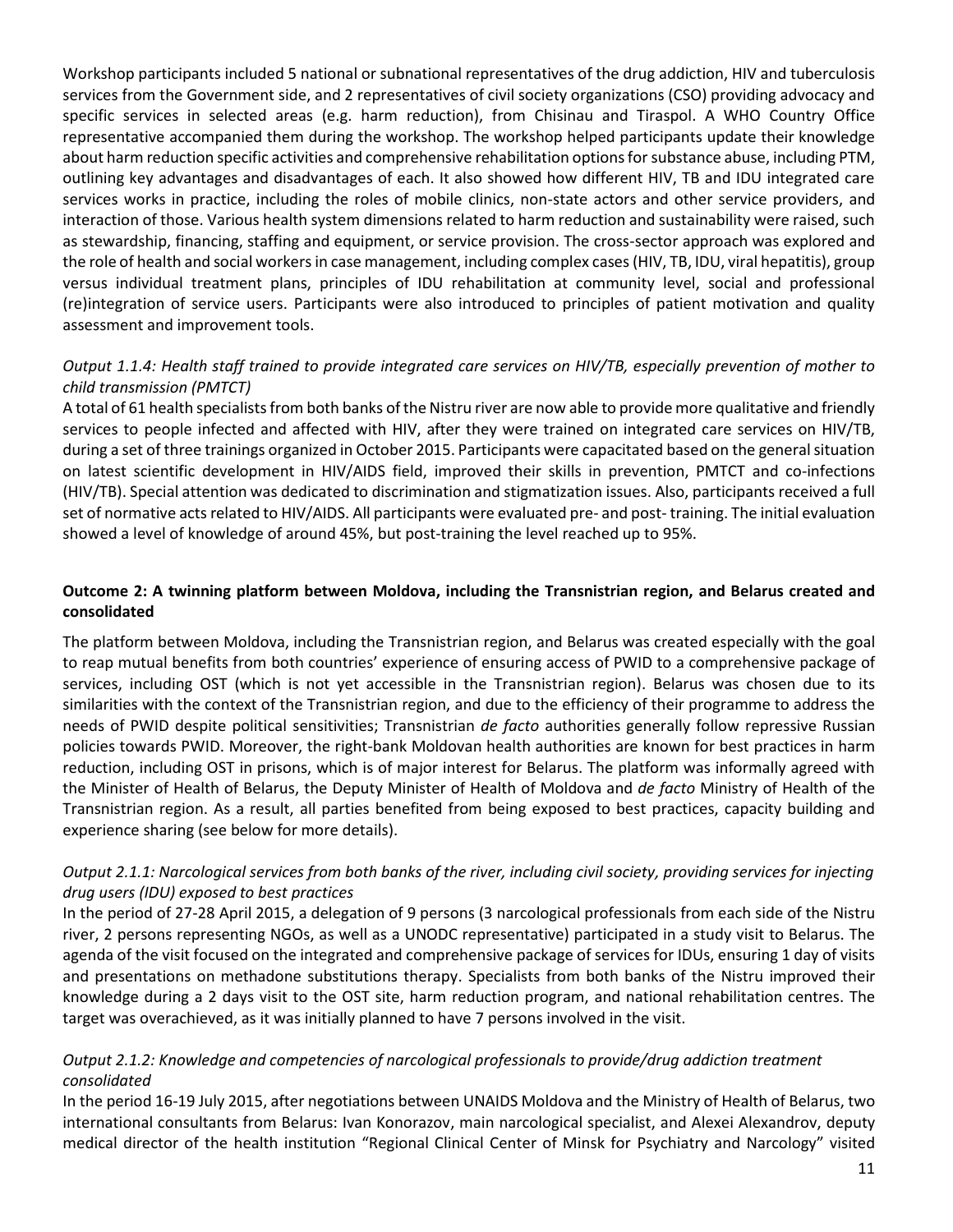Moldova. The visit aimed at promoting OST in the Transnistrian region and scale up of the services on the right bank of the Nistru river. The consultants met the Deputy Minister of Health, Department of Penitentiary Institutions and narcological services in Moldova, and the *de facto* Minister of Health and technical specialists from the Transnistrian region. Through these meetings the basis of the joint Moldova-Belarus platform was established, and consensus on further mutual support and assistance was achieved.

The second part of the visit was aimed at providing training to 50 specialists in the field. A full day training was conducted for 25 specialists from the right bank of the Nistru (covering all rayons providing harm reduction and OST) and 25 specialists from the left bank. Representatives of NGOS providing social services to PWID were also present. The participants were trained on the basis of the latest scientific evidence, the expertise of the instructors, and international standards.

# *Output 2.1.3: Organize a series of trainings using the TreatNet tool developed by UNODC for the narcologists drug dependency specialists from the Transnistrian region*

During 6-8 July 2015, 20 medical professionals specialized in drug dependency treatment and communicable diseases from both banks of the Nistru participated in a training on complex approaches to treatment of drug dependency and associated comorbidities, and made proposals on how to address this issue.

The seminar "Evidence-based drug dependence treatment and HIV prevention amongst people who use drugs" is part of the specialized training modules based on TreatNet, a tool developed by the UNODC Treatment and Rehabilitation section. The international expert Dr. Claude Uhlinger, a Swiss psychiatrist, certified in TreatNet trainings, shared his knowledge about the most advanced drug dependence treatment methods. During group work, the participants of the seminar discussed the need for complex approaches to treatment of drug dependency and associated comorbidities. Participants from both banks of the Nistru river agreed about the need to intensify efforts for combating the phenomena of stigmatization of patients with drug dependency and to increase the application of biopsycho-social assistance methods in the process of PWID rehabilitation.

# **Outcome 3: Tolerant attitudes towards most in risk populations and HIV persons developed**

Stigma and discrimination was addressed through 2 major communication and social campaigns, which are described in detail below. The campaigns reached thousands of persons from 8 major cities, including 2 from the Transnistrian region, Tiraspol and Ribnita. A number of key results were achieved by the campaigns: (1) attitudes among the general population towards people living with HIV improved, (2) a wide range of stakeholders (ministries, development partners, civil society from both banks of the Nistru) were mobilized to counter stereotypes and fight and stigma and discrimination.

# *Output 3.1: Elaboration of information, education, communication (IEC) materials on HIV and TB prevention for health workers, police/militia, social workers*

As a result of an assessment on needs of IEC undertaken by the Transnistrian NGO "Zdorovoie Buduscee" and the national AIDS coordinator in the Transnistrian region, several informative booklets addressed to youth and the general population on issues such as HIV prevention, voluntary counseling and testing for HIV and hepatitis, as well as antiretroviral treatment (ARV) adherence were developed.

The following list of informational materials was developed and printed in the last trimester of 2015:

- Booklet "Change your view on HIV" 20,000 copies;
- Booklet "Protect yourself from HIV" 15,000 copies;
- Booklet "Voluntary Counseling and Testing in HIV and Hepatitis" 15,000 copies;
- Brochure "Adherence to ARV therapy" 1,000 copies;
- Brochure "About us. Information for women who inject drugs" 5,000 copies.

The target was overachieved, without affecting the programme budget. The materials will be distributed to the beneficiaries in 2016-2017.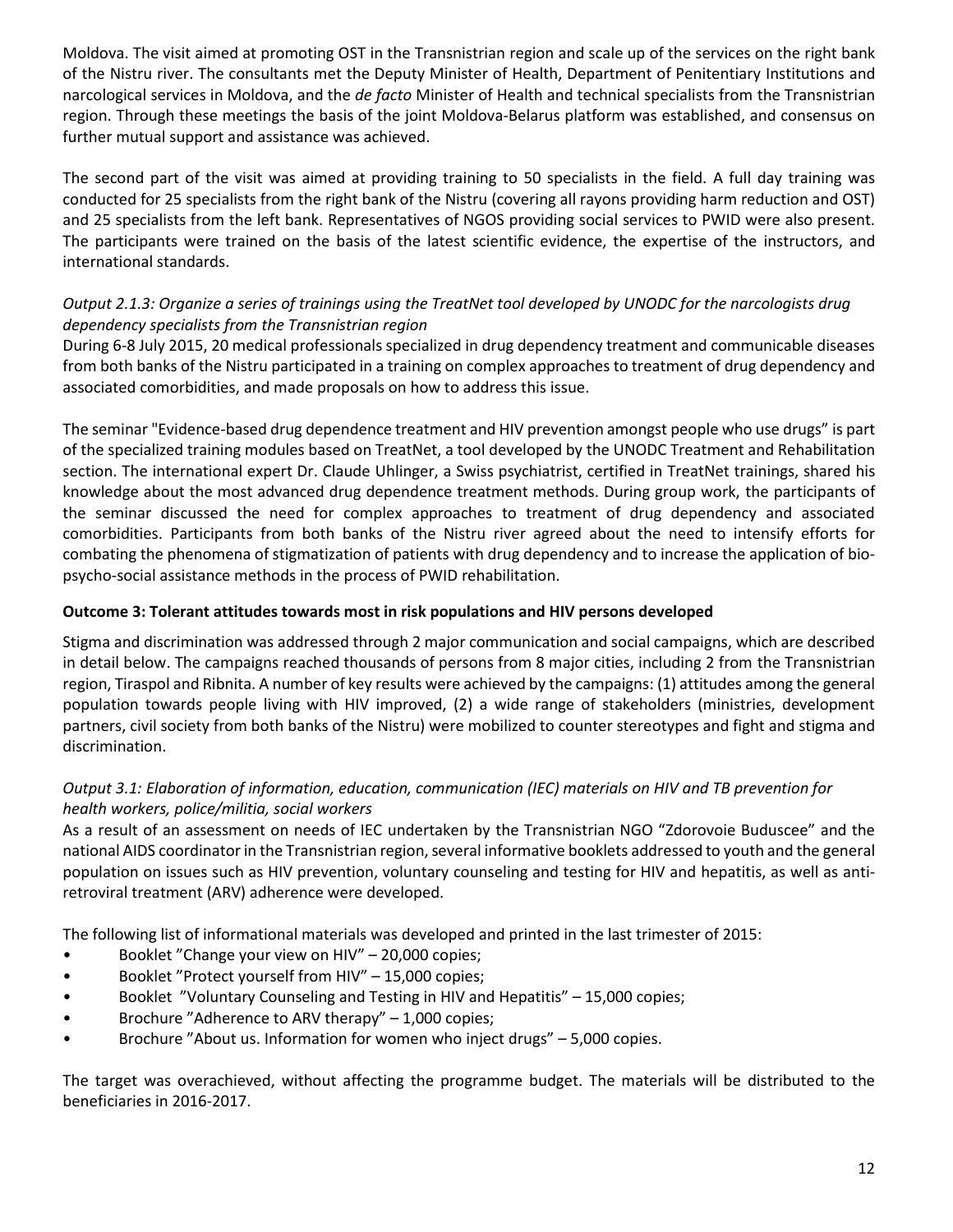*Output 3.2. Awareness events to fight stigma and discrimination organized on both banks of the Nistru river*  The first major communication and social campaign to increase awareness among the general population and to reduce stigma and discrimination was organized in May 2015 on the occasion of the International Candlelight Day/ Commemoration Day. In order to increase the impact, the technical working group on communication and prevention of the Country Coordination Mechanism on TB/AIDS (CCM) recommended having a joint national communication campaign. The financial resources for the joint national campaign were provided by the Global Fund and the Government of Sweden. The programme provided small grants to NGOs active on both banks of the Nistru river for implementation of the campaign.

The campaign was built on the slogan "My status is not a secret". It aimed to improve the understanding among the general population that PLWH are not different from other people, that they can have families, good jobs and lead good lives. Thus, 8 persons living with HIV declared their status publicly, including one from the Transnistrian region. 41 billboards and 10 LCD screens were used to tell the stories of these courageous persons across the country. The campaign was launched at a press conference, organized in partnership with the Ministry of Health, the Ministry of Labour, Social Protection and Family, the UN Resident Coordinator/UNDP Resident Representative, the chairman of the NGO "Positive Initiative", as well as participants in the social campaign "My status is not a secret". As a part of the campaign, the action "Safe Route" aimed at informing the general population about HIV/AIDS prevention through the distribution of informational materials in public places, on streets, public transport, etc. Car drivers were urged to show tolerance towards people living with HIV, and to stick a red ribbon on their cars. In Balti, community activities for commemoration of persons who died from AIDS and information actions for the general population about HIV and AIDS, including awareness and media events, were organized. The NGO "Zdorovoe Budushee" (Healthy Future) from Tiraspol organized an information campaign aimed at increasing tolerance towards people living with HIV. They succeeded to broadcast a spot on HIV prevention on outdoor screens and in cinemas in Tiraspol and Bender, and distributed information materials through different channels. The campaign resulted in a large number of comments, opinions, and reactions among the general population and in the field of HIV prevention professionals, as well as on the Internet. The reactions demonstrated improved attitudes and acceptance towards people living with HIV.

The second major communication campaign was launched on the occasion of World AIDS Day 1 December 2015. The same approach was used in the implementation – a nation-wide campaign, covering all regions, including Transnistria. The December campaign was designed around the first 90% from the global UNAIDS initiative 90%-90%-90%. It addressed HIV testing; currently only around 5% of persons in the groups with higher risk of infection in Moldova have been tested for HIV. The activities in Moldova was part of the Eastern Europe and Central Asia regional campaign, and was conducted under the slogan "It concerns you! It concerns everyone!". Eight well-known persons from Moldova joined the campaign: Dara (Moldovan Goodwill Ambassador), the music group Zdob&Zdub, Yan Feldman (chair of the Equality Council), Lucia Berdos (Owner of Felicia Pharmaceutical network), Natalia Morari (journalist), Victor Micusa (hairstylist), including 2 persons from the Transnistrian region, Elena Pahomova (journalist) and Tatiana Scripnic (*de facto* Minister of Health). A strong mobilization of efforts and financial resources (from UNAIDS core funds, the Global Fund, the Government of Sweden and the private sector in Moldova) resulted in a successful campaign. The campaign video was broadcast by 3 TV stations: Moldova 1, TVR Moldova and TV 7. The audio material was broadcast on Radio Zum, Super-Radio Moldova, and АвтоРадио-Молдова. NGOs were also involved in the implementation of the campaign; the main activities were organized in Chisinau, Balti, Tiraspol, Comrat and Cahul by the NGOs "Positive Initiative", "Youth for the Right to Live", and "Society, Human, Rights, Future". As an outcome of the campaign, the Ministry of Health issued an order to ensure that all persons who approach health institutions for HIV testing are offered this service.

# *Challenges and Management Response*

A number of key lessons can be drawn from the implementation of the programme thus far:

- Joint activities, such as study visits, trainings, and exchanges involving stakeholders from both banks of the Nistru river create bridges for confidence building;
- The programme targets technical level medical staff from both banks of the Nistru. To ensure effective change and full institutional commitment, involvement of senior management and high-level authorities is required. At the same time, every activity needs to be considered carefully and the involvement of senior administrative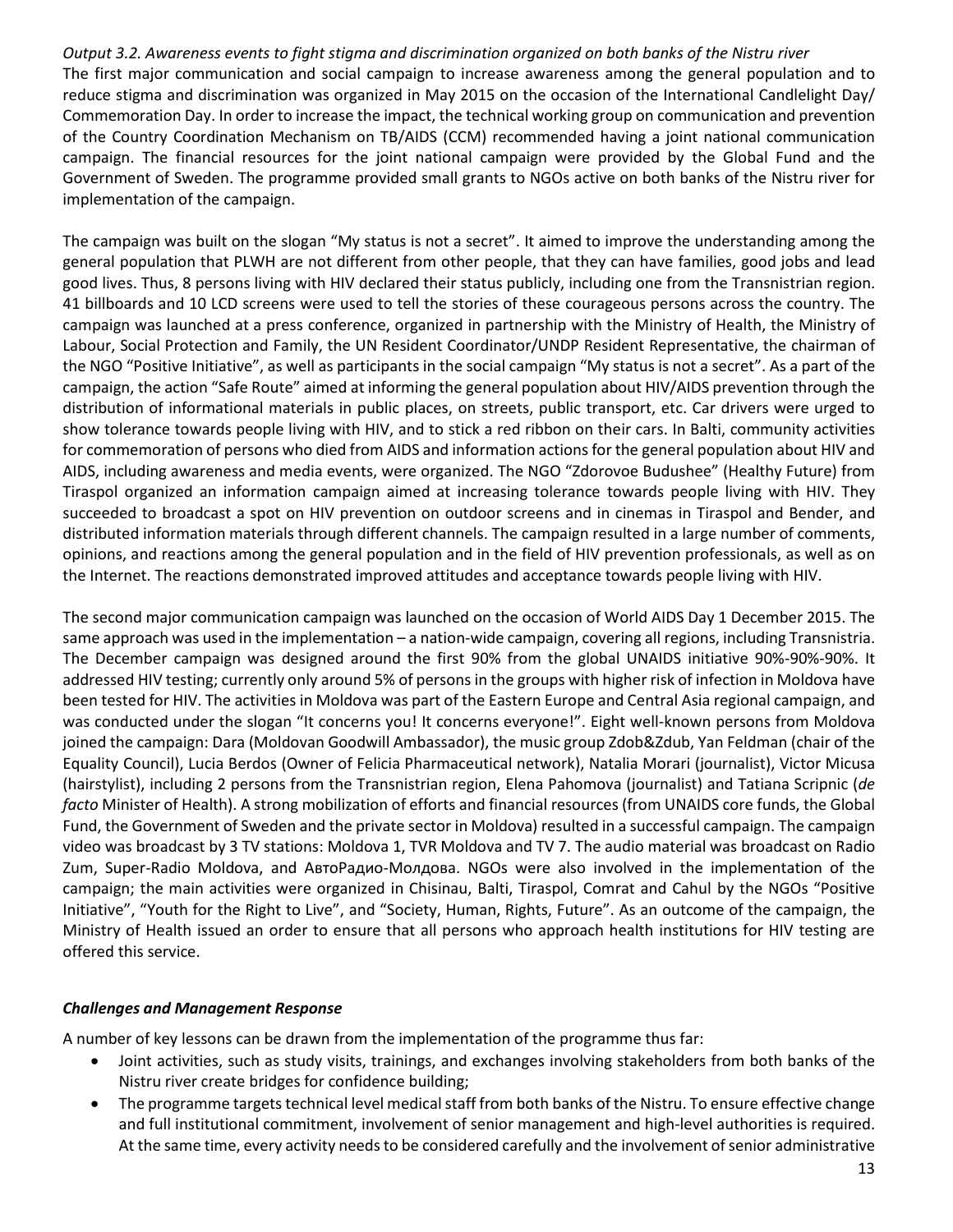staff from Transnistrian *de facto* authorities balanced with political risks due to the sensitivity of the subject matter;

- Care should be exercised in the selection of the location for exposing staff from the Transnistrian region to international standards and best practices. For sensitive policies and practices, such as the use of methadone in the health sector, Belarus turned out to be a good choice, which was readily accepted by the Transnistrian counterparts;
- Establishing a dialogue with law enforcement authorities and civil society is instrumental for smooth implementation of the comprehensive package of services for HIV/AIDS prevention among those most at risk and vulnerable groups;
- The programme has not yet been able to present the assessment of integration of human rights into the HIV response in the Transnistrian region. This assessment was planned to be undertaken at the end of the programme, after the Tranistrian stakeholders had been exposed to human rights best practices. However, issues related to legislation are highly sensitive for the Transnistrian counterparts, thus the coordination of the exercise took more time than planned. As a solution, it was agreed to follow up on this activity in the second phase of the programme (2016-2017).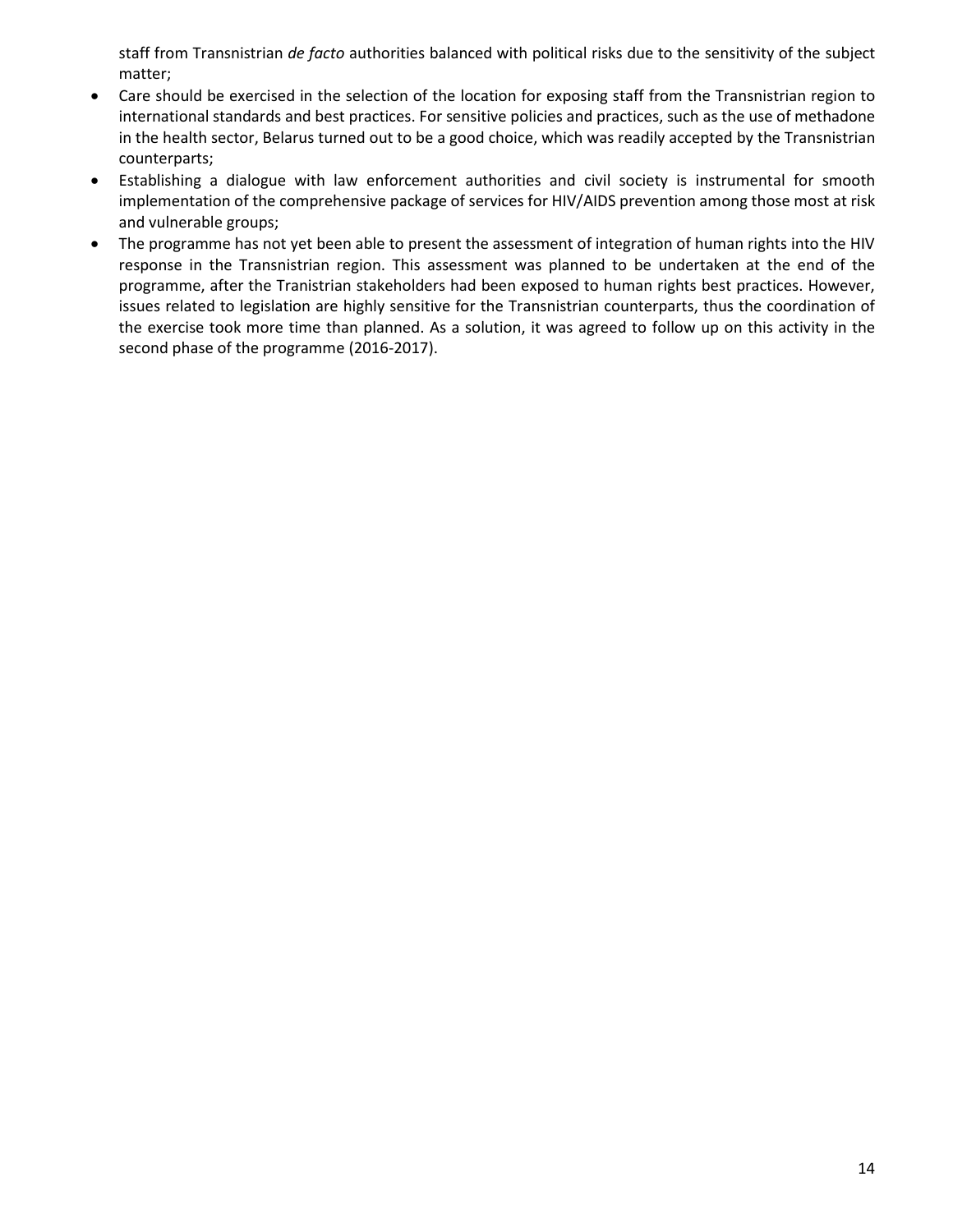#### *Indicator Based Performance Assessment*

|                                                                                                                                                                                                           | <b>Achieved Indicator Targets</b>                                                              | Reasons for Variance with Planned Target (if any)                                                                                                                                                                                                                                                                                                                                                                                                                                           | <b>Source of Verification</b> |
|-----------------------------------------------------------------------------------------------------------------------------------------------------------------------------------------------------------|------------------------------------------------------------------------------------------------|---------------------------------------------------------------------------------------------------------------------------------------------------------------------------------------------------------------------------------------------------------------------------------------------------------------------------------------------------------------------------------------------------------------------------------------------------------------------------------------------|-------------------------------|
| Outcome 1 Four policy documents on integrated care<br>developed<br>Indicator: Number of documents on integrated care<br>developed<br><b>Baseline: 0</b><br><b>Planned Target: 4</b>                       | Three documents developed                                                                      | Work involving the Transnistrian region requires<br>extensive and time consuming coordination, which<br>poses challenges to the timely implementation of<br>activities. However, one of the documents (the road<br>map) was updated and revised, which had not been<br>originally planned.                                                                                                                                                                                                  | Narrative report              |
| Output 1.1.1 Needs assessed<br>Indicator 1.1.1 Number of reports presented<br><b>Baseline: 1</b><br>Planned Target: 0                                                                                     | None/a new activity was proposed:<br>Improvement of prison health infrastructure<br>(achieved) | It was agreed with the donor (the Government of<br>Sweden) that an additional needs assessment<br>would not give added value since the Hammarberg<br>report already provides relevant information. In<br>order to improve health conditions of prisoners and<br>indirectly strengthen the dialogue between the de<br>facto prison sector and NGOs (which implemented<br>the activity), it was decided to revise the output to<br>improvement of prison health infrastructure<br>(achieved). | Narrative report              |
| Output 1.1.2 Knowledge and competencies of key<br>stakeholders to provide TB treatment and care<br>consolidated<br>Indicator 1.1.2: Number of staff participating in study<br>visit                       | Indicator 1.1.2: 7 staff participated<br>Indicator 1.1.3: 7 staff participated                 |                                                                                                                                                                                                                                                                                                                                                                                                                                                                                             | Narrative report              |
| <b>Baseline: 0</b><br><b>Planned Target: 7</b>                                                                                                                                                            |                                                                                                |                                                                                                                                                                                                                                                                                                                                                                                                                                                                                             | Narrative report              |
| Output 1.1.3: Knowledge and competencies of key<br>stakeholders to provide integrated HIV/TB/drug<br>addiction treatment consolidated<br>Indicator 1.1.3: Number of staff participating in study<br>visit |                                                                                                |                                                                                                                                                                                                                                                                                                                                                                                                                                                                                             |                               |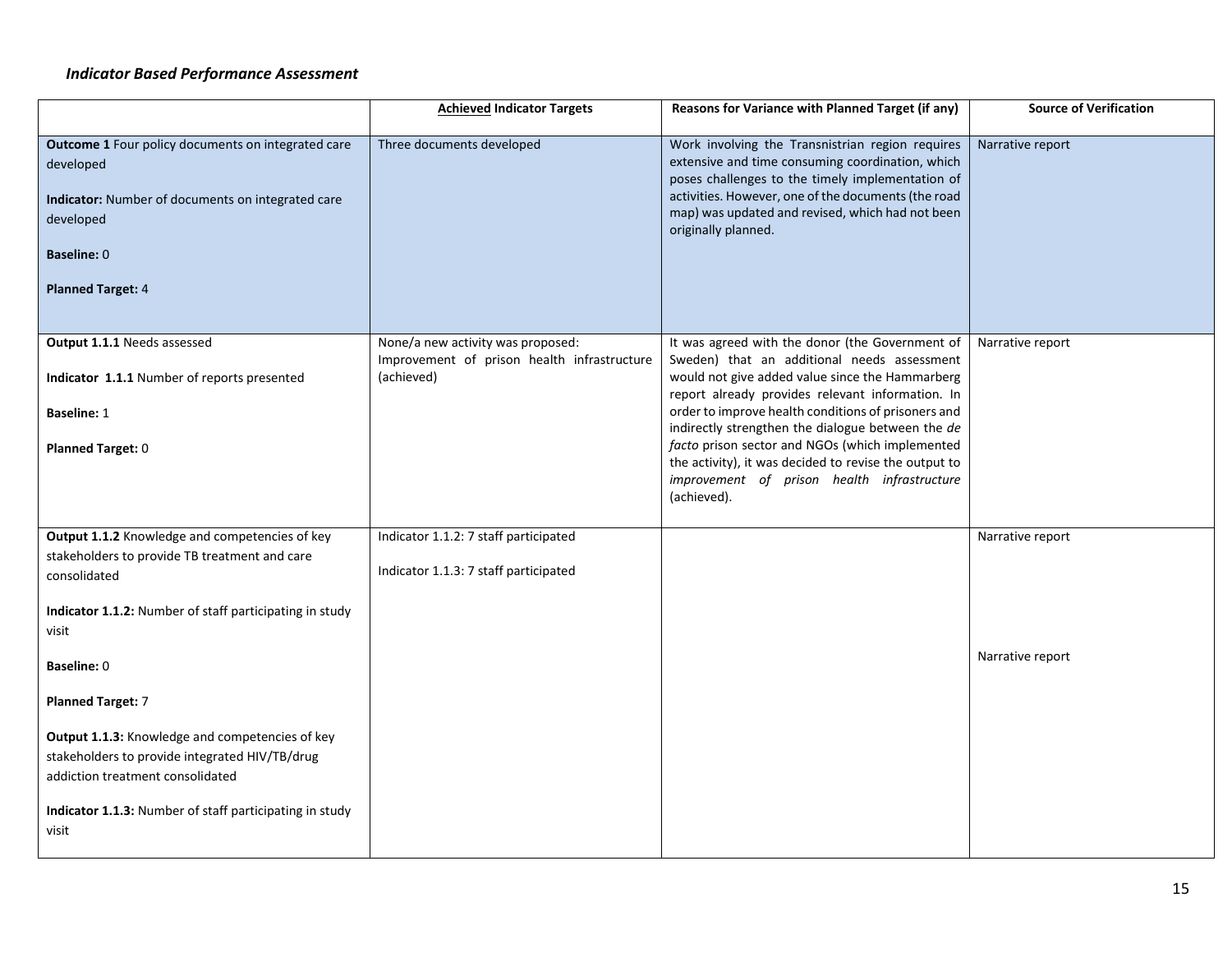| <b>Baseline: 0</b>                                                                                 |                      |                  |
|----------------------------------------------------------------------------------------------------|----------------------|------------------|
| <b>Planned Target: 7</b>                                                                           |                      |                  |
|                                                                                                    |                      |                  |
|                                                                                                    |                      |                  |
| Output 1.1.4 Health staff trained to provide                                                       | 61 staff trained     | Narrative report |
| integrated care services on HIV/TB, especially PMTCT                                               |                      |                  |
| Indicator: Number of staff trained                                                                 |                      |                  |
| Baseline: 0                                                                                        |                      |                  |
|                                                                                                    |                      |                  |
| Planned Target: 60                                                                                 |                      |                  |
| Outcome 2 The twinning platform between                                                            | Platform functional  | Narrative report |
| Moldova/Transnistria and Belarus created and                                                       |                      |                  |
| consolidated                                                                                       |                      |                  |
| Indicator: The twinning platform between                                                           |                      |                  |
| Moldova/Transnistria and Belarus created and<br>functional                                         |                      |                  |
|                                                                                                    |                      |                  |
| <b>Baseline: 0</b>                                                                                 |                      |                  |
| Planned Target: Platform functional                                                                |                      |                  |
|                                                                                                    |                      |                  |
| Output 2.1.1 Narcological services from both banks of                                              | 9 staff participated | Narrative report |
| the Nistru river, including civil society providing                                                |                      |                  |
| services for IDUs, exposed to best practices                                                       |                      |                  |
| Indicator: Number of staff participating in site visit                                             |                      |                  |
| <b>Baseline: 0</b>                                                                                 |                      |                  |
| <b>Planned Target: 7</b>                                                                           |                      |                  |
|                                                                                                    |                      |                  |
| Output 2.1.2 Knowledge and competencies of<br>narcological professionals to provide/drug addiction | 50 staff trained     | Narrative report |
| treatment consolidated                                                                             |                      |                  |
|                                                                                                    |                      |                  |
| Indicator: Number of staff trained                                                                 |                      |                  |
|                                                                                                    |                      |                  |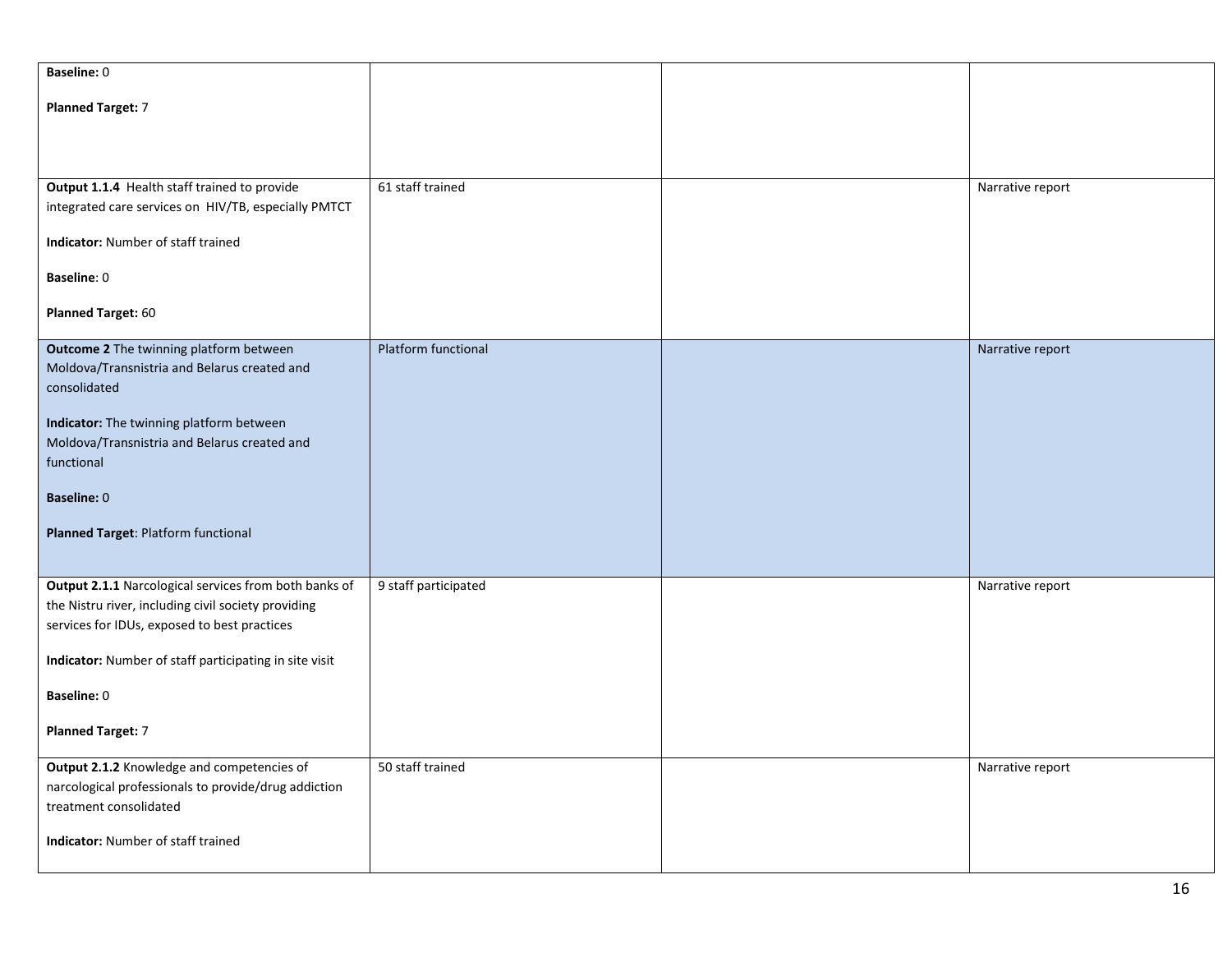| Baseline: 0                                                                                                                                                                |                                 |                  |
|----------------------------------------------------------------------------------------------------------------------------------------------------------------------------|---------------------------------|------------------|
| <b>Planned Target: 50</b>                                                                                                                                                  |                                 |                  |
|                                                                                                                                                                            |                                 |                  |
| Output 2.1.3 Organize a series of trainings using<br>TreatNet tool developed by UNODC for the<br>narcologists drug dependency specialists from the<br>Transnistrian region | 20 staff trained                | Narrative report |
| Indicator: Number of staff trained                                                                                                                                         |                                 |                  |
| Baseline: 0                                                                                                                                                                |                                 |                  |
| <b>Planned Target: 20</b>                                                                                                                                                  |                                 |                  |
| <b>Outcome 3 Tolerant attitudes towards most in risk</b><br>populations and HIV persons developed                                                                          | More than 2,000 persons reached | Narrative report |
| Indicator: Number of persons reached by the events                                                                                                                         |                                 |                  |
| <b>Baseline: 0</b>                                                                                                                                                         |                                 |                  |
| Planned Target: 2,000                                                                                                                                                      |                                 |                  |
|                                                                                                                                                                            |                                 |                  |
| Output 3.1 Elaboration of information, education,<br>communication (IEC) materials on HIV and TB<br>prevention for health workers, police/militia, social<br>workers       | 56,000                          | Narrative report |
| <b>Indicator:</b> Number of informational materials<br>distributed                                                                                                         |                                 |                  |
| Baseline: 0                                                                                                                                                                |                                 |                  |
| Planned target: 1,000                                                                                                                                                      |                                 |                  |
|                                                                                                                                                                            |                                 |                  |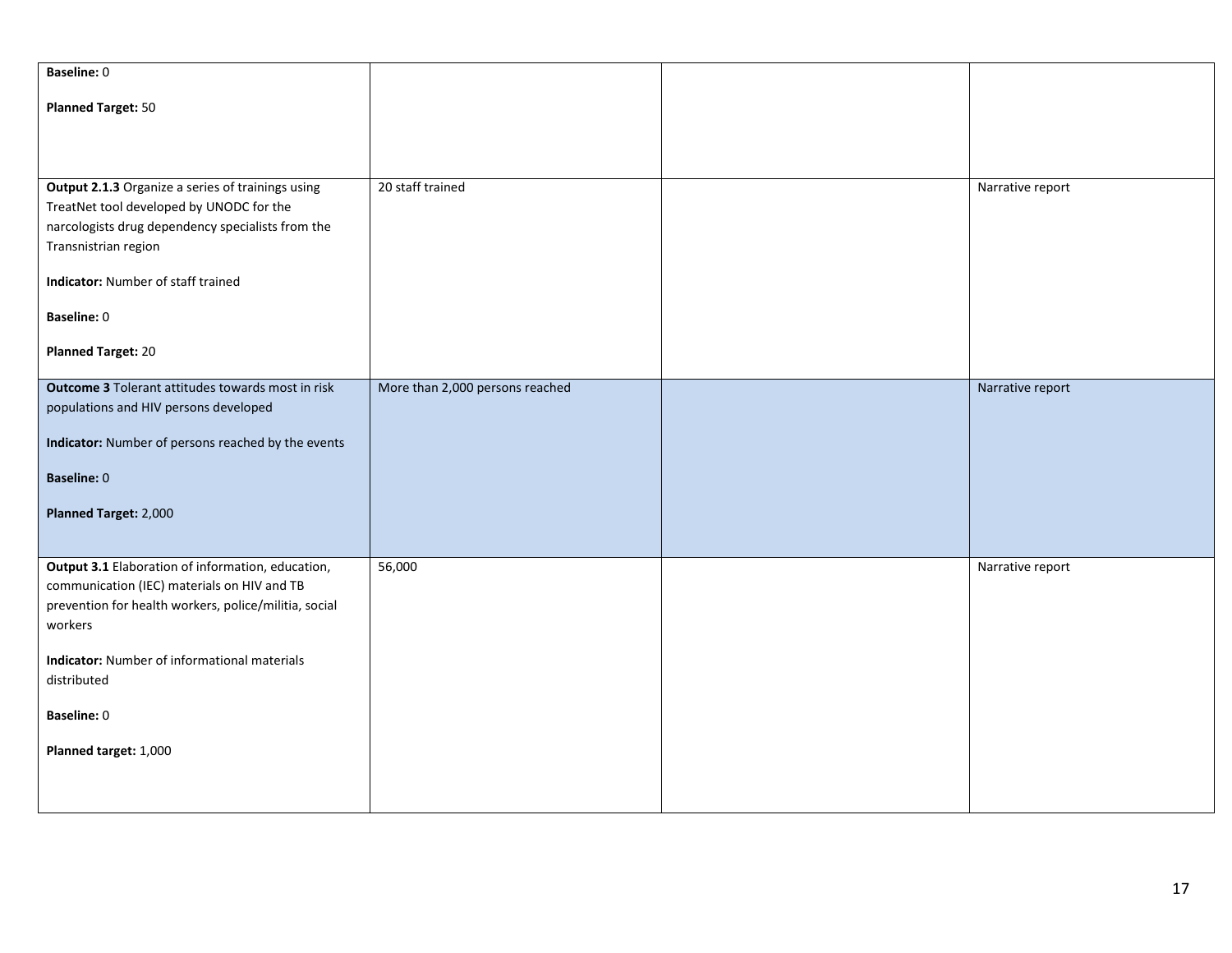| Output 3.2 Awareness events to fight stigma and      | 2 campaigns organized | Narrative report |
|------------------------------------------------------|-----------------------|------------------|
| discrimination organized on both banks of the Nistru |                       |                  |
| river                                                |                       |                  |
| Indicator: Number of campaigns organized             |                       |                  |
| <b>Baseline: 0</b>                                   |                       |                  |
| Target: 2                                            |                       |                  |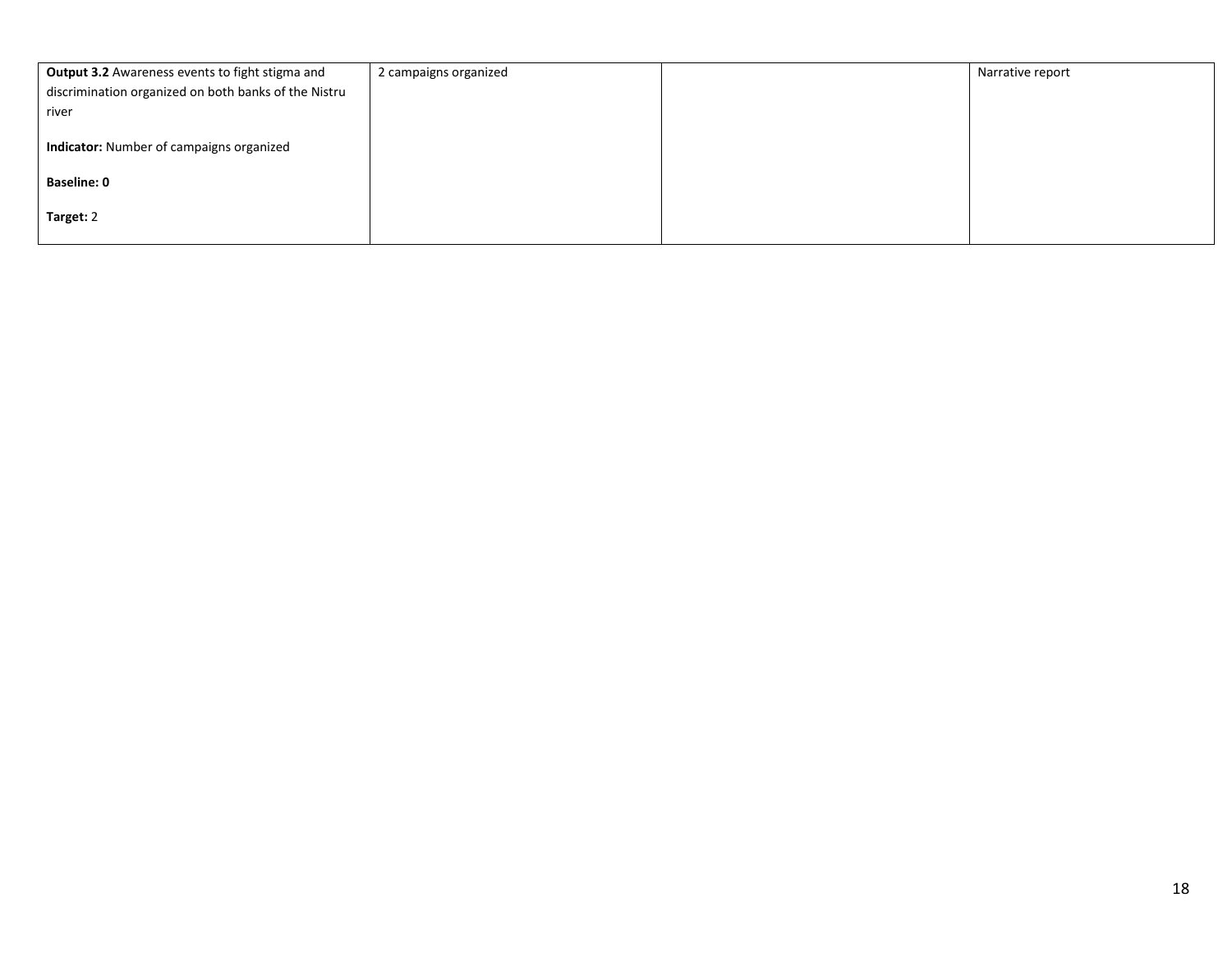# **Support to National Human Rights Institutions**

#### *Programme Overview*

The overall goal of the programme is to contribute to the effective protection and promotion of human rights, equality and non-discrimination in the Republic of Moldova with particular attention to women, minorities, marginalized and vulnerable groups. The programme seeks to catalyse the emergence of the strongest possible independent national human rights institutions for Moldova – Ombudsperson Office and Equality Council – and to increase their focus around core strategic human rights goals to maximize their impact. The programme aims to build the capacities, independence and empowerment of the two institutions to maximize their impact in mainstreaming human rights and equality, including gender equality, in acting on strategic issues and for the resolution of individual cases. The programme contributes to outcome 1.3 of the UN-Moldova Partnership Framework 2013-2017 (State bodies and other actors effectively promote and protect human rights, gender equality and non-discrimination, with particular attention to the marginalized and the vulnerable). There are three expected programme outputs:

- 1. Environment for the Ombudsperson Office and Equality Council strengthened;
- 2. Organizational capacities and sustainability of the Ombudsperson Office and Equality Council strengthened;
- 3. Ombudsperson Office and Equality Council powers maximized to act to Moldova's premiere national human rights institutions.

#### *Results*

# **Component 1. Support an enabling environment for the National Human Rights Institutions**

#### *1.1 Strengthen Ombudsperson Office and Equality Council's legislative frameworks*

This activity envisaged analyzing the Law nr. 121 on ensuring equality and the Law nr. 298 on Regulations of functioning of the Equality Council in view of international human rights standards. The National Consultant contracted for this specific task delivered a draft analysis on the Law nr. 121 that did not fully meet the expectations, with very limited chance that such information may bring relevant contribution to advancing the national antidiscrimination law and practice. In addition, the programme identified that an analysis of Law nr. 121 had been already performed by civil society are in the process of being finalized by the Council of Europe, which covers also the Law nr. 121 compliance with the UN Human Rights standards. Therefore, as a result of consultations with the Equality Council a joint decision was taken in favor of concentrating the programme efforts on carrying out comprehensive analyses of the Regulations of functioning of the Equality Council, the decisions issued by the Equality Council and by the domestic courts.

During 2015 the programme coordinated its efforts with the Equality Council, Council of Europe and civil society representatives on the issues of equality, anti-discrimination law and practice advancements. In this context during November 2015 a Working Group (WG) was created with the aim to coordinate all stakeholders' actions in the area, especially discussing the progress and results of the legislative analysis and further drafting of amendments to the legislation. There were conducted 2 meetings of the WG so far.

During the reporting period the programme was also directly involved in the Working Group on Hate Crimes (WGHC) at the Ministry of Justice, by contributing with substantial inputs to amending the Criminal and Contravention code on the parts related to hate crime. About 95% of the programme recommendations were considered by the WGHC members and therefore included in the draft amendments law, further published for public consultations last December (draft law nr. 266 and 267).<sup>1</sup> Currently the draft law is under expert review of the OSCE, before submitting it further to the Government.

 $\overline{a}$ <sup>1</sup> <http://justice.gov.md/pageview.php?l=ro&idc=192>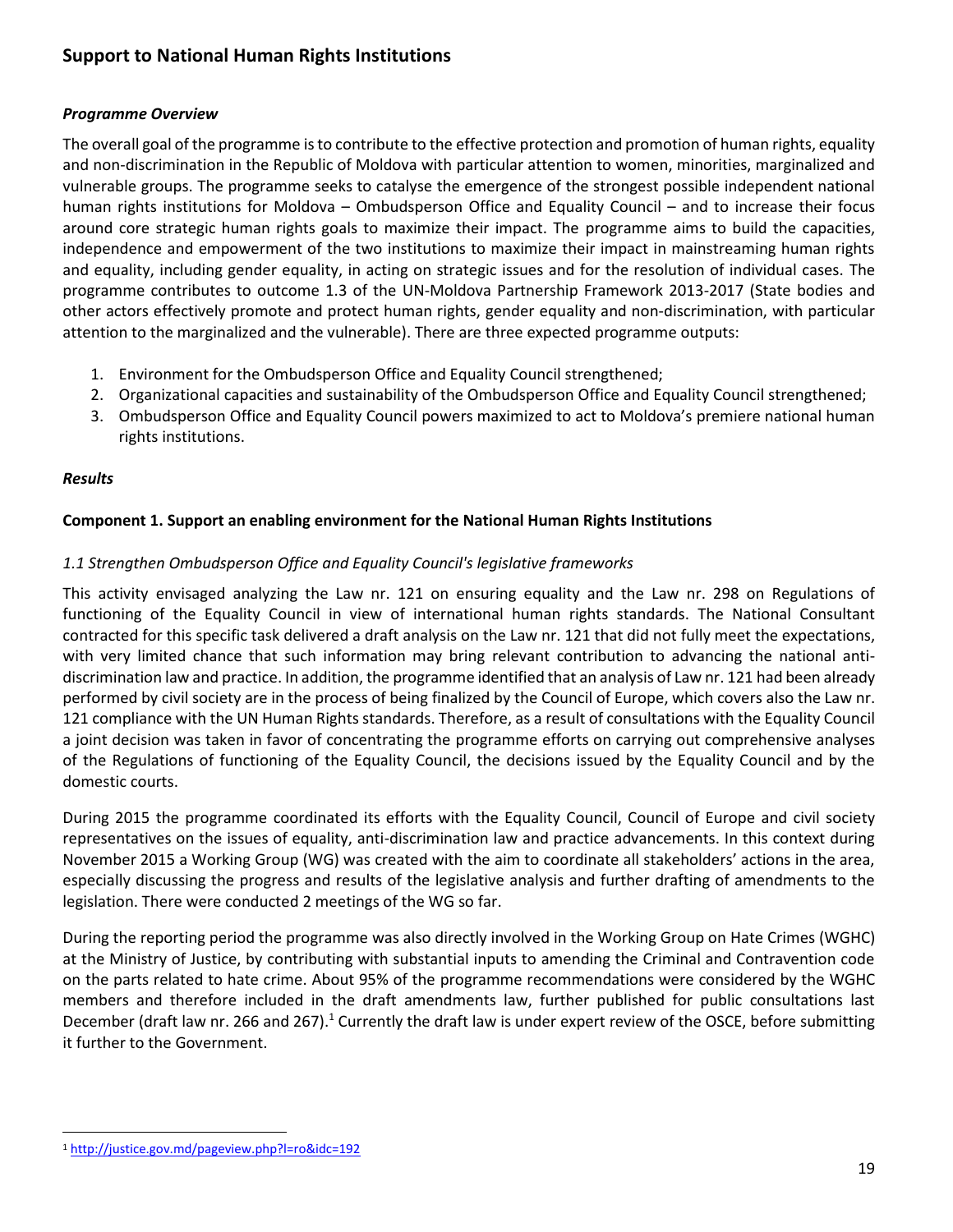During the reporting period the programme contributed with substantive inputs to the draft Regulations on functioning of the Ombudsperson Office, adopted by the Parliament under the Law nr.  $164<sup>2</sup>$  which entered into force in November 2015.

# *1.2 Support Ombudsperson Office' application for the National Human Rights Institution (NHRI) A-status*

During 2015, consultations with the Ombudsperson Office were conducted in order to explore the capacity of the office in applying for the A-Status. In this context, OHCHR Geneva colleagues were involved in the discussions and a package of relevant documents were provided, including the application form. The Ombudsperson Office has mobilized its internal resources for initiating the task so far. As result of the legal analysis exercise of the Law nr. 52, the need of deepening the understanding and application of the Paris Principles by the Ombudsperson Office staff has arisen. The institution has also been advised/guided on its current B-status level and ensured that no accreditation/reaccreditation procedure can be started by the Sub-Committee on Accreditation of the International Coordinating Committee of National Human Rights Institutions (ICC) without an express request from the institution side.

# *1.3 Support high level debates on human rights and equality*

Consultations were held both with NHRIs and UNDP on parliamentary support in order to coordinate common efforts for reviewing the regulations on hearings in the Parliament of the NHRIs annual and thematic (*ad hoc*) reports on one hand, and how to strengthen the collaboration between the NHRIs and Parliamentary Commission on Human Rights on the other.

#### *1.4 Conduct studies on human rights and equality perceptions and attitudes*

The "Study on Equality Attitudes and Perceptions in the Republic of Moldova" was elaborated in full cooperation with the Equality Council and UNDP. The study was publicly discussed on 1 December 2015. The study measures the attitudes and perceptions of the population regarding a number of 14 categories of vulnerable and marginalized groups in Moldova for the period of year 2015, by highlighting:

- (i) the social distance towards representatives of vulnerable and marginalized groups; and
- (ii) surfaces the existing stereotypes in society towards people from vulnerable and marginalized groups.

During the public event the findings of the study were promoted and the Equality Council, the central and local authorities and civil society were provided with evidence based information for further concrete actions.

This study was carried out on a representative sample of 1,013 respondents from 13 regions of the country. According to the findings of the study, none of the given vulnerable groups enjoys total tolerance, with a social distance index equal to zero. *The biggest social distance* (5.2 points) is registered for the *LGBT persons*, meaning their acceptance over the level of visitor in the country. The next vulnerable groups registering a big social distance are: *persons living with HIV/AIDS* (4.3 points), *ex-detainees* (3.6 points), *persons with mental and intellectual disabilities* (3.6 points), *persons of Muslim religion* (3.3 points), *persons of African origin* (3.1 points) and *Roma people* (3.1 points). On the other hand, *the smallest social distance* is manifested for the *Russian speakers* (0.9 points) and *Russians living in the Republic of Moldova* (0.9 points), meaning their acceptance under the level of friend.

For the other "Study on Human Rights Attitudes and Perceptions in the Republic of Moldova", the field data collection started in November 2015. The quantitative data was collected and is under analysis by the human rights expert. The elaboration of the study is fully coordinated with the Ombudsperson Office as the main partner for the task.

#### **Component 2. Strengthen organizational capacities and sustainability of the NHRIs**

*2.1 Expose NHRIs staff to the regional/international experience of Ombudsman Institutions and Equality Bodies*

 $\overline{a}$ 

<sup>2</sup> <http://lex.justice.md/viewdoc.php?action=view&view=doc&id=361146&lang=1>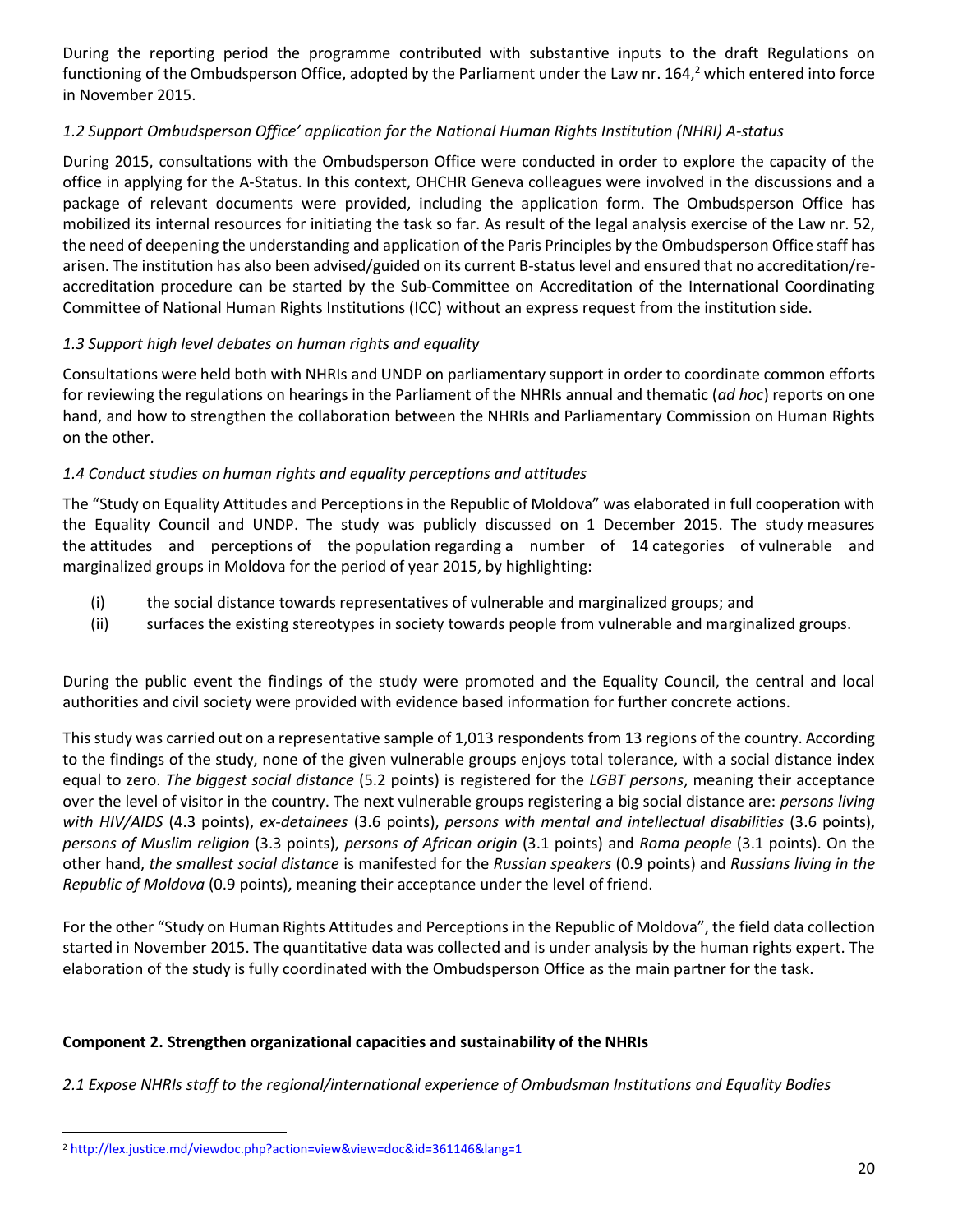During the reporting period NHRIs participation in international training courses and international events was supported and two study visits were organized.

Training courses: Five NHRIs staff (4 women, 1 man) raised their qualifications as a result of participating in the following international capacity building activities:

- In June 2015, one representative (man) of the Ombudsperson Office participated in the international training course "When Citizens Complain" in London, UK. The study programme was aimed for Ombudsperson and staff from similar complaint-handling organizations and agencies.
- In July 2015, one representative (woman) of the Equality Council attended the Equinet Seminar "Work-Life Balance and Pregnancy and Parenthood related Discrimination" in Tallinn, Estonia, hosted by Equinet and the Gender Equality and Equal Treatment Commissioner of Estonia, and raised her knowledge about best practices and successful methods for addressing pregnancy-related discrimination and absence of work-life balance measures.
- In September 2015, two representatives (2 women) of the Equality Council participated in a two-day seminar "International and National Norms on Minority Protection and their Role in Equality Protection" organized by European Centre for Minority Issues (ECMI) in Minsk, Belarus.
- In October 2015, one representative (woman) of Ombudsperson Office participated in a training course on Policy and Advocacy Influencing.
- In November 2015, one representative (man) of Ombudsperson Office participated in a complex two-week training on identification and understanding relevant EU funding programmes and related requirements, raising his knowledge and understanding on EU funding requirements, EU calls for proposals, newly revised EU format, etc.

Study visits: The programme identified several destinations for study visits to expose the NHRIs staff to the experience, best practices and lessons learn of Ombudsman institutions and Equality bodies. The identified destinations for the study visits in 2015 were Latvia and Serbia. These were chosen for their effective management, reputation for high quality services in the field of human rights, as well as similarity of backgrounds and issues dealt with and faced by the NHRIs in Moldova. As a result, in October 2015, 8 persons (4 from each institution), out of which 6 women and 2 men, participated in a two-day study visit to Ombudsman Office in Riga, Latvia, which doubles as an equality body, and in November 2015, 10 persons (5 from each institution) out of which 7 women and 3 men, participated in a study visit to the Commissioner for the Protection of Equality and Protector of the Citizens (Ombudsman) Office in Belgrade, Serbia.

The programme supported participation of the Ombudsperson, Mihail Cotorobai, in three international and regional events aimed at increasing his understanding of work of other Ombudsmen and allowing him to exchange experiences with his counterparts in other countries.

In October 2015, the programme supported the participation of a member of the Equality Council, Andrei Brighidin, to the Annual General Meeting of Equinet with the aim of advocating for membership of the Equality Council of Moldova in Equinet European network of equality bodies as well as to increase his understanding of work of other Equality Bodies and exchange experiences with his counterparts in other countries.

Equinet membership: In the original programme plan, support to the Equality Council's participation/membership in Equinet was planned for both 2015 and 2016. However, after the participation of the member of the Equality Council in the Annual General Meeting of Equinet as well as follow-up requests from the Equality Council, the response was that only equality bodies from EU Member States or candidate countries can be members of Equinet. Therefore, this activity was cancelled.

# *2.2 Support the improvement of management of and diversity in NHRIs*

The programme supported the development and capacity building of the management of both institutions through provision of expertise and support on institutional management and administration of the Equality Council and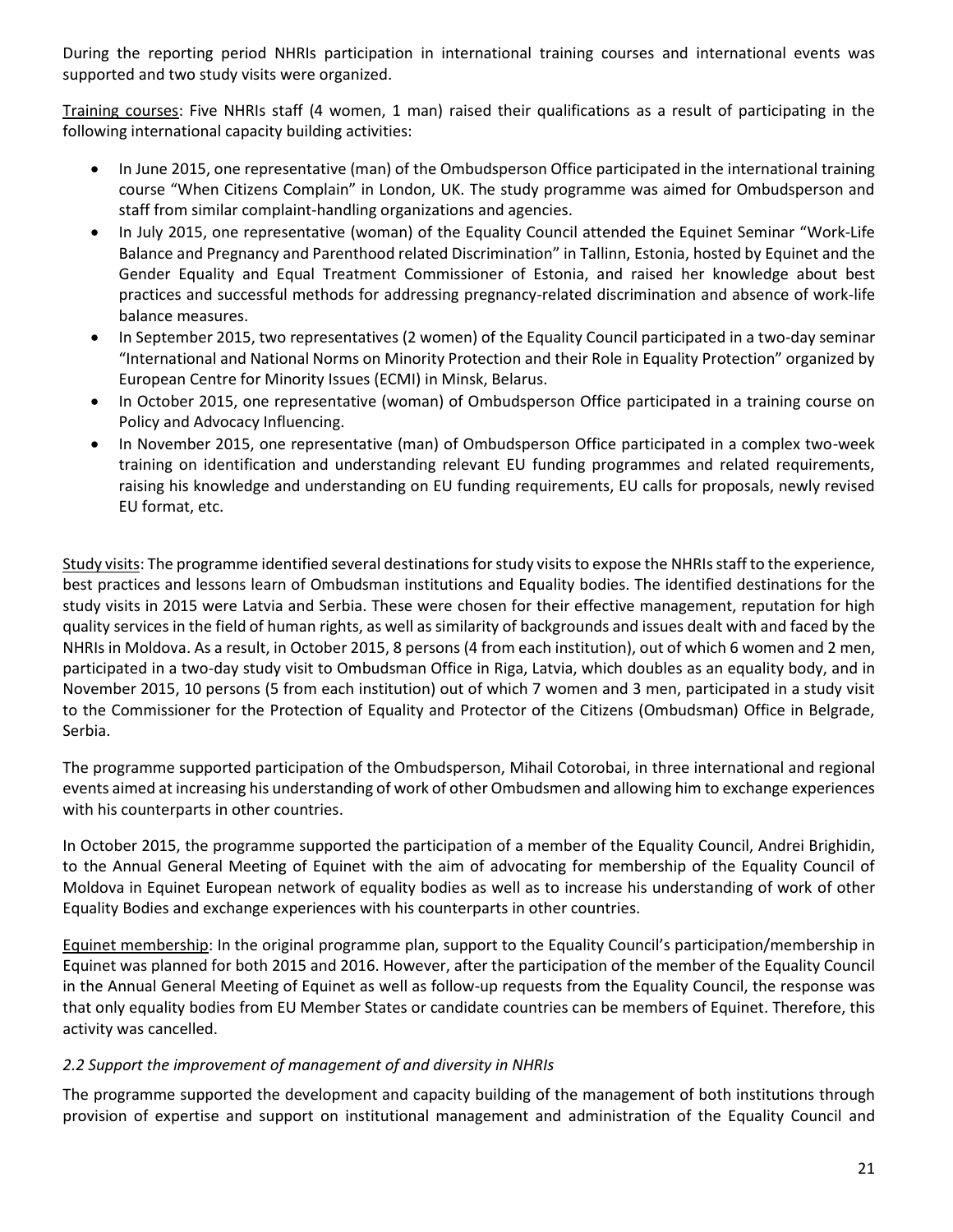strengthening the organizational management of the Ombudsperson Office. As a result, the following results were achieved during the reporting period by the Equality Council:

- 7 action plans were developed;
- 6 organizational regulations were developed/revised;
- 7 job descriptions were elaborated/revised.

By December 2015, the Ombudsperson Office achieved the following results:

- Organizational structure;
- Functional matrix;
- Rules of organization and functioning of the Human Resources, Internal Audit, Legal, Finance and Logistics subdivisions.

# *2.3 Building effective case management at the Equality Council*

With the aim of identifying the gaps in decision drafting skills, training and coaching for Equality Council members and relevant staff in legal technics, analysis, argumentation, and decision drafting skills. Due to a *force majeure* situation (personal circumstances) an assessment of the decisions of the Equality Council was conducted, and as a result of a two-day training, 10 staff of Equality Council (8 women, 2 men) improved the understanding and knowledge on applying international non-discrimination principles and best practices when deliberating and writing decisions.

The programme actively supported effective case management within the Equality Council, through ensuring the decisions of the Equality Council and information is accessible to the public, linguistic minorities and international community. The audience of the information published by the NHRIs on their web-sites as well as social media pages to linguistic minorities and international community was greatly expanded through publishing of 27 decisions of the Equality Council in Russian, 6 decisions in English. Two Equality Council annual reports from 2013 and 2014 became available in English. Based on an assessment of the Ombudsperson Office needs and possibilities, the Programme supported the Office with translation of materials of more than 40 informative bulletins and articles of the Ombudsperson Office were published in both Russian and English.

# *2.4 Technical organizational/capacity development*

Based on evaluation of needs, the NHRIs were provided with the necessary equipment and furniture. The Equality Council was equipped with an audio recording system "SRS FEMIDA" for case hearings which is also used in the Moldovan courts so as to improve the efficiency of their hearings and transcription of hearings/decisions. The Ombudsperson Office was provided with equipment so as to enable the staff to carry out monitoring visits effectively and be able to record their findings efficiently.

# **Component 3. Support for maximizing the power of the Ombudsperson Office and Equality Council to act as Moldova's premiere national human rights institutions**

# *3.1 Support for the NHRIs to maximize their impact on human rights and diversity mainstreaming*

During the reporting period, to maximize their impact on human rights and diversity mainstreaming, the NHRIs were supported in the following ways:

 A background paper/report was prepared on Human Rights Mainstreaming into Policy and Law-Making in Moldova, which includes a background overview of the key components of human rights mainstreaming, based on the comparative experiences of the UN, Sweden, Canada, as well as previous local experiences, the current situation with regard to human rights mainstreaming in the Republic of Moldova with potential entry points for such an approach, and practical recommendations for operationalization of such an approach;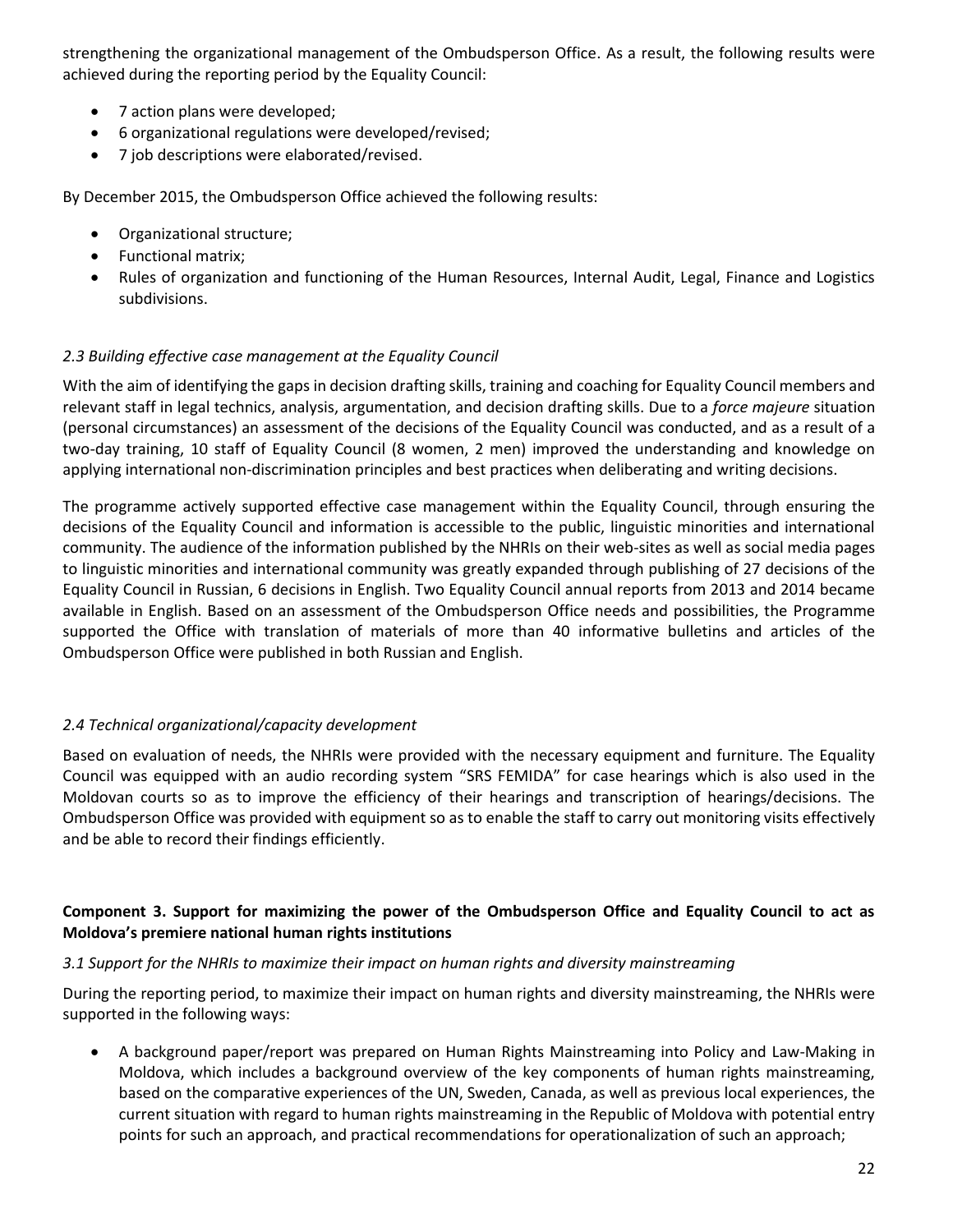- A methodology for reviewing policies and legislation in line with the Human Rights Based Approach (HRBA) was developed for NHRIs;
- A two-day training in November 2015 increased the capacities of 15 representatives of the NHRIs (10 women and 5 men) on applying the HRBA when reviewing policies and legislation of the Republic of Moldova;
- 18 NHRIs representatives (13 women and 5 men) increased their knowledge and capacities to monitor the implementation of Universal Periodic Review (UPR) recommendations and draft stakeholder reports for the second UPR cycle as a result of a two-day training as well as expertise, training and coaching on monitoring the implementation of the UPR recommendations and UPR reporting provided to the NHRIs.

# *3.2 Support for the NHRIs to maximize their impact on strategic and individual cases*

The National Consultant on Documentation of Discrimination cases (woman)<sup>3</sup> supported the Equality Council with online media and employment announcements monitoring, with identification of discriminatory situations in mind. At the end of December 2015, 23 cases were documented. One case about Roma discrimination was directly solved via mediation. In 8 cases victims were supported to file complaints to the Equality Council and discrimination was found in 4 of them. Other 3 cases are still under evaluation of the Equality Council, and in one case discrimination was not found. The following grounds of discrimination have been claimed by the petitioners: Roma ethnicity  $-3$  cases (access to social benefits, racial profiling<sup>4</sup> and racial hatred via social networks); physical disability  $-1$  case (access to public services<sup>5</sup>); political opinion - 1 case (harassment at the work place); incitement to discrimination by written mass media – 2 cases<sup>6</sup>; age and sex in job announcements – 1 case (that refers to 3 business agencies<sup>7</sup>). One of the cases specified above involved the opinion of the Audiovisual Coordinating Council (ACC) regarding the discrimination of Roma in mass-media. In this regards, an open discussion on the topic of Roma and mass-media was organized on 24 November 2015, with the participation of the Equality Council, the ACC, journalists and Roma leaders with the aim of raising awareness of mass-media toward the issue. The ACC expressed the willingness to collaborate with both the programme and the Equality Council for further raising awareness toward discrimination and mass-media, especially during regional seminars done for mass-media actors by ACC each semester (in the North, Centre and South of Moldova). Two of such joint field missions, ACC-OHCHR-Equality Council, took place during December 2015, one in Balti and one in Cahul.

The national consultant on strengthening the capacities of the Ombudsperson Office to petition the Constitutional Court contracted in July 2015<sup>8</sup> (woman) could not continue to task in the next months due to personal reasons (family problems). A new public selection procedure was launched<sup>9</sup> and unluckily, at the last stage of the selection process, no applicants were qualified for undertaking the position. Considering the fact that this is a specific consultancy and the fact that the Ombudsperson itself is an expert of the matter, as a former judge of the Constitutional Court, the decision was taken that the current specialized staff of the institution will take over the task with the possibility of employing additional person/persons during the first semester of 2016. Therefore, the initial budget allocated for this task will be redirected for other institution's needs. According to the request received from the Ombudsperson Office in December 2015, these sources will be redirected to building the capacities of the Ombudsperson Office on monitoring the implementation by the State of the UN treaty bodies and Special Rapporteurs recommendations and Ombudsperson Office reporting to the UN treaty bodies.

One national consultant on the right to health for the Ombudsperson Office<sup>10</sup> (woman) was contracted in supported the institution with expert advice and guidance on the right to health and access to health services. As a result, 10 concrete cases on the right to health and access to health services were analyzed and advised on, an analysis of systemic issues/gaps related to human rights violations during provision of medical assistance was elaborated, an expert group on medical issues was created and drafted its regulations, the principles of collaboration of

 $\overline{a}$ 

<sup>3</sup> <http://www.undp.md/jobs/jobdetails/741/>

<sup>4</sup> <http://egalitate.md/index.php?pag=news&id=836&rid=744&l=ro>

<sup>&</sup>lt;sup>5</sup> [http://egalitate.md/media/files/files/decizie\\_327\\_2015\\_depersonalizat\\_8344245.pdf](http://egalitate.md/media/files/files/decizie_327_2015_depersonalizat_8344245.pdf)

<sup>6</sup> <http://egalitate.md/index.php?pag=news&id=836&rid=857&l=ro>

<sup>7</sup> <http://egalitate.md/index.php?pag=news&id=836&rid=858&l=ro>

<sup>8</sup> <http://www.undp.md/jobs/jobdetails/884/>

<sup>9</sup> <http://www.undp.md/jobs/jobdetails/1129/>

<sup>10</sup> <http://www.undp.md/jobs/jobdetails/996/>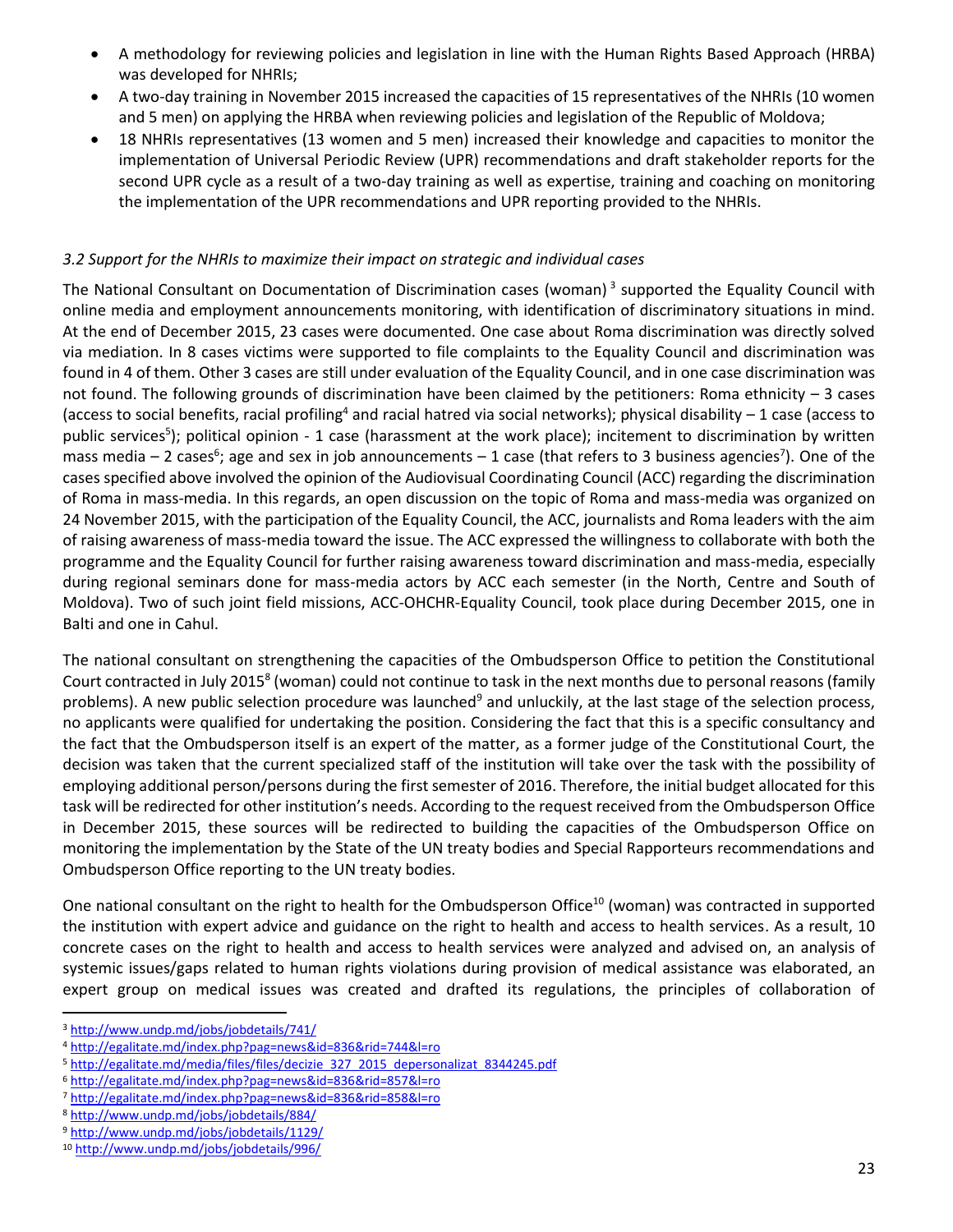Ombudsperson Office with the National Council of Evaluation and Accreditation in Health were developed, and the communication strategy of the Ombudsperson Office in the field of the right to health was drafted.

The programme activities resulted in NHRI's taking a more pro-active role in tackling human rights challenges in Moldova, in the situation of current political and social crisis, as well as in strengthening solidarity and mutual support between the two institutions. The Equality Council continued to take up and pursue cases *ex officio* to prevent and combat discrimination. The Ombudsperson Office issued public messages addressing concern with human rights issues connected to events and major social and political developments. It is expected that the cooperation and mutual support between the two institutions and their outspokenness on public issues will only increase in 2016.

# *3.3 Campaigns and actions around key human rights issues*

After two opinion studies/surveys of the internal and external images of the NHRIs were completed, with their results in mind, the Communication Strategies of both institutions were evaluated, developed/updated and finalized with the objective of increasing the transparency, accountability and visibility of the NHRIs. The rebranding of the Ombudsperson Office was completed in 2015.

The "Study on Equality Attitudes and Perceptions in the Republic of Moldova" produced within the programme (see point 1.4) was an important source of information for the awareness raising campaigns. A joint NHRIs-UN-civil society campaign focused on HIV was organized around the movie "Above the Sky" produced by UNDP Belarus in 2012. The message of the movie is very relevant to the realities of Moldova. National TV public broadcaster "Moldova 1" aired the movie free of charge at the end of November – beginning of December 2015 thus also linking the campaign with the World AIDS Day (1 December). The airing was accompanied with an on-line (digital) promotion campaign (internet and social networks), with banners placed on 53 websites, also reaching 157,277 unique users on Facebook and 627.575 unique users on Odnoklassniki (the most popular social network in Moldova). A bi-lingual landing page (webpage) was visited by 5,174 unique users. The joint public awareness campaigning on HIV issues proved to be effective using online social networks and other communication channels and further HIV campaigning is planned for 2016.

Efforts to recruit a national consultant for training and coaching the press officer of the Equality Council were challenged by lack of candidates during the first two competitions<sup>11</sup> (the second competition<sup>12</sup> was announced in Romanian and Russian to attract a larger pool of candidates). The third competition<sup>13</sup> resulted in contracting of a national consultant (woman), who performed an evaluation of the capacities of the Equality Council press officer, and developed a training and coaching plan to be implemented in 2016.

On 8 December 2015, a national conference on the implementation of the UN Convention on the Rights of the Child in Moldova was organized with joint efforts of the Ombudsperson Office, UNDP and UNICEF and brought together 150 participants, representatives of central and local government with responsibility for children's rights, civil society representatives. The conference brought media and public attention to the implementation of the UN Convention on the Rights of the Child during the past two decades by the Republic of Moldova.

# *3.4 Work with Governmental structures and NGOs on strategic themes*

During the reporting period two grants programmes were launched: one for civil society and the other for mass media and mass-medina NGOs:

- GP-2015: Civil Society for Equality<sup>14</sup>; and
- GP-2015: Mass Media for Equality.<sup>15</sup>

 $\overline{a}$ <sup>11</sup> <http://www.undp.md/jobs/jobdetails/894/>

<sup>12</sup> <http://www.undp.md/jobs/jobdetails/1025/>

<sup>13</sup> <http://www.undp.md/jobs/jobdetails/1119/>

<sup>14</sup> <http://www.undp.md/tenders/details/1023/>

<sup>15</sup> <http://www.undp.md/tenders/details/1030/>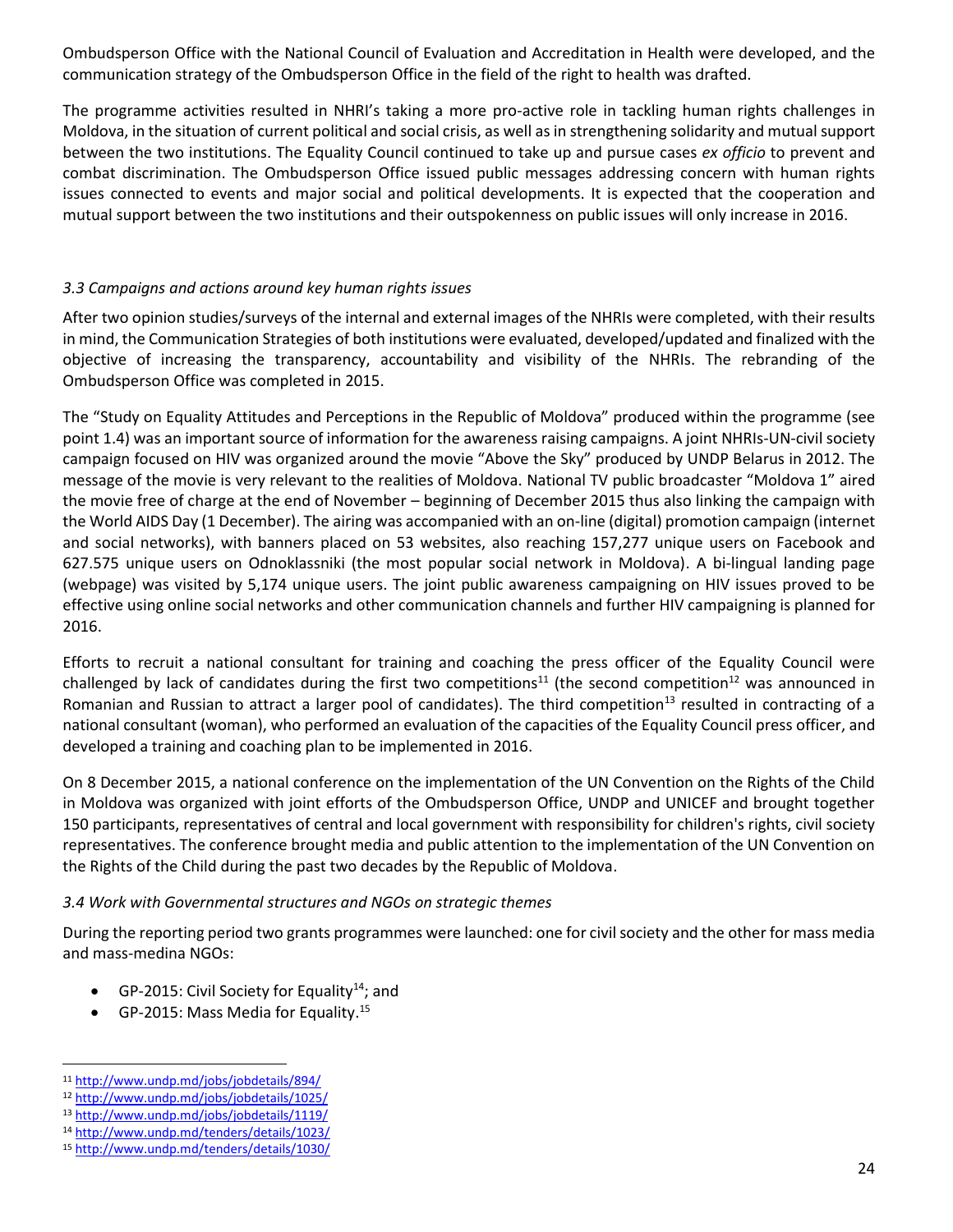The grant programmes fund 12 programmes (six within each grant programme) focused on mainstreaming equality and human rights, public awareness, cooperation with the Ombudsperson Office for equality, human rights protection and promotion and submission of complaints to the Equality Council from the territory of the Republic of Moldova, including Transnistrian region. As a result, 11 NGOs from the capital, as well as from Gagauzia and Transnistrian region ensuring wider geographical coverage and involving people from minority groups were awarded with 12 grants and started implementation of their respective programmes.

#### *Challenges and Management Response*

The main challenges that affected the programme were unforeseen circumstances, which triggered changes in the original programme plan and financial losses due to exchange rate fluctuation, which resulted in a re-consideration of some activities. For example, the original programme plan stipulated support to the Equality Council's participation/membership in Equinet. However, only equality bodies from EU Member States or candidate countries can be members of Equinet. Therefore, this activity was cancelled.

Challenges were also encountered during contracting processes for certain consultancy positions within the programme as well as force majeure situation where consultants were not able to finalize their tasks. In all cases, the Programme management considered carefully the already achieved results and held consultations with both Equality Council and Ombudsperson Office to determine the best courses of action. In some cases activities were mostly adjusted to ensure that the needs of the NHRIs were satisfied in a responsive, sustainable, cost-effective and appropriate manner.

One of the challenges that remains to be addressed is the no-cost extension until December 2016 necessary for finalization of UPR related activities. This comes as a result of the timing of the UPR session, planned for November 2016, combined with aim to involve NHRIs in the UPR hearings.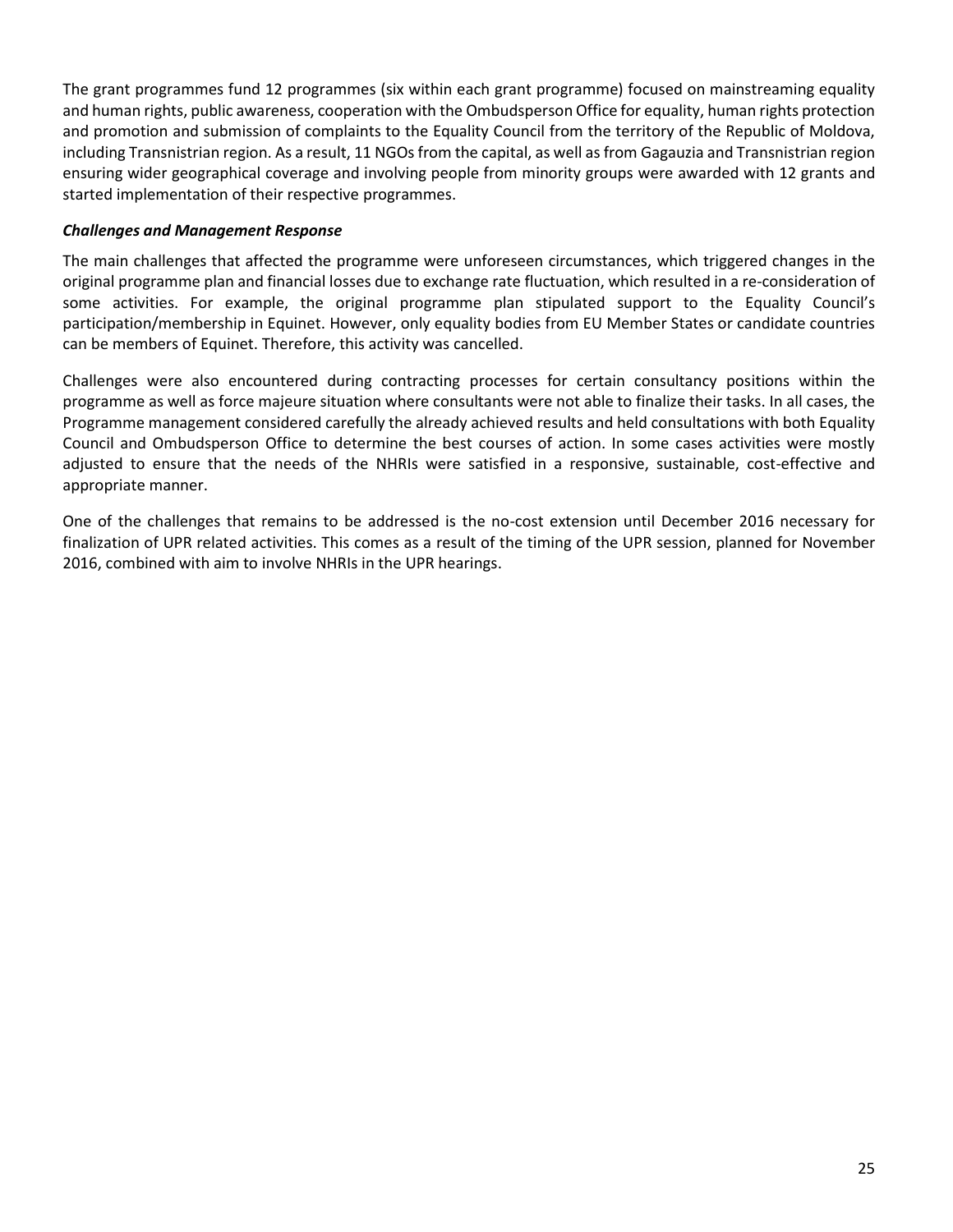#### *Indicator Based Performance Assessment*

|                                                                  | <b>Achieved Indicator Targets</b>                                                                                                                                                                                                                                                                                                                 | Reasons for Variance with Planned Target (if<br>any)                                                                                                                                                                                                                                                                                                                                                                                             | <b>Source of Verification</b>                                                                                                                     |
|------------------------------------------------------------------|---------------------------------------------------------------------------------------------------------------------------------------------------------------------------------------------------------------------------------------------------------------------------------------------------------------------------------------------------|--------------------------------------------------------------------------------------------------------------------------------------------------------------------------------------------------------------------------------------------------------------------------------------------------------------------------------------------------------------------------------------------------------------------------------------------------|---------------------------------------------------------------------------------------------------------------------------------------------------|
|                                                                  |                                                                                                                                                                                                                                                                                                                                                   |                                                                                                                                                                                                                                                                                                                                                                                                                                                  |                                                                                                                                                   |
| and the vulnerable                                               | Outcome 1 - UNPF Outcome 1.3 State bodies and other actors effectively promote and protect human rights, gender equality and non-discrimination, with particular attention to the marginalized                                                                                                                                                    |                                                                                                                                                                                                                                                                                                                                                                                                                                                  |                                                                                                                                                   |
|                                                                  | Output 1: Enabling environment for the National Human Rights Institutions supported                                                                                                                                                                                                                                                               |                                                                                                                                                                                                                                                                                                                                                                                                                                                  |                                                                                                                                                   |
| Indicators:                                                      |                                                                                                                                                                                                                                                                                                                                                   |                                                                                                                                                                                                                                                                                                                                                                                                                                                  |                                                                                                                                                   |
|                                                                  | 11: Identification of gaps in the NHRIs legislation in line with the international standards and recommendations;                                                                                                                                                                                                                                 |                                                                                                                                                                                                                                                                                                                                                                                                                                                  |                                                                                                                                                   |
| <b>Baselines:</b>                                                | I2: Updates to the data on public perceptions on human rights, attitudes giving rise to discrimination and conformity of implementation of law in the relevant areas.                                                                                                                                                                             |                                                                                                                                                                                                                                                                                                                                                                                                                                                  |                                                                                                                                                   |
|                                                                  | B1: No clarity to what extent the relevant NHRIs' legislation is in compliance with international standards and recommendations;                                                                                                                                                                                                                  |                                                                                                                                                                                                                                                                                                                                                                                                                                                  |                                                                                                                                                   |
| vis-à-vis international law requirements inadequately known.     | B2: Data on the public perceptions on human rights and attitudes giving rise to discrimination is outdated or otherwise insufficient; adequacy and conformity of judicial or quasi-judicial decisions                                                                                                                                             |                                                                                                                                                                                                                                                                                                                                                                                                                                                  |                                                                                                                                                   |
| Targets (for the full implementation period 2014-2016):          |                                                                                                                                                                                                                                                                                                                                                   |                                                                                                                                                                                                                                                                                                                                                                                                                                                  |                                                                                                                                                   |
|                                                                  | T1: Gaps in the NHRIs legislation in-line with the international standards and recommendations identified;                                                                                                                                                                                                                                        |                                                                                                                                                                                                                                                                                                                                                                                                                                                  |                                                                                                                                                   |
|                                                                  | T2: Data on public perceptions on human rights, attitudes giving rise to discrimination is updated and publicly available.                                                                                                                                                                                                                        |                                                                                                                                                                                                                                                                                                                                                                                                                                                  |                                                                                                                                                   |
|                                                                  | Targets Year 1 (2015):                                                                                                                                                                                                                                                                                                                            |                                                                                                                                                                                                                                                                                                                                                                                                                                                  |                                                                                                                                                   |
| 1. Analysis of the relevant NHRIs<br>legislation done;           | Draft analyses of relevant NHRIs carried out but the<br>outcomes not fully accepted by the institutions (related to<br>Law 121). This analysis remains at the level of drafts only,<br>without being printed, public discussed and disseminated<br>(this decision has also been taken due to lose of funds in<br>view of high fluctuation rates). | For the time being the analyses done by the civil<br>society and other development partners are<br>considered by the NHRIs sufficient for further<br>drafting the law amendments. If need be,<br>further discussion well be initiated with NHRIs<br>in view of legal analysis in the upcoming years.                                                                                                                                             | Draft analyses of Law 121 and Law 52 and<br>written communications with NHRIs;<br>Public<br>iob<br>announcements<br>and<br>consultancy contracts. |
| Ombudsperson Office application<br>for A-status NHRI elaborated; | A-Status application package translated and sent to<br>Ombudsperson office and substantive guidance offered;                                                                                                                                                                                                                                      | The A-Status application form not completed<br>due to the fact that the Ombudsperson Office<br>realised that the institution is not sufficiently<br>prepared for being re-accredited with the A-<br>Status (the application is postponed). The<br>capacities of the institution will be<br>strengthened by supporting it with one capacity<br>building training on Paris Principles and one<br>training on UN treaty bodies mechanisms<br>(TBM). | A-Status<br>application<br>The<br>package<br>translated and written communications<br>with NHRIs.                                                 |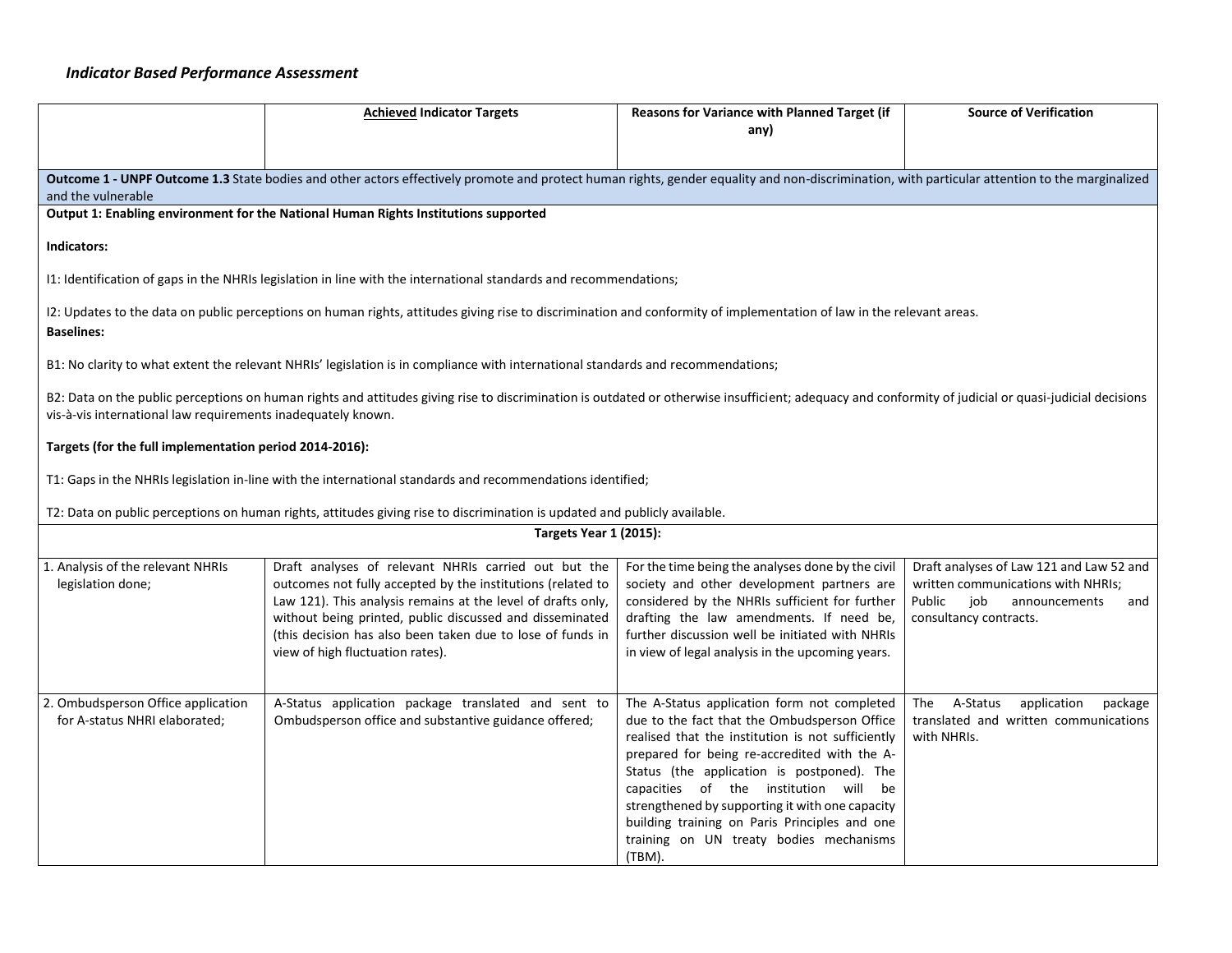| 3. Regulation on the NHRIs annual<br>reports hearings in the Parliament<br>drafted;                                                | There was no need to draft a regulation on the NHRIs annual report hearings in the Parliament due to the fact that the Parliament elaborated general<br>regulation on hearings (including reports) and there was no need to include hearings of the reports of the NHRIs in a separate regulation. Close collaboration<br>with UNDP program on support to Parliament was built, thus, jointly facilitating the hearings of the NHRIs reports in the upcoming months of 2016.                                                                                                                                                                                                             |                                              |                                                                                                                                  |  |
|------------------------------------------------------------------------------------------------------------------------------------|------------------------------------------------------------------------------------------------------------------------------------------------------------------------------------------------------------------------------------------------------------------------------------------------------------------------------------------------------------------------------------------------------------------------------------------------------------------------------------------------------------------------------------------------------------------------------------------------------------------------------------------------------------------------------------------|----------------------------------------------|----------------------------------------------------------------------------------------------------------------------------------|--|
| 4. Studies on human rights attitudes<br>and compliance with international<br>human rights law are elaborated.                      | The Study on Human Rights Perception in the Republic of<br>Moldova is under elaboration, with the aim to have it<br>finalized by May 2016.                                                                                                                                                                                                                                                                                                                                                                                                                                                                                                                                               |                                              | Tender's documents, contract;<br>Qualitative and quantitative tools for data<br>collection;<br>Draft analysis of data collected. |  |
| Indicators:                                                                                                                        | Output 2: Organizational capacities and sustainability of NHRIs strengthened                                                                                                                                                                                                                                                                                                                                                                                                                                                                                                                                                                                                             |                                              |                                                                                                                                  |  |
|                                                                                                                                    | I1. Number of Equality Council decisions accessible for linguistic minorities;<br>I2. Decrease in the backlog of the Equality Council's cases.                                                                                                                                                                                                                                                                                                                                                                                                                                                                                                                                           |                                              |                                                                                                                                  |  |
| <b>Baseline:</b>                                                                                                                   |                                                                                                                                                                                                                                                                                                                                                                                                                                                                                                                                                                                                                                                                                          |                                              |                                                                                                                                  |  |
| B1. Only 2 Equality Council decisions are accessible for linguistic minorities;<br>B2. Equality Council has a backlog of 46 cases. |                                                                                                                                                                                                                                                                                                                                                                                                                                                                                                                                                                                                                                                                                          |                                              |                                                                                                                                  |  |
|                                                                                                                                    | <b>Targets Year 1 (2015):</b>                                                                                                                                                                                                                                                                                                                                                                                                                                                                                                                                                                                                                                                            |                                              |                                                                                                                                  |  |
| 1. Qualification of at least 20 NHRIs'<br>staff raised through the exposure<br>to the international experience<br>and ToT;         | Qualification of 19 NHRIs staff (15 women, 4 men) raised.                                                                                                                                                                                                                                                                                                                                                                                                                                                                                                                                                                                                                                | The NHRIs were not fully staffed during 2015 | Back to office reports                                                                                                           |  |
| 2. Equality Council is becoming a<br>member of the Equinet;                                                                        | Equinet explained that only equality bodies from EU Member States or candidate countries can be members of Equinet. Therefore, this activity was<br>cancelled.                                                                                                                                                                                                                                                                                                                                                                                                                                                                                                                           |                                              |                                                                                                                                  |  |
| 3. Diversity mainstreamed into the<br>employment rules and regulations<br>of the NHRIs;                                            | Two consultants on organizational management are<br>working with the management of the NHRIs to review the<br>rules and regulations of the NHRIs. As a result:<br><b>Equality Council:</b><br>7 action plans were developed;<br>organizational<br>regulations<br>6<br>were<br>developed/revised;<br>7 job descriptions were elaborated/revised.<br>Ombudsperson Office:<br>The organizational structure was developed<br>Functional matrix was developed;<br>Two internal activities on the organization<br>structure were carried out;<br>Rules of organization and functioning of the<br>Human Resources, Internal Audit, Legal, Finance<br>and Logistics subdivisions were developed. |                                              | Internal rules and regulations, consultants<br>reports                                                                           |  |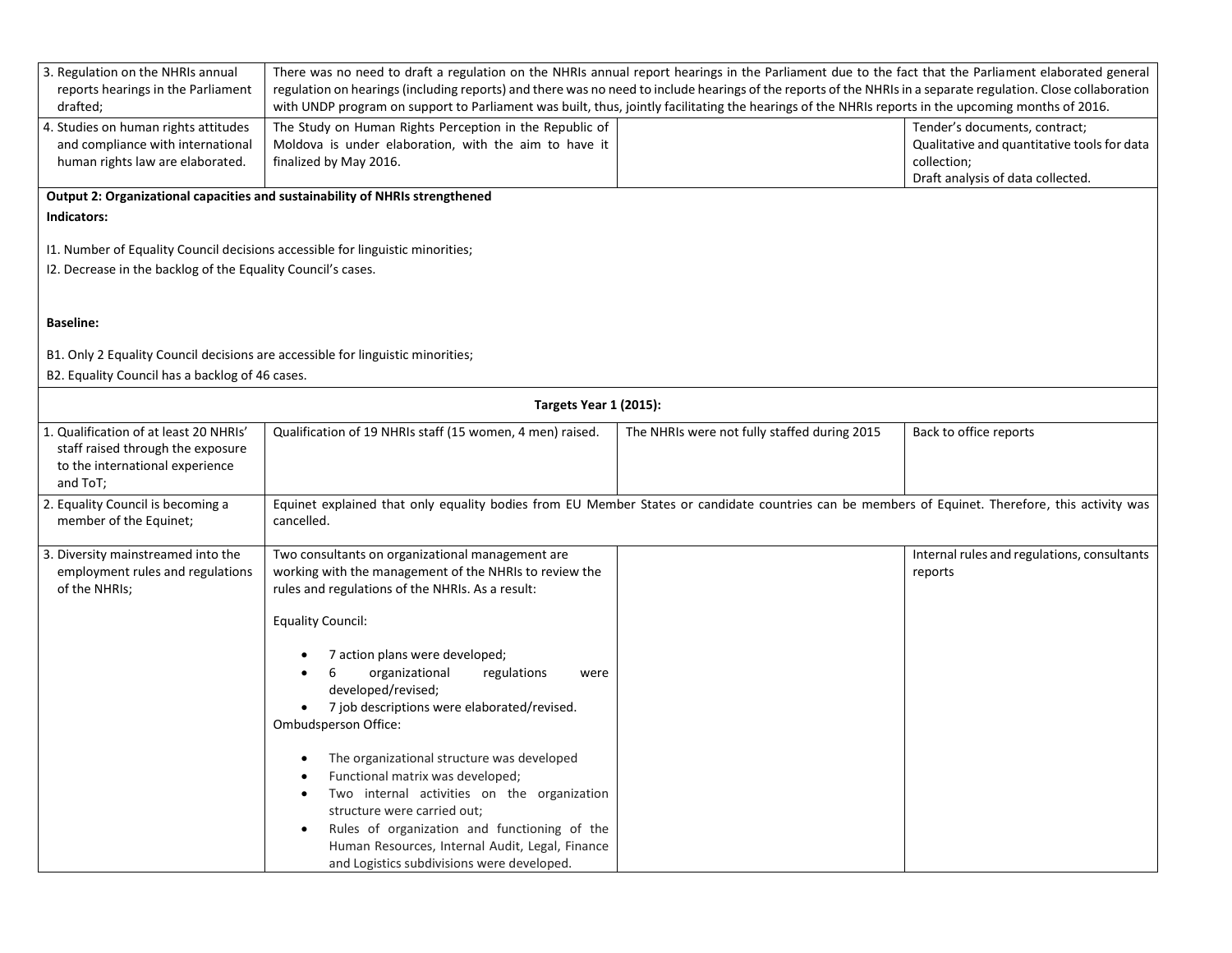|                                                                                                   | 4. Equality Council's case<br>management improved using                            | The tendering process for software started in 2015.                                                                                                | Due to changes in internal structure of the<br>Equality Council, the process of preparing the | Tender documents, contracts      |
|---------------------------------------------------------------------------------------------------|------------------------------------------------------------------------------------|----------------------------------------------------------------------------------------------------------------------------------------------------|-----------------------------------------------------------------------------------------------|----------------------------------|
|                                                                                                   | specialised software and                                                           |                                                                                                                                                    | ToR for software was delayed. However, at the                                                 |                                  |
|                                                                                                   | strengthening staff skills;                                                        |                                                                                                                                                    | end of 2015 the tendering process was                                                         |                                  |
|                                                                                                   |                                                                                    |                                                                                                                                                    | launched and the work on preparing the                                                        |                                  |
|                                                                                                   |                                                                                    |                                                                                                                                                    | specialized software is planned to start in 2016.                                             |                                  |
|                                                                                                   | 5. At least 20 Equality Council cases                                              | 27 Equality Council decisions were translated from                                                                                                 |                                                                                               | <b>Equality Council web-site</b> |
|                                                                                                   | are translated into Ru;                                                            | Romanian into Russian, 6 into English and published on the                                                                                         |                                                                                               |                                  |
|                                                                                                   |                                                                                    | Equality Council web-site.                                                                                                                         |                                                                                               |                                  |
|                                                                                                   | 6. Equality Council's decisions                                                    | The activity was cancelled due to loss of financial resources and reevaluation of priorities upon a request from the Equality Council.             |                                                                                               |                                  |
|                                                                                                   | implementation tracking methods                                                    |                                                                                                                                                    |                                                                                               |                                  |
|                                                                                                   | and Push Strategy drafted and                                                      |                                                                                                                                                    |                                                                                               |                                  |
| tested.                                                                                           |                                                                                    |                                                                                                                                                    |                                                                                               |                                  |
|                                                                                                   |                                                                                    | Output 3: The power of the Ombudsperson Institution and Equality Council maximized to act as Moldova's premiere national human rights institutions |                                                                                               |                                  |
| Indicators:                                                                                       |                                                                                    |                                                                                                                                                    |                                                                                               |                                  |
|                                                                                                   |                                                                                    | I1. Number of strategic human rights and equality issues NHRIs are working on;                                                                     |                                                                                               |                                  |
|                                                                                                   |                                                                                    | 12. Number of entities submitting alternative reports to UPR 2 <sup>nd</sup> circle on Moldova                                                     |                                                                                               |                                  |
|                                                                                                   | <b>Baseline:</b>                                                                   |                                                                                                                                                    |                                                                                               |                                  |
| B1. NHRIs are not visible/lacking focus on working on strategic human rights and equality issues; |                                                                                    |                                                                                                                                                    |                                                                                               |                                  |
| B2. 12 national NGOs are involved into submissions to 2011 UPR.                                   |                                                                                    |                                                                                                                                                    |                                                                                               |                                  |
| Targets:                                                                                          |                                                                                    |                                                                                                                                                    |                                                                                               |                                  |
|                                                                                                   | T1. Each NHRI is working on at least 3 strategic human rights and equality issues; |                                                                                                                                                    |                                                                                               |                                  |
|                                                                                                   |                                                                                    | T2. At least 24 stakeholders make submissions to the UPR 2 <sup>nd</sup> circle on Moldova.                                                        |                                                                                               |                                  |
|                                                                                                   |                                                                                    | <b>Targets Year 1 (2015):</b>                                                                                                                      |                                                                                               |                                  |
| 1.                                                                                                | <b>NHRIs monitor</b>                                                               | NHRIs plan to prepare their reports for the UPR and have                                                                                           |                                                                                               | <b>UPR</b> reports               |
|                                                                                                   | implementation of UPR                                                              | started preparing their UPR submissions.                                                                                                           |                                                                                               |                                  |
|                                                                                                   | recommendation and act                                                             |                                                                                                                                                    |                                                                                               |                                  |
|                                                                                                   | on them;                                                                           |                                                                                                                                                    |                                                                                               |                                  |
| 2.                                                                                                | Training for NHRIs'                                                                | 18 NHRIs representatives (13 women and 5 men) increased                                                                                            |                                                                                               | Lists of participants            |
|                                                                                                   | participation in the 2nd                                                           | their knowledge and capacities to monitor the                                                                                                      |                                                                                               |                                  |
|                                                                                                   | UPR submission                                                                     | implementation of UPR recommendations and draft                                                                                                    |                                                                                               |                                  |
|                                                                                                   | organized and                                                                      | stakeholder reports for the 2 <sup>nd</sup> UPR cycle.                                                                                             |                                                                                               |                                  |
|                                                                                                   | completed;                                                                         |                                                                                                                                                    |                                                                                               |                                  |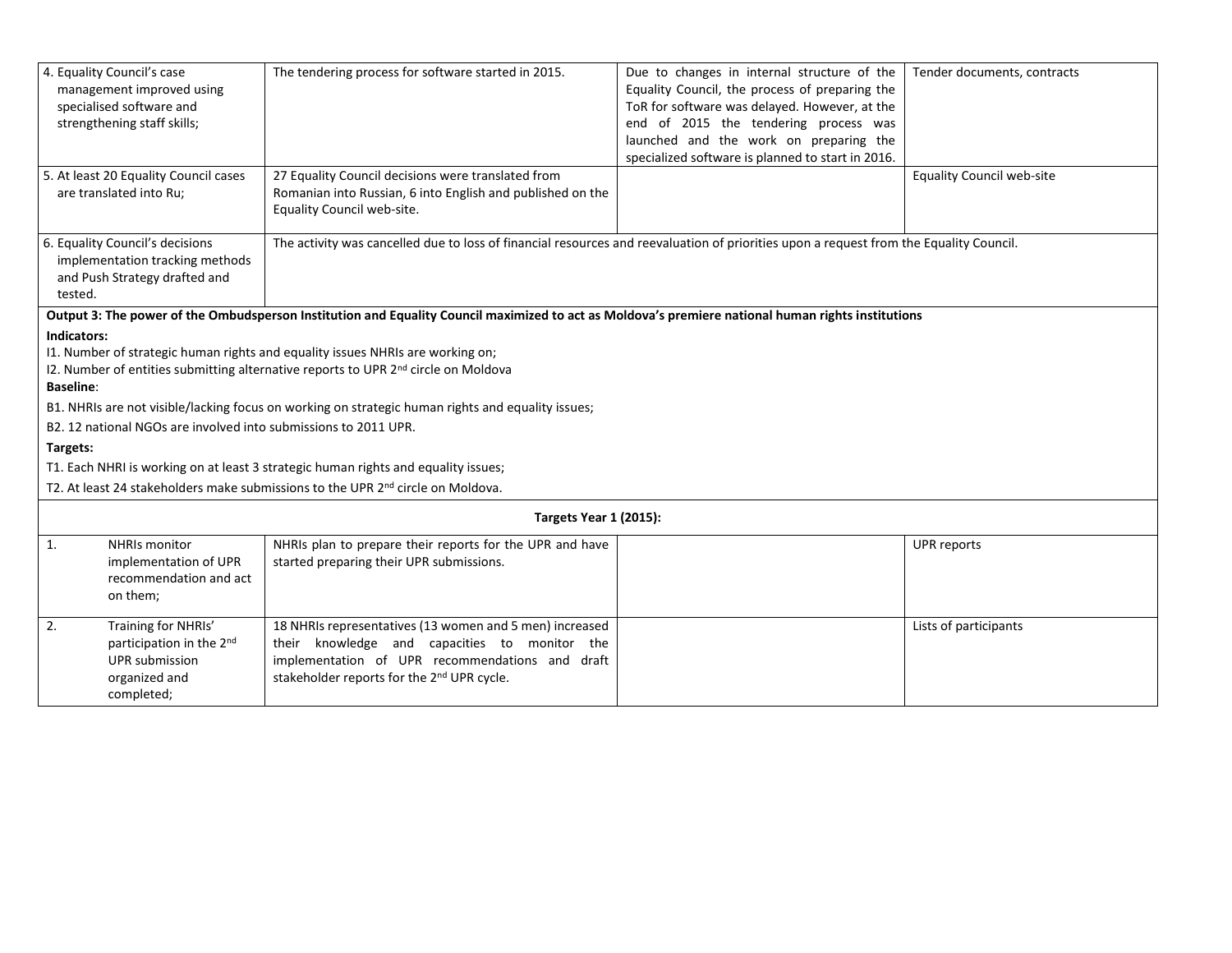| 3. | NHRIs identify strategic<br>human rights and equality<br>issues and act on 2 of<br>them;                                                  | 23 cases of discrimination were documented and in 8 cases<br>the victims were supported to file complaints to Equality<br>Council; The Equality Council ruled on 4 of the cases;<br>Roma discrimination in mass media: the issue of Roma<br>discrimination in mass media was identified jointly with the<br>Equality Council, thus a strategic work with the Audiovisual<br>Council is done in form of capacity building for journalists (1<br>HR coffee break, participation in 2 regional trainings);<br>Right to health: Ombudsperson office is working on<br>monitoring of the right to health and access to health<br>services as one major strategic human rights issue (a<br>national monitoring and evaluation mechanism is being<br>established by the national consultant contracted within<br>the programme). | Consultancy for the Constitutional Court: the<br>Consultant hired ceased the collaboration due<br>to personal reasons. Another consultant was<br>not found and the decision was taken that the<br>Ombudsperson Office will allocate its internal<br>human resources for the task. On the other<br>hand the institution has already the support of<br>the Council of Europe in this regards. | • Public<br>job<br>announcements<br>and<br>consultancy contracts;<br>• Data base with cases on discrimination;<br>• Decisions of the Equality Council;<br>· Roma discrimination in mass media:<br>agenda and list of participants from the<br>HR coffee break and agenda from the<br>regional trainings;<br>• Right to health: the analysis on gaps in<br>the health sector; the petitions<br>analyzed (10); the regulations for the<br>expert group; the communication<br>strategy;<br>• Reports of the consultants. |
|----|-------------------------------------------------------------------------------------------------------------------------------------------|--------------------------------------------------------------------------------------------------------------------------------------------------------------------------------------------------------------------------------------------------------------------------------------------------------------------------------------------------------------------------------------------------------------------------------------------------------------------------------------------------------------------------------------------------------------------------------------------------------------------------------------------------------------------------------------------------------------------------------------------------------------------------------------------------------------------------|---------------------------------------------------------------------------------------------------------------------------------------------------------------------------------------------------------------------------------------------------------------------------------------------------------------------------------------------------------------------------------------------|-----------------------------------------------------------------------------------------------------------------------------------------------------------------------------------------------------------------------------------------------------------------------------------------------------------------------------------------------------------------------------------------------------------------------------------------------------------------------------------------------------------------------|
| 4. | Communication strategy<br>of the Ombudsperson<br>Office is updated and<br>communication strategy<br>for the Equality Council<br>designed; | Communication strategies for both institutions designed<br>and started implementation.                                                                                                                                                                                                                                                                                                                                                                                                                                                                                                                                                                                                                                                                                                                                   |                                                                                                                                                                                                                                                                                                                                                                                             | Communication strategies                                                                                                                                                                                                                                                                                                                                                                                                                                                                                              |
| 5. | NPM is set up and<br>trained;                                                                                                             | Members of the Ombudsperson Office torture monitoring<br>section raised their knowledge of monitoring closed type<br>institutions through study visits.                                                                                                                                                                                                                                                                                                                                                                                                                                                                                                                                                                                                                                                                  | Due to a non-functioning NPM, training NPM<br>members was not possible. Ombudsperson<br>Office started drafting NPM Regulation at the<br>end of 2015 and NPM is expected to be set up<br>in 2016.                                                                                                                                                                                           | Lists of participants                                                                                                                                                                                                                                                                                                                                                                                                                                                                                                 |
| 6. | NHRIs' websites are<br>made accessible for<br>persons with disabilities<br>and linguistic minorities.                                     | ToRs for web-sites improvements prepared, to be launched<br>in 2016, with special focus on the accessibility for people<br>with disabilities.<br>NHRIs increased the amount of information published in<br>both Romanian and Russian thus strengthening their<br>websites accessibility for linguistic minorities.                                                                                                                                                                                                                                                                                                                                                                                                                                                                                                       | Due to changes in internal structure of the<br>Equality Council and ongoing reorganization of<br>the Ombudsperson Office, the processes of<br>preparing the ToRs for web-sites<br>improvements was delayed. However, at the<br>end of 2015 the ToRs were finalized and the<br>result will be achieved in 2016.                                                                              | NHRIs' websites                                                                                                                                                                                                                                                                                                                                                                                                                                                                                                       |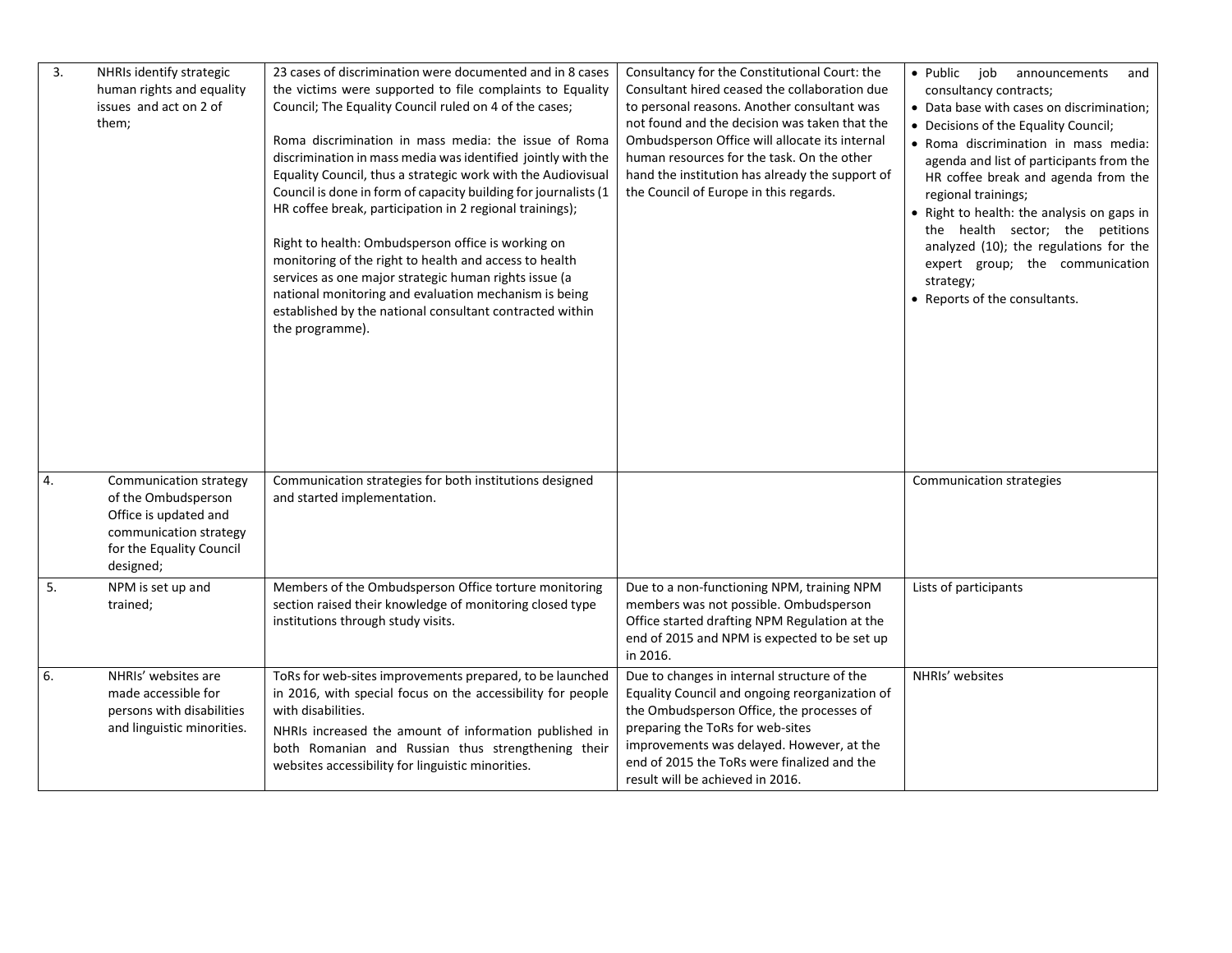#### **Output 4: Effective Programme management ensured Overall targets:**

- Ensure at 100% delivery rate;
- Timely implementation of planned activities;
- Timely development and submission of work plans and progress reports;
- Compliance with UNDP rules and regulations.

|    | Ensure at 100% delivery<br>rate;                                            | 100% delivery rate was achieved in 2015.                                                                                                                                                                                   |
|----|-----------------------------------------------------------------------------|----------------------------------------------------------------------------------------------------------------------------------------------------------------------------------------------------------------------------|
| z. | Timely implementation of<br>planned activities;                             | Activities were implemented in a timely manner<br>as planned, following the AWP. Where activities<br>had to be amended or changed, this was<br>collaborated with the programme partners and<br>is reflected in the report. |
| 3. | Timely development and<br>submission of work plans<br>and progress reports; | Progress narrative and financial reports were<br>drafted and submitted to the Programme Board<br>and the Donor.                                                                                                            |
| 4. | Compliance with UNDP<br>rules and regulations.                              | All contracting and procurement processes<br>followed UNDP rules and regulations.                                                                                                                                          |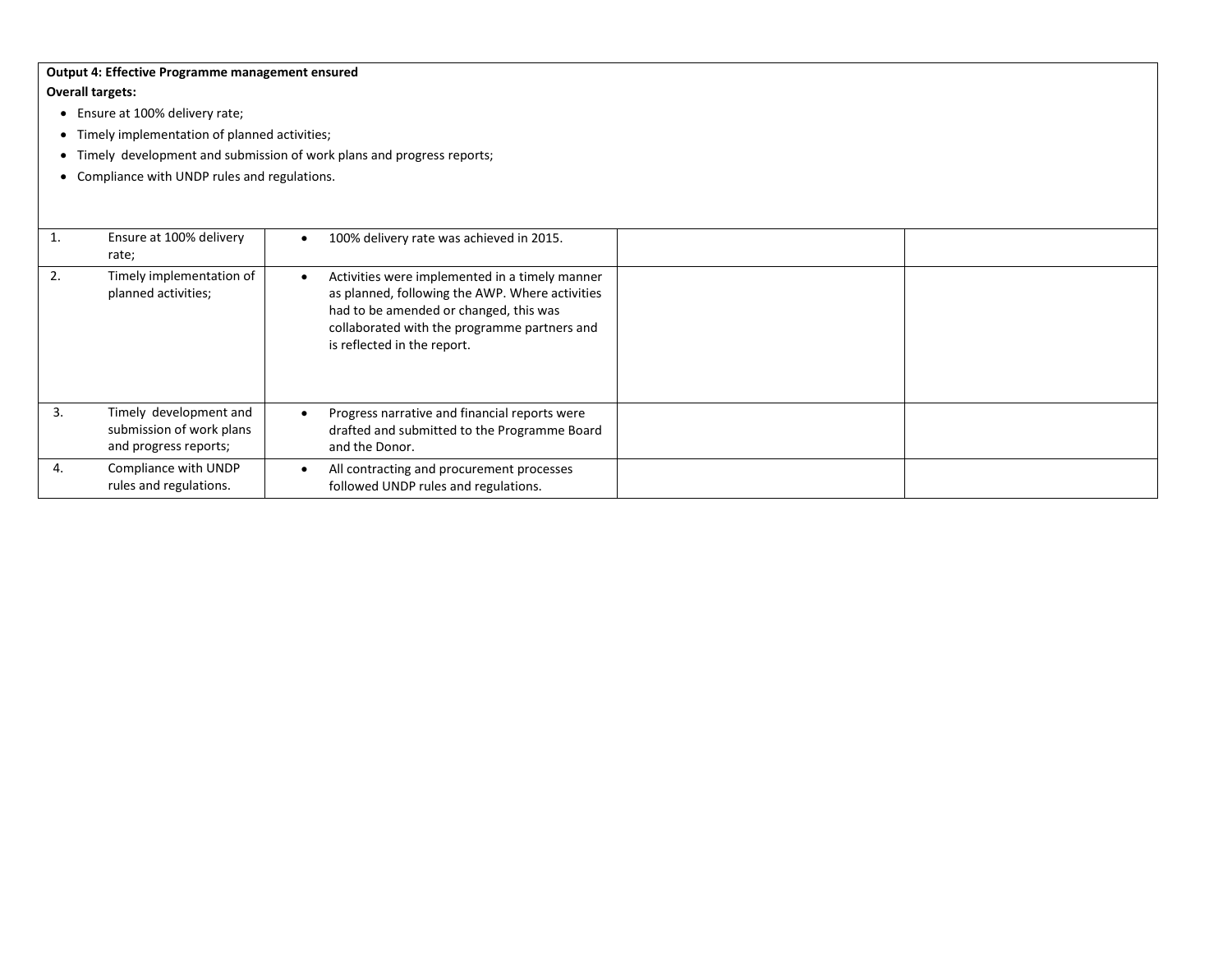# **Enhancing Women's Political Representation through Improved Capacity and Enhanced Support in Moldova**

#### *Programme Overview*

The programme Women in Politics (WiP) is implemented by UN Women jointly with UNDP in partnership with two civil society organizations – East Europe Foundation (EEF) and the Centre Partnership for Development (CPD) – during 2014-2016 with financial support from the Government of Sweden. The overall goal of the Women in Politics Programme is to support the increased participation of women in politics and in the decision-making process by creating an environment conducive to their meaningful participation, and to support capacity development of women before, during and after the elections at the central and local levels. The programme also seeks to promote increased public awareness of women's contribution to political leadership and supports the realization of women's rights and commitments undertaken by the Government of Moldova. The programme is expected to contribute to the following outcomes:

Outcome 1: Legal frameworks and policies to advance women's right to participate in decision making at national and local levels are reformed/adopted and/or implemented.

Outcome 2: Gender equality advocates influence legal frameworks and policies to increase women's leadership and political participation.

The expected outcomes of the programme are contributing to the following UN-Moldova Partnership Framework (2013-2017) outcomes:

- 1.1 Increased transparency, accountability and efficiency of central and local public authorities; and
- 1.2 State bodies and other actors effectively promote and protect human rights, gender equality and nondiscrimination, with particular attention to the marginalized and the vulnerable.

#### *Results*

# **Outcome 1: Legal frameworks and policies to advance women's right to participate in decision making at national and local levels are reformed/adopted and/or implemented.**

Key results: The programme extensively advocated for and provided technical support toward the adoption of new legal provisions by the Parliament, including 40% gender quota. The quota, at both legislative and executive branches of government, is contained in the Legislative Package 180, which was submitted by the Government to the Parliament for adoption in May 2014. The Parliamentary Committee for Human and Minority Rights gave its positive opinion of the provision of gender quota contained in the Law 180 at its sitting in December 2015. The active engagement of partners from civil society and the Central Electoral Commission, as well as individual women MPs, has been instrumental in this regard. However, the overall Legislative Package, which includes other provisions (introduction of paternity leave, definition of sexism as well as sanctions for non-compliance with the quota), has yet to be discussed and voted on in plenary session.

*Output 1.1: Capacity at national and sub-national levels to develop and implement legal frameworks and policies to advance women's right to participate in decision making enhanced.*

Key results: Advocacy for adoption of the Law 180 on gender quota, parental leave and sexism in advertising has contributed to the Law passing the next step in the legislative process (positive opinion at the Parliamentary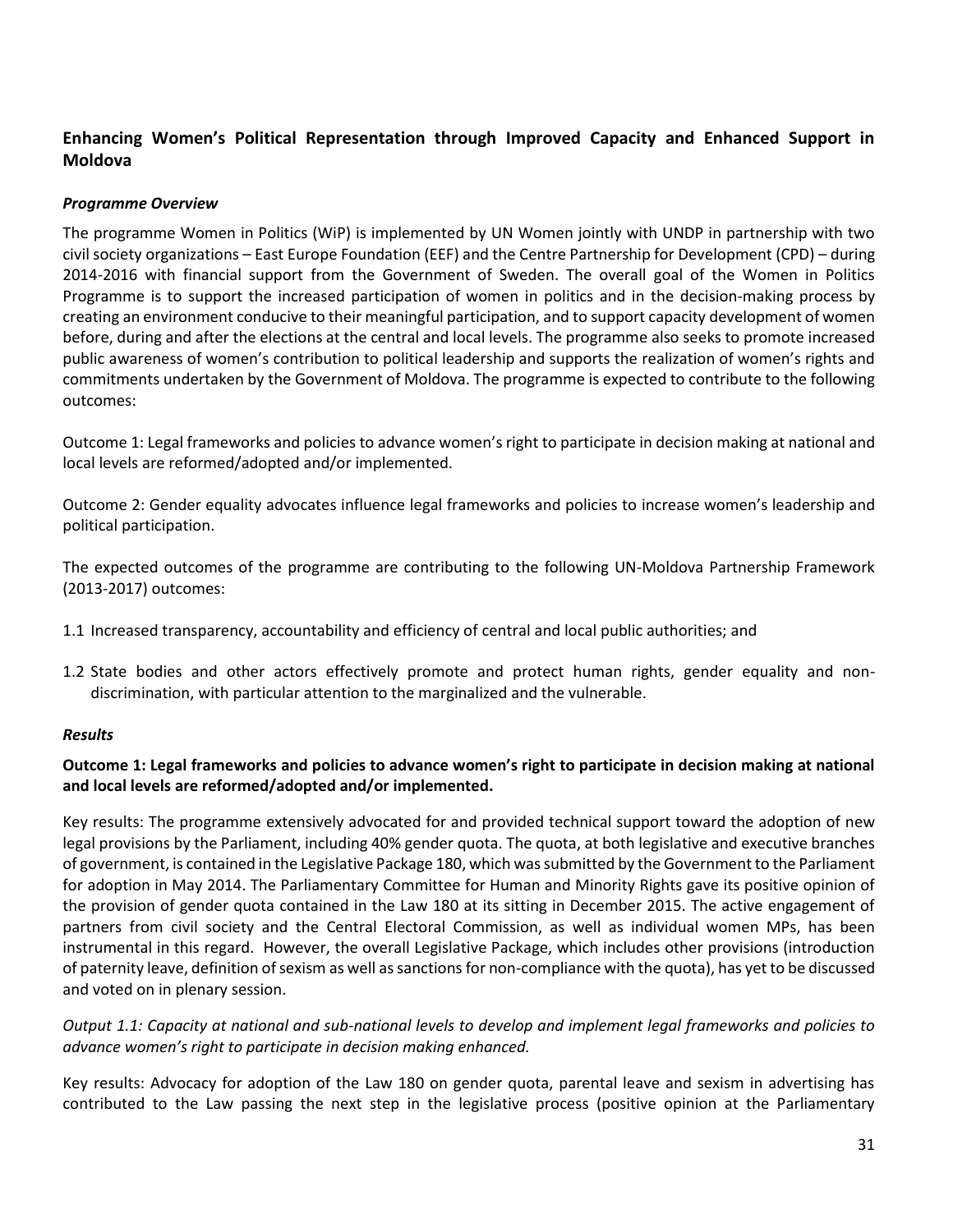Committee for Human and Minority Rights); Draft legal amendments in the area of sexist advertising have been developed in partnership with the Ministry of Labour, Social Protection and Family.

WiP Programme continued high-level advocacy for the temporary special measures (TSMs) jointly with the civil society and media. A variety of advocacy strategies have been used.

One-on-one advocacy with key decision-makers took place during numerous meetings organized at the initiative of CSOs in the course of the year targeting decision-makers both from Government (Prime Minister, Minister of Labour) and Parliament (Speaker, Deputy Speaker of Parliament). The meetings were timed to coincide with strategic moments in the decision-making process (i.e. right after Prime Minister's nomination). Issues related to gender equality and the Legislative Package 180 were also put high on the agenda of regular forums of dialogue, such as the annual Conference on cooperation between the Parliament and the Civil Society. The NGOs that took part in meetings include National Participation Council, NGO Council, Public Policy Institute, Anticorruption Alliance, National Youth Council, CPD, EEF, etc. Recent advocacy efforts have been driven by the Gender Equality Platform, established in July 2015 under the WiP Programme and consisting of 17 NGOs and 2 individuals committed to gender equality. The Platform has been instrumental in scaling up advocacy efforts and representing a unified and independent CSO voice. Increasingly during the year, advocacy also has focused on the Parliamentary Women's Caucus established in March, which brings together all women MPs. Three high-level meetings also took place in 2015, where the UN top leadership in Moldova raised the issue of gender equality in front of key decision-makers, in particular members of Parliamentary political parties, of extra-parliamentary political parties, members of Government and international donors. Evidence to present arguments in favour of gender equality and international experiences have been fully utilized in the advocacy for TSMs. EEF facilitated the development and submission of six position papers, including a public appeal and a public statement, which were handed to different stakeholders, and included demands based on each stakeholders' roles and positions.

The engagement of men in promoting gender equality in politics has been at the forefront of the programme's efforts in 2015. The programme supported the Congress of Local Authorities from Moldova (CALM) and the Network of Women Mayors under CALM in organizing a regional conference with counterparts from Romania. The event brought together over 250 men and women mayors from the two countries and served as a platform for notable male politicians to advocate for the final adoption of the gender equality legislative package by the Moldovan Parliament. The gender male advocates who spoke at the event in favor of gender equality in politics were the Ambassador of Romania to Moldova, Marius Lazurca; the former Deputy Speaker of the Moldovan Parliament, Valeriu Matei; and the president of the Mayors Network of Romania, Emil Draghici. Responding to the need voiced by Moldovan women mayors, a master-class on election campaigning was offered by a prominent expert from Romania who ran the communication campaigns of several Romanian presidential candidates. The event received wide media coverage.

To intensify the advocacy efforts for gender equality, nine male champions have been identified to publicly express their commitment to women's empowerment and participation in politics and public life, and join the global UN Women HeForShe Solidarity Movement for Gender Equality. These men come from different professional and social backgrounds and are the first ones involved in a nation-wide awareness campaign, which is expected to attract more male champions in the following months. Three "call for action" video spots<sup>16</sup> with the HeForShe champions' declarations to support women have been broadcast on TV with a nationwide coverage, including in Gagauzia.

In support of the advocacy efforts, 12 TV spots on promoting gender quotas in politics and in the decision-making were prepared, presenting the best practices examples from countries that have already adopted quotas. The spots have been broadcast on the national TV channel Moldova 1 (with full nationwide coverage) and Canal Regional TV channels in Russian and Romanian languages and have been oriented to bring people's attention to the advantages of gender quota's adoption. Also, 5 press conferences have been organized by EEF to shed light on critical issues, as well as a TV debate broadcast at Moldova 1, within the talk show "Buna seara with Mircea Surdu" and attended by approximately 100 participants. Within a small grants program initiated by EEF, the three grants that have been awarded rely extensively on the use of media to advocate for the adoption of gender quota and other initiatives aimed

 $\overline{a}$ 

<sup>16</sup> Available at[: https://www.youtube.com/watch?v=M67qHSGpX4A;](https://www.youtube.com/watch?v=M67qHSGpX4A)<https://www.youtube.com/watch?v=ttlMuboABuo>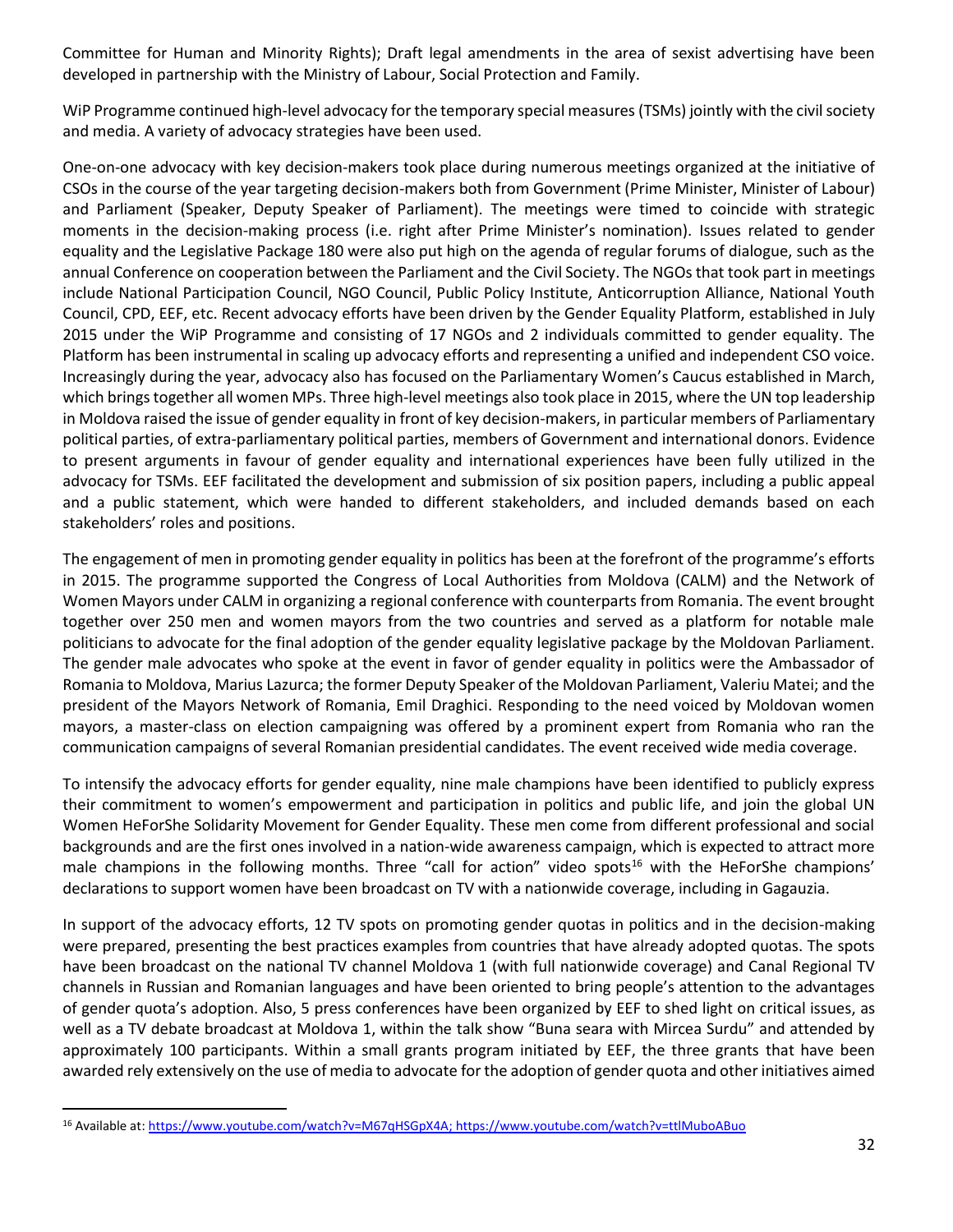at substantive gender equality. Under a grant with the NGO "Meridian", 10 TV shows were developed and broadcast within the network of local TV stations "Meridian TV", with the participation of women leaders and political parties, show-casing successful women and urging the MPs to adopt the gender quotas. The NGO "Asociatia Telejurnalistilor Independenti" developed investigative media products on gender equality in Parliament, national and local governments, including 4 TV shows and radio shows, and printed and online articles. These will be aired/published in the coming period. The NGO "Gender Centru" has raised awareness about gender equality through a talk show at Moldova 1 TV, and conducted 5 regional debates with political parties.

One of the important areas of legislative changes proposed in package No. 180 is in the area of sexist advertising, which is not regulated by any law in Moldova, despite strong recommendations of the CEDAW Committee in this area. As the Package only proposes a definition of sexist advertising and considering the delays in its adoption, the WIP Programme initiated elaboration of more detailed proposals for amendments to the Law on Advertising, in partnership with the Ministry of Labour, Social Protection and Family, and the Association of Advertising Agencies from Moldova. The legislation in the field of sexism in advertising and social advertising has been reviewed and relevant amendments have been proposed in order to correlate national legal framework to the international standards. Nine (9) legal acts have been reviewed<sup>17</sup> (and amendments for 14 articles of 4 laws have been elaborated (Law on advertising, The Code on audio-visual and radio, Fiscal Code, Contravention Code). The MLSPF was supported to organize a first round table with relevant ministries and partners to discuss the proposed amendments in November and has expressed interest to have further discussions in order to achieve consensus among all relevant parties, prior to moving the legislative process further along.

In order to monitor the local elections which took place on 14 June and on 28 June, 2015, from a gender prism, CPD performed gender sensitive monitoring of numerous aspects of the local electoral cycle. This includes percentage of women on candidates' lists, the party platforms of the candidates for the Chisinau Town Hall, mass-media portrayal of male and female candidates, and the declared assets of male and female candidates<sup>18</sup>. The final results were presented at a press conference on 14 July, focused on the small, but significant progress that women mayor candidates have achieved in these elections: 19 more women (2 pp) have been elected this year than in the 2011 elections, bringing the number of women mayors to 185 (out of total of 898).

The monitoring revealed that 2015 recorded the highest level of participation of women candidates for local councilors and an increase in their placement on candidate lists. The share of women candidates in local councils in the June elections represents 34.9%, which is higher than one-third - the share that was set up as a voluntary target by many political parties. In comparison, the women's share on candidates lists for local elections for 2011 was 33.2% and for 2007, 29.8%.<sup>19</sup> Women's placement on party lists has also increased. While in the elections for local councils in 2011, women occupied a meagre 5.85% of the top 20 placements on party lists (places  $1-10-3.7$ %; places  $11-20-8$ %), there has been a four-fold increase in the 2015 local elections. Women occupied 23% of placements (places 1-10 – 18.3%, places  $11 - 20 - 27.7%$ ).<sup>20</sup>

Also, jointly with Center for Sociological Research and Marketing, CPD carried out a national survey on the perception of voters of male and female candidates. This is the fourth survey in a row, with the first one being conducted in 2006. Since 2012, there has been some positive progress in the way that citizens perceive the suitability of women and men to hold positions of power, namely Chief of Districts and mayors. While in 2012, 4.1% of citizens said they prefer a woman as a Chief of District and 5.4% as a mayor, in 2015 this share has increased to 14.7% and 18.1% respectively (for men there is also an increase but by half as much). At the same time, those who say that "gender does not matter"

 $\overline{a}$ 

<sup>&</sup>lt;sup>17</sup> Law on advertising, Code on audiovisual and radio, Law on equal chances of women and men, Law on equal chances, Resolution on adopting the Regulation on Governmental Commission for gender equality, Law on functioning the Committee on prevention and elimination of discrimination and ensuring the equality, Law on charity and sponsorship, Fiscal Code, Contravention Code.

<sup>&</sup>lt;sup>18</sup> Şanse egale în procesul electoral. Studiu de caz: alegerile locale generale din 14 și 28 iunie 2015, CDP, Chisinau, 2015. [http://progen.md/?pag=n&opa=view&id=330&tip=publicatii&start=&l=](http://progen.md/?pag=n&opa=view&id=330&tip=publicatii&start=&l)

<sup>&</sup>lt;sup>19</sup> Şanse egale în procesul electoral. Studiu de caz: alegerile locale generale din 14 și 28 iunie 2015, CDP, Chisinau, 2015, p. 20. [http://progen.md/?pag=n&opa=view&id=330&tip=publicatii&start=&l=](http://progen.md/?pag=n&opa=view&id=330&tip=publicatii&start=&l)

<sup>&</sup>lt;sup>20</sup> Ibid. Şanse Egale în Procesul Electoral: Cazul Alegerilor Locale 2011", CPD, Chisinau, page 20, figure 15. [http://progen.md/files/8720\\_raport.pdf](http://progen.md/files/8720_raport.pdf)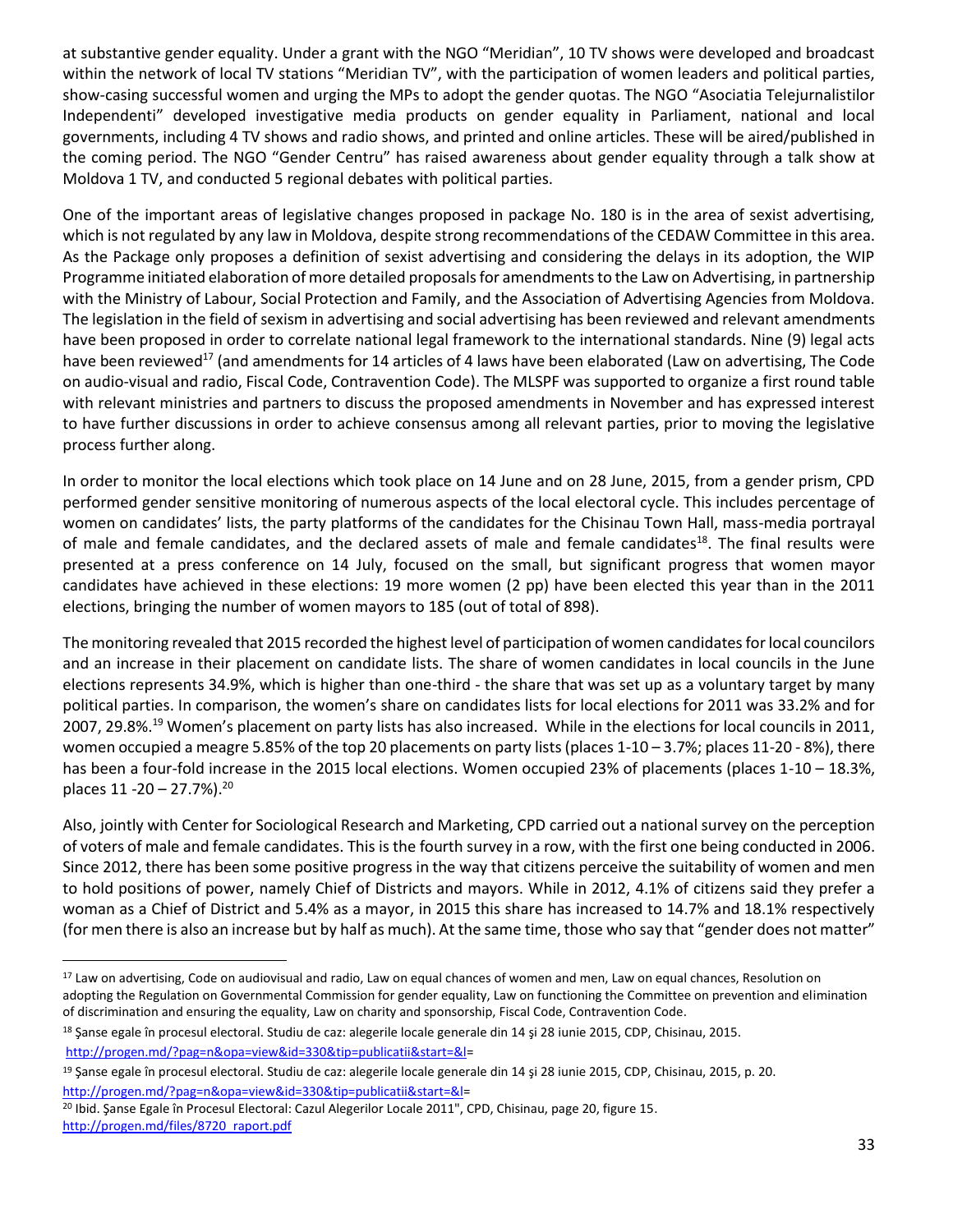in their preferences has decreased significantly, thus additional analysis is needed to confirm what is behind these trends (to be carried out under the programme in 2016). Importantly, since 2006, no significant changes are observed for gender preferences in Parliament. Also, while the banking crisis and the fall of two Governments led to an overall decline in people's trust in state institutions, the level of public confidence in women in decision-making positions was relatively higher than in men in similar positions. Women in Parliament scored 9 pp higher on public trust than men MPs, women in Government - 6.1 pp higher, and women in district leadership - 5.3 pp higher. $^{21}$ 

# *Output 1.2 Capacities at all levels to promote women's participation in electoral processes both as candidates and voters enhanced.*

Key results: Nearly 1,000 women candidates received training or individual coaching before the local elections through the combined efforts of the WiP Programme partners. 8 of these were subsequently elected as mayors and 90 as local councilors. Significant effort was invested to identify women candidates in the first place, through nomination campaign and outreach in the communities. The Gender Equality Platform – consisting of 19 prominent NGOs and individuals advocating for gender equality - was formalized and is acting as an active and unified voice of civil society advocating for gender equality in front of decision-makers, from the government and Parliament. Advocacy for adoption of the Law 180 has been a key focus of the Platform in 2015. 11,163 people, nearly 80% of which are women, have been trained by the Centre for Continuous Electoral Training (CCET) prior to the local elections of 2015 on the basis of electoral training materials gender-mainstreamed with support of the WiP Programme. The CCET has been a prominent voice for gender equality in elections and politics, and together with the Central Electoral Commission (CEC), Moldova engaged directly over 2,000 people, primarily youth and people living outside Chisinau, in awareness raising events on elections and gender equality in the course of 2015. The two institutions are currently in the lead of establishing the first ever International Association of Women in Electoral Management Bodies. In order to increase the positive image of women among the public, over 200 success stories of women leaders from different walks of life have been featured in various types of media. Innovative arts forums have been used to challenge traditional perceptions of women and men, notably the first in Moldova photo contest on Gender Equality through the eyes of photographers.

# *Working with women candidates prior to elections*

Needs of women candidates for local elections have been identified based on needs assessment exercises carried out with the participation of 121 potential women candidates (46 women assessed in February, 75 women assessed in May). Based on the findings, capacity building trainings have been conducted in the framework of local elections to increase women's candidates and potential candidates' capacities to run for office locally and regionally. Nearly 1,000 women candidates received training or individual coaching before the local elections through the combined efforts of the WiP Programme partners. 8 of these were subsequently elected as mayors and 90 as local councilors. Despite the fact that the share of elected women who benefited by WiP support is relatively small (approx. 4% of women elected as mayors and 3% of women elected as local councilors have been involved in capacity building activities), the election of trained women in decision making and their feedback to the capacity development support provided proves that this type of capacity building is a relevant tool to increase the share of elected women.

The trainings included topics such as public image, electoral team, political speech, fundraising for electoral campaign, elaboration of electoral program, messages and slogans, the techniques of carrying out an electoral campaign, etc. Besides election-oriented skills development, all capacity development activities included a special focus on gender equality and how gender equality principles should be incorporated in the work at the local level. The participants highly appreciated the provided trainings. For example, out of 95 participants attending the training organized by IDIS "Viitorul" and filling in the questionnaire, 90% scored the training as very useful and the remaining 10% as useful. In order to follow up the applicability and usefulness of training sessions a few months after the elections, the

 $\overline{a}$ <sup>21</sup> Public Opinion Poll; Institute for Public Policies; April 2015, pages 39-40;

[http://www.ipp.md/public/files/Barometru/BOP\\_04.2015\\_prima\\_parte\\_finale.pdf](http://www.ipp.md/public/files/Barometru/BOP_04.2015_prima_parte_finale.pdf) and Public Opinion Poll; November 9, 2015; International Republican Institute[; http://www.iri.org/sites/default/files/wysiwyg/2015-11-09\\_survey\\_of\\_moldovan\\_public\\_opinion\\_september\\_29](http://www.iri.org/sites/default/files/wysiwyg/2015-11-09_survey_of_moldovan_public_opinion_september_29-october_21_2015.pdf) [october\\_21\\_2015.pdf](http://www.iri.org/sites/default/files/wysiwyg/2015-11-09_survey_of_moldovan_public_opinion_september_29-october_21_2015.pdf)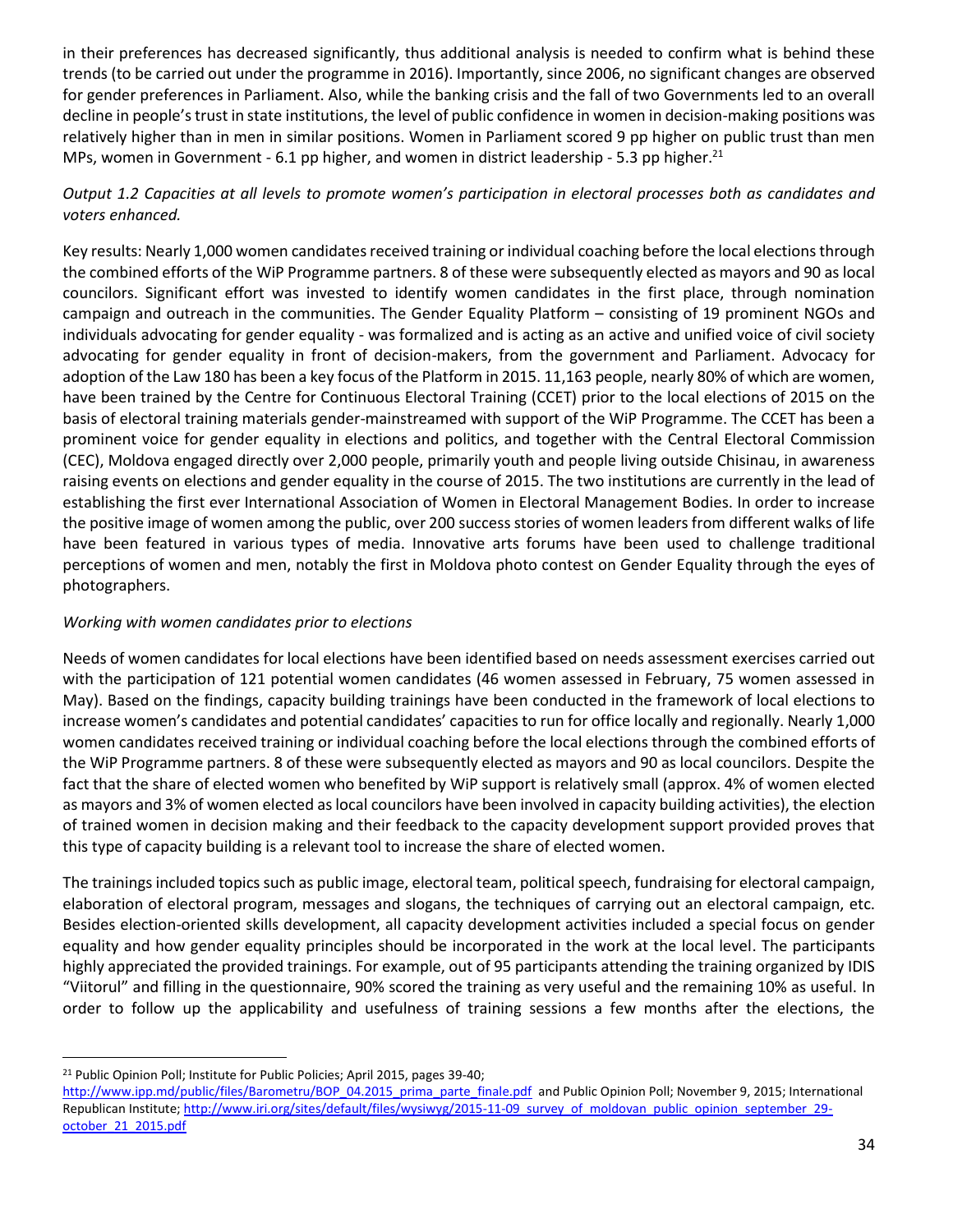programme is currently following up with some of the trained women to collect their feedback, and assess the current needs of those that have been elected.

Significant effort was invested to identify women candidates in the first place, through nomination campaign and outreach in the communities, including via newly established political clubs in 5 districts. The participatory nomination campaigns to encourage and empower women to stand for office identified over 119 potential women candidates who were invited to take part in the above trainings. Women leaders, potential candidates, were nominated by local CSOs (including EEF sub-grantees) and local opinion leaders, as well as being self-nominated in various localities.

# *Support to the Centre for Continuous Electoral Training*

The programme provided support to further integrate gender equality in the operational documents and internal capacities of the Centre for Continuous Electoral Training, namely in electoral training materials, Communication Strategy and Action Plan, and the pool of CCET trainers. This has ensured that CCET has embedded institutional capacities on gender mainstreaming to be utilized in the future and irrespective of external support.

A number of 11,163 people (8,603 women and 2,560 men) have been trained by the Centre for Continuous Electoral Training (CCET) prior to the general local elections of  $2015<sup>22</sup>$  on basis of electoral training materials gendermainstreamed with support of the Women in Politics Programme – 4 modules mainstreamed in 2015, and 10 modules in 2014. The programme further enhanced the gender capacities of the 25 local and regional CCET trainers in delivering gender-sensitive trainings to electoral managers<sup>23</sup>.

On basis of the gender-sensitive CCET Communication Strategy 2015-2018 and Action Plan for 2015 developed with WiP support, CCET has been a prominent voice for gender equality in elections and politics together with CEC Moldova, engaging directly over 2,000 people, primarily youth and people living outside Chisinau, in awareness raising events on elections and gender equality in the course of 2015. Making use of innovating approaches in raising awareness about gender equality in electoral leadership and politics through art<sup>24</sup>, CCET organized the first-of-its-kind public event to advocate for gender equality that reached out to a live audience of over 1,000 people. The event was broadcast live for broader coverage<sup>25</sup>. An additional 1,000 people have been engaged in various educational and awareness activities prior to 2015 local elections with the help of communication expertise and coaching provided by WiP Programme.

As a committed promoter and knowledge hub of gender equality in elections, CCET has gained international recognition during the 24 Annual conference and General Assembly Meeting of the Association of European Election Officials held in Chisinau, Moldova, on 9-11 September 2015. At the conference, the practice of Moldova on "Reinventing Gender Equality and Leadership Trainings through art"<sup>26</sup> has been presented to over 92 Electoral Management Bodies (EMBs) and electoral stakeholders worldwide with support from WiP Programme. Inspired by the discussions and attention to gender equality in elections expressed during the international conference held in Chisinau, and building upon the strong gender expertise and commitment to gender equality, CEC Moldova and CCET launched a global call for action to establish an International Association of Women in EMBs on 17 September 2015. Consequently, an Ad-hoc Working Group (AHWG) consisting of representatives from CEC, CCET, UN Women and UNDP has been created to define the future Association, with support by an international consultant<sup>27</sup>. The AHWG

<sup>23</sup> Press release "22 electoral officials trained today on becoming leaders tomorrow", 15 May, 2015. <http://cicde.md/index.php?pag=news&id=1063&rid=777&l=ro>

 $\overline{a}$ <sup>22</sup> Report " CCET report on training of electoral administrators in preparation of 2015 local elections. [http://cicde.md/media/files/files/raport\\_cicde\\_alg\\_2015\\_3516978.pdf](http://cicde.md/media/files/files/raport_cicde_alg_2015_3516978.pdf)

<sup>&</sup>lt;sup>24</sup> Public gender equality in leadership of EMBs and politics event "Let's conduct together" video.

[https://www.youtube.com/watch?v=tPaObya9aE8;](https://www.youtube.com/watch?v=tPaObya9aE8) Article [http://oficial.md/actual/diplomati-si-functionari-electorali-au-dirijat-in-cadrul-unui](http://oficial.md/actual/diplomati-si-functionari-electorali-au-dirijat-in-cadrul-unui-concert-in-capitala-foto)[concert-in-capitala-foto](http://oficial.md/actual/diplomati-si-functionari-electorali-au-dirijat-in-cadrul-unui-concert-in-capitala-foto)

<sup>&</sup>lt;sup>25</sup> Live broadcast of the public event "Let's Conducted together" [https://www.privesc.eu/arhiva/61805/Spectacolul--Dirijam-impreuna---](https://www.privesc.eu/arhiva/61805/Spectacolul--Dirijam-impreuna----organizat-de-Centrul-de-Instruire-Continua-in-Domeniul-Electoral) [organizat-de-Centrul-de-Instruire-Continua-in-Domeniul-Electoral](https://www.privesc.eu/arhiva/61805/Spectacolul--Dirijam-impreuna----organizat-de-Centrul-de-Instruire-Continua-in-Domeniul-Electoral)

<sup>&</sup>lt;sup>26</sup> Presentation of CCET during international conference on election on "Reinventing Leadership and Gender Equality Training Through Art". <https://www.youtube.com/watch?v=VPM6xQyHFCc&feature=youtu.be>

<sup>&</sup>lt;sup>27</sup> The Hon. Sarmite D. Bulte, P.C., a lawyer and former Member of Parliament of the Government of Canada has been engaged to assist in the creation of the Association.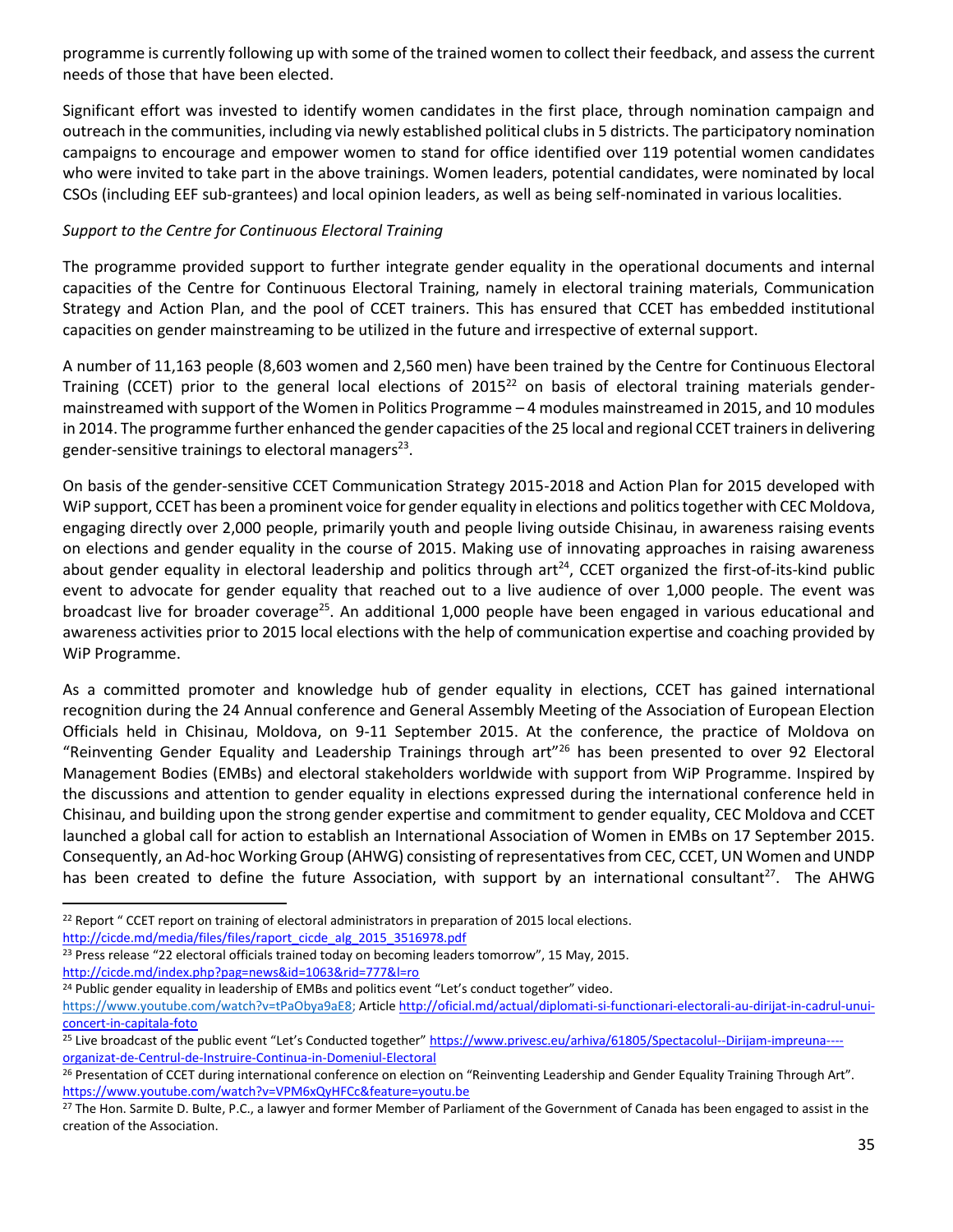undertook a SWOT analysis and a series of strategic planning sessions where the Values, Vision, and Mission of the Association have been defined. With continued support from the Women in Politics programme, an initial Charter of the future Association has been drafted and a name of the association has been proposed – Women in Electoral Management (WEM) – International. Therefore, the proposed aim of WEM-International is *to advocate, inspire and empower women and remove barriers to women's full representation in EMBs, particularly in senior leadership positions.*

As result of the call for action due on 15 November 2015, several national EMBs and electoral stakeholders expressed interest in taking part in establishing the Association.<sup>28</sup> Concurrently, the concept of the Association has been presented during the "Regional Conference on Gender Equality in Elections" organized in Tbilisi, Georgia on 25-26 November 2015, by the Venice Commission of the Council of Europe. The idea received positive feedback from the conference participants and the need for establishing such an association has been endorsed in the final synopsis of the event<sup>29</sup>. In 2016, the Women in Politics Programme will further support CEC and CCET in further conceptualizing and establishing WEM-International.

# *Support to Women's Organizations of Political Parties*

 $\overline{a}$ 

Women's organizations of political parties received support to strengthen their capacities to recruit, train and support potential women candidates. The women's organization of 3 political parties (Liberal Party, Democrat Party and Liberal Democrat Party) have benefited from a number of capacity building activities provided by CPD, including assessing institutional capacities; provision of tools on recruiting new members within women's organizations; and training of trainers (ToT) for women's organizations on topics such as recruiting, communication skills, etc. In order to reach out to the women's organizations of all parliamentary political parties, letters with information about offered support to their women's organizations have been sent to all parties represented in Parliament. The above 3 manifested interest to benefit by proposed capacity building. Nevertheless, members of all parliamentary and most active nonparliamentary parties participated in various trainings provided via the programme's implementing partners. For example, the programme has managed to engage the women of the Socialist and Communist parties, including their women's organizations, in the national capacity building activities on leadership and communication, as well as in the regional discussion forums organized in the course of 2015.

Based on the methodology for evaluating the institutional capacities of women's organizations in political parties developed by CPD previously, the women's organizations of the Liberal Party and Democratic Party have been evaluated through analysis of relevant documents and semi-structured interviews with their executive teams. A set of recommendations for their further development have been elaborated, including strategic capacity development plans to be developed during 2016. Along with this, CPD is providing expertise and methodological support to the Democratic Party regional women's chapters to pilot recruitment plans for new women members. Also, 91 members of the Democratic Party received training and enhanced their capacities on retention of old and recruitment of new members and how to organize and carry out recruitment campaigns, with a focus on women.

Initial steps were undertaken to support the Women's Organization within Liberal Democratic Party (PLDM). A CPD expert developed training methodology and materials to be used by the organization internally, and internal trainers have been identified to receive individual coaching. The first ToT was organized in November 2015 for 7 PLDM women members and covered topics such as how to recruit new women members, communication skills, and motivation of political party's members. Each of the resource persons developed a complete training program and piloted in their local/municipal setting, while being aided by individual coaching sessions. CPD suggested Liberal Democratic Party to build on this result and develop a more comprehensive training program for the party, which is currently under consideration.

<sup>&</sup>lt;sup>28</sup> CECs of Albania, Georgia, Bosnia and Herzegovina, Kosovo, Romania and Canada, as well as the International Foundation for Electoral Systems (IFES), International Institute for Democracy and Electoral Assistance (IDEA), and Council of Europe (CoE). <sup>29</sup> Synopsis of the Regional Conference of the Venice Commission on Gender Equality in Electoral Processes, Tbilisi 25-26 November 2015. [http://www.venice.coe.int/webforms/documents/default.aspx?pdffile=CDL-EL\(2015\)015syn-e](http://www.venice.coe.int/webforms/documents/default.aspx?pdffile=CDL-EL(2015)015syn-e)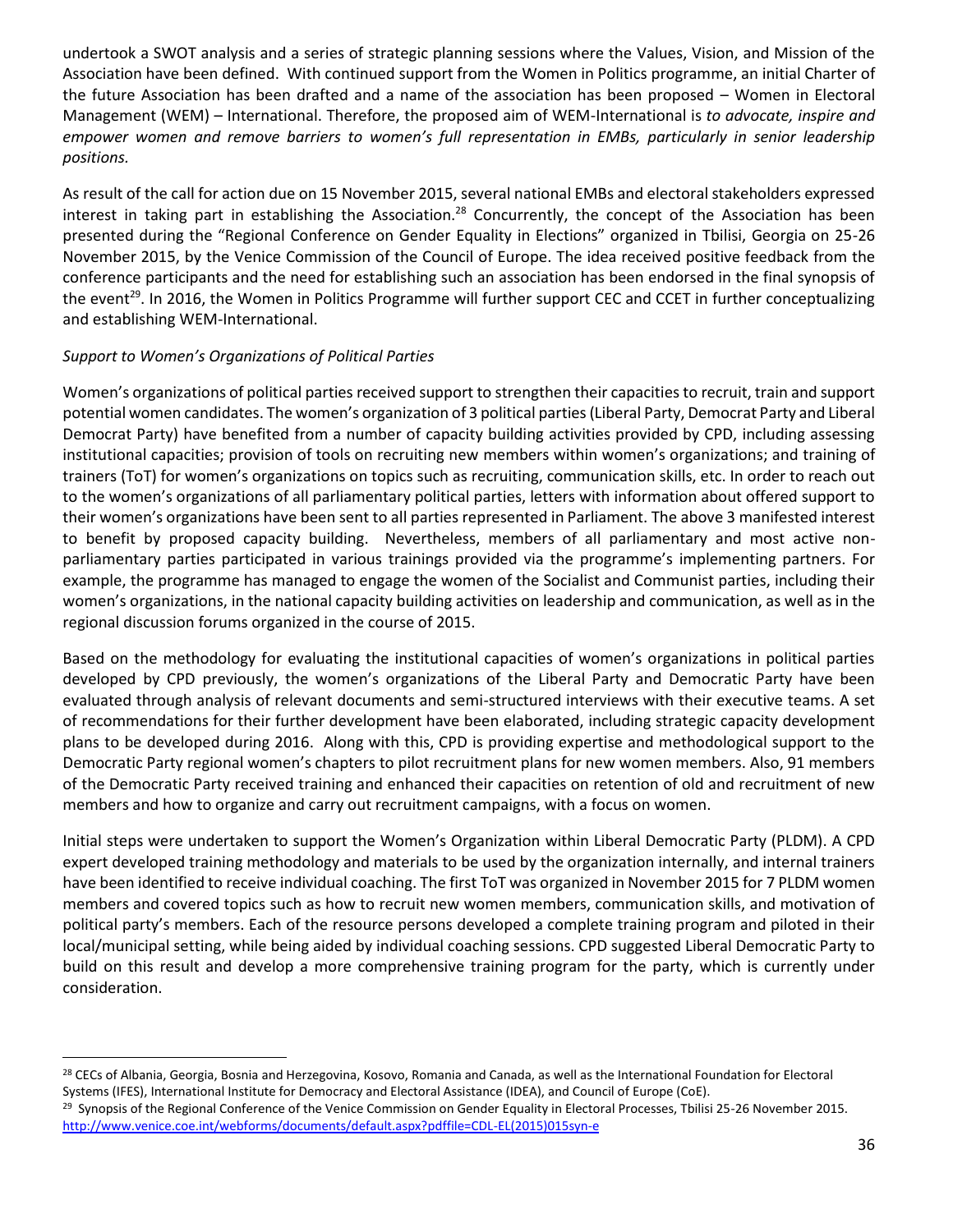In late 2016, CPD initiated discussions with the newly created European People's Party in order to provide potential institutional support in setting up a strong women's organization within that party. These discussions will be taken forward in the beginning of 2016.

# *Support to CSO umbrella organizations*

 $\ddot{\phantom{a}}$ 

The WiP Programme from its very start has been designed as a joint collaboration with two prominent human rights and gender NGOs: East Europe Foundation (EEF) and Centre Partnership for Development (CPD) that are equal partners with UN Women and UNDP. One of the main objectives of EEF and CPD was to consolidate the platform of NGOs active in the area of gender equality promotion and to use it as a tool of pressure on the stakeholders responsible for TSM adoption. This objective was achieved with the establishment of the Gender Equality Platform in July 2015. Currently, the Platform brings together 19 prominent NGOs and individuals committed to gender equality (such as Women's Political Club 50/50, Centre Partnership for Development, Gender Centre, Promo-Lex, CReDO, East Europe Foundation, Tineri si Liberi Resource Centre, Association of Women's Entrepreneurs from Moldova, etc.). EEF facilitated the official launch of the Platform. It has been instrumental in scaling up advocacy efforts and representing a unified and independent CSO voice for gender equality, including TSMs. Several events were organized during 2015 based on the Platform's "Gender Equality Agenda: Proposals for Governance Programme in the Area of Gender Equality 2014-2018"<sup>30</sup> as well as a series of flash mobs during the Parliamentary elections aiming at promotion of women's representation on electoral lists and adoption of TSMs. As described above, the Platform is continuously involved in lobbying and dialogue with the key national stakeholders to keep the adoption of the Law no. 180 on the Parliament's agenda. The WiP Programme is further strengthening the institutional capacity of the Gender Equality Platform through supporting its Secretariat.

The second edition of the annual CSOs conference under the Programme was organized on 9 December 2015. While the first one served as a platform for elaboration of proposals for the new programme of the Moldovan Government for 2015-2018, the 2015 one is around four thematic topics: (i) The minimum representation quota for both sexes in Parliament and Government: advocacy and challenges; (ii) Paternity leave: myths vs. opportunities; (iii) Framework– policies in the area of gender equality: shaping a new program for gender equality; (iv) Coordinated civil society efforts to advance gender equality in politics. A resolution has been adopted as a result comprising CSOs' demands related to the adoption of TSMs, including 40% gender quota, ratification of Istanbul Convention, adoption of the new PNGE for 2016-2020, adoption of paternal leave, etc., and was shared among MPs in order to inform them about CSOs' demands on ensuring gender equality.

# *Work through media and arts to change gender stereotypes on women in leadership*

The programme has made significant contributions to increasing media reporting on positive and inspirational representation of women, as well as challenging the public's perceptions on "typical" positions and occupations of women and men. This has been done through partnerships with the Association of Independent Press, selected Public Relations (PR) agencies, the Association of Women in Business and notable journalists and photographers in the country. As a result:

186 "success stories" of women leaders from different walks of life – in politics, business, civil service, civil society, etc. – and from all corners of the country, have been identified and featured on print, on-line and audio-visual media in the course of the year. The stories reflect women in leading positions, non-traditional occupations, and who contributed to their communities' development. Having women prominently featured in media as successful politicians/entrepreneurs/opinion leaders or in other prominent roles is contributing to changing both public perceptions about the role of women in society, and journalist practice that has traditionally portrayed women in secondary or sexist roles. Besides this, the journalists involved in the developing of success stories became more aware about how to present women and gender equality topics in a non-stereotypical way, as well as to avoid sexism in language and in photos/ images. The WIP Programme provided individual feedback on each success story, and the

<sup>&</sup>lt;sup>30</sup> Agenda Egalității de Gen: Propuneri pentru programul de guvernare în domeniul promovării egalității de gen pentru perioada 2014-2018. <http://www.consiliulong.md/agenda-egalitatii-de-gen/>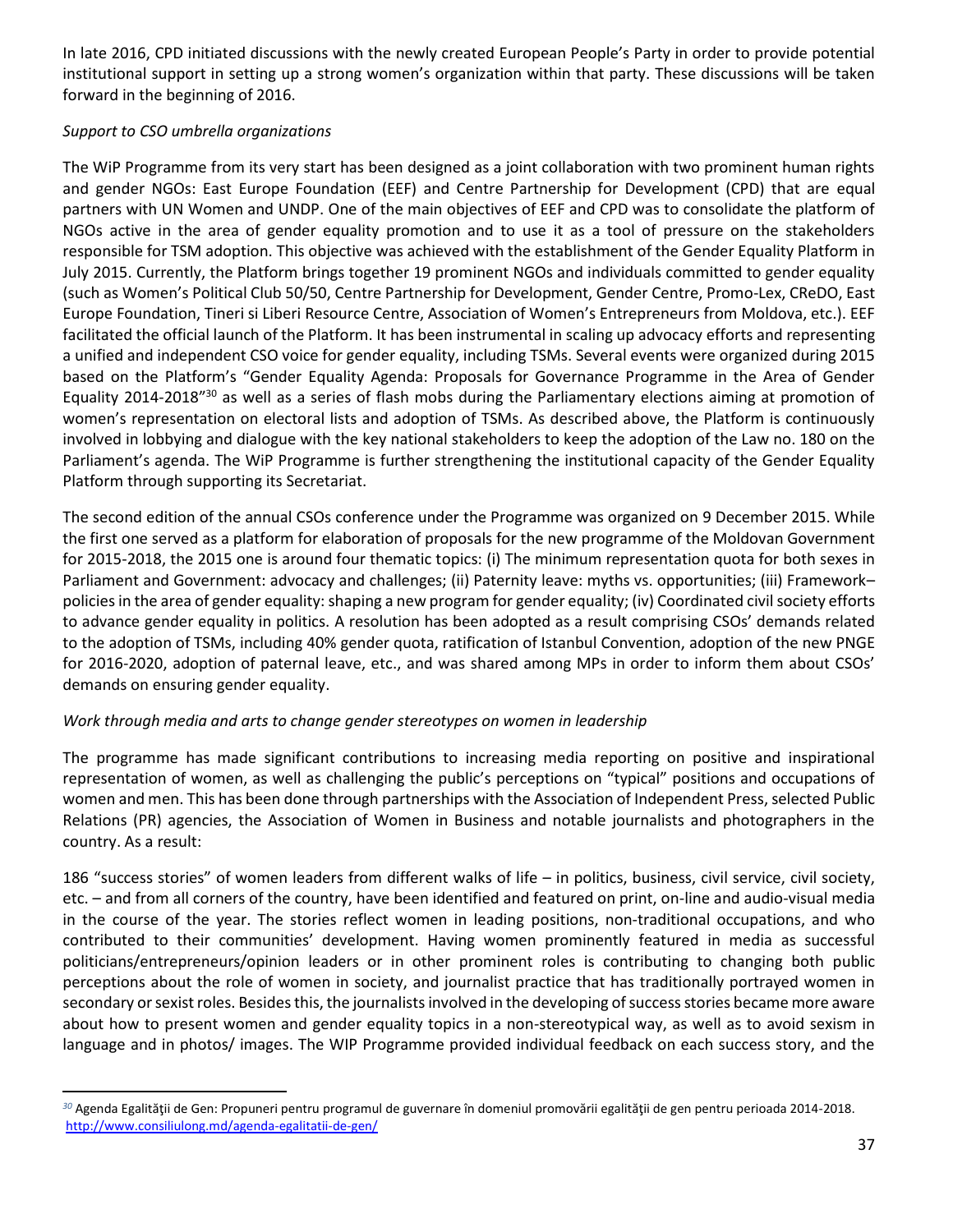improved performance of at least 18 journalists is noticeable, with sexism and stereotypical portrayal of women in their materials being avoided.

An additional 60 success stories about women entrepreneurship were developed and disseminated on different online platforms<sup>31</sup> as well as in a brochure. 15 short videos were developed featuring some of the most inspiring women leaders in business.<sup>32</sup> The information about all existing resources for women entrepreneurs is presented on a web platform: [www.platformafemeilor.md.](http://www.platformafemeilor.md/) The platform aims at providing easy access to information for women entrepreneurs, as well as encouraging interested women to start their own businesses by showcasing positive examples.

The first ever in Moldova national photo contest "Equality through Lenses" for amateur and professional photographers was launched in July 2015. The objective of the contest has been to increase public awareness about gender equality and to challenge traditional notions of equality, and of women and men being active and successful in different domains. 245 photographs were submitted and 50 selected by a jury of notable photographers and experts to be featured in national and local level exhibitions and debates. As a result of the contest, the photo exhibition "Women and Men seen through the photographers' lens: realities and inspirations", featuring the best 50 photos accompanied by a public debate "Equality in pictures" were launched on Human Rights Day, 10 December, in Chisinau within the Academy of Music, Theatre and Fine Arts premises.

Another debate took place in December 2015 at the "Alecu Russo" State University from Balti. 30 exhibitions and public debates are to be organized across the country by May 2016 to improve people's understanding about gender equality and sexism in images. The Facebook page created to promote the contest and showcase the photos is followed by 1,303 people from across the country<sup>33</sup>. Three additional photo and arts contests and exhibitions (outside the scope of WiP) also related to the promotion of gender equality and women's images have been initiated after launching of the "Equality through Lenses" contest and it can be assumed that the latter has served as an inspiration for those.

30 media institutions (print, on-line and audio-visual media) have initiated self-monitoring of women's representation in their news, interviews and other media products (see more information under Output 2.1).

# *Output 1.3: Capacities of the Election Management Bodies on gender responsive electoral management enhanced*

Key results: 3 comprehensive voter education campaigns were conducted in 27 localities in 12 districts prior to local elections, which targeted a total of 10,816 people, out of which the majority (9,915) were women, including from vulnerable groups such as Roma women, other ethnic minority women, and women with disabilities. They have been encouraged and informed to cast meaningful votes, particularly for women from these groups. As a result, the WIP Programme, alongside the efforts of other initiatives, contributed to increased voter turnout of the Roma population in the local elections in the target communities (on average up to 60%). The CEC reached a more gender-balanced representation of women and men in the senior management (chair, deputy chairs, and secretaries) of lower level Electoral Management Bodies.

The CEC continued to pursue its commitments in ensuring gender equality in electoral management during 2015, as well in strong cooperation with CCET. In 2015, CEC issued a decision recommending a balanced representation of men and women in leadership (at chair, deputy chair, and secretary of the Council positions) of each of the 35 District Level Electoral Commissions (DEC)<sup>34</sup> constituted prior to 2015 local elections. Complementarily, an educational and

 $\overline{a}$ 

<sup>&</sup>lt;sup>31</sup> Former ealider.md platform integrated within platformafemeilor.md, and AFAM's Facebook page.

<sup>32</sup> <https://www.youtube.com/watch?v=RpH2N7a4A6Y>

<sup>33</sup> <https://www.facebook.com/Egalitate-prin-Obiectiv-1604730449799449/?fref=ts>

<sup>&</sup>lt;sup>34</sup> Quote, point 4 of CEC decision "Upon election of the chair, deputy chair and Secretary of the Council, it is recommended to observe the gender balance" CEC decision on the establishment of District Level Electoral Council (example Soldanesti), point.4, CEC, 22 April 2015. <http://www.cec.md/index.php?pag=news&id=1001&rid=12808&l=ro>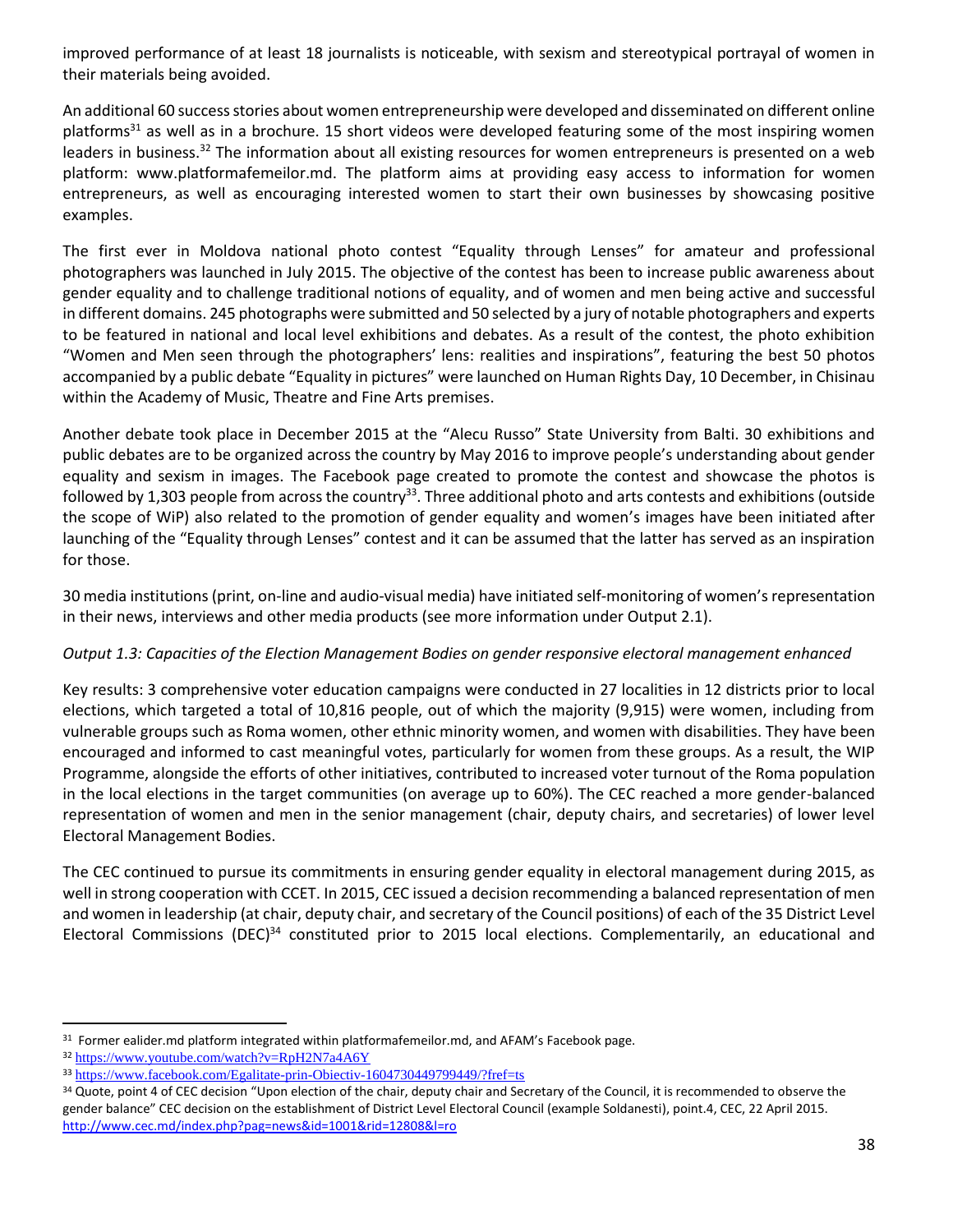awareness video advocating for higher representation of women in leadership positions within EMBs<sup>35</sup> has been developed and incorporated in the mandatory CCET training kit for electoral officials.

The affirmative actions of the CEC coupled with awareness raising and gender mainstreamed electoral trainings managed by Centre for Continuous Electoral Training (CCET) contributed to reaching a representation of women in the senior management (chair, deputy chairs, and secretaries) of lower level Electoral Management Bodies. Women represent 53% senior management positions in Level II District DEC in 2015 (51% in 2011). However, the share of women as presidents of Level II DEC was of only 29% in 2015 (a decrease from 36% in 2011) indicating the need for further efforts in setting a certain % of women's representation in top positions of district level EMBs (specifically chairs) enforced by relevant and more binding provisions of CEC in this regard. At the same time, progress has been achieved at the levels of women vice-presidents of Level II DEC – 49% women vice-presidents in 2015 compared to 44% in 2011. At Precinct Electoral Bureau level, a slight trend for de-feminization of lowest level EMBs' senior management has been noted in 2015 (85%) compared to 2011 (86.2%).

The 3 comprehensive voter education campaigns conducted prior to local elections reached over 10,000 people, out of which 90% were women, including from vulnerable groups. The campaigns aimed to encourage active participation and meaningful voting in marginalized communities by means of: organizing public debates, scrutinizing the electoral platform of candidates for inclusion of the needs of the marginalized, production and distribution of relevant elections information materials in minority languages, including through door-to-door activities, mobile voter information caravans. The crosscutting message throughout the targeted interventions in vulnerable communities was to encourage people to vote for women at large, particularly women from ethnic minorities and other under-represented categories of women. In Chetrosu village alone, 98 percent of Roma people cast their vote during the June 2015 local elections, compared to some 35 percent voter turnout in 2011. In the other seven communities targeted by the campaign, the turnout of Roma voters increased, on average, to 60 percent.<sup>36</sup> As a result of increased voter participation and encouragement to vote for Roma women, coupled with capacity building support provided by UN Women to Roma women candidates, 2 Roma women were elected as local councilors for the first time in the history of Moldova (see more below under Output 2.1).

The gender dimension has been analyzed throughout the electoral cycle – pre-election, election, and post-election – and support to CEC and CCET staff on internalizing this capacity for further electoral exercises has been delivered. CEC produced a gender-analysis of 2015 local elections and disseminated it widely.<sup>37</sup> The report provides detailed sexdisaggregated information on candidates, elected officials, election management bodies, trained electoral personnel, etc., and fills a data gap observed in previous elections where official and reliable sex-disaggregated data on these categories has not been available. In line with this achievement, the programme has assisted CEC and CCET in assimilating the capacity and analyzing both parliamentary and local elections from the gender perspective.

Overall, the significant strides in advancing gender equality throughout all electoral processes undertaken by CEC and CCET Moldova have been acknowledged as best practice examples internationally in the UNDP-UN Women Publication on Inclusive Electoral Processes<sup>38</sup>.

*Outcome 2: Gender equality advocates influence legal frameworks and policies to increase women's leadership and political participation*

 $\overline{a}$ 

<sup>36</sup> Article "Let's vote: Roma communities take the lead", UNDP Moldova and UNDP RBEC, 2015, UNDP regional.

[http://www.eurasia.undp.org/content/rbec/en/home/ourwork/democratic-governance-and-peacebuilding/successstories/let\\_s-vote--roma](http://www.eurasia.undp.org/content/rbec/en/home/ourwork/democratic-governance-and-peacebuilding/successstories/let_s-vote--roma-communities-take-the-lead.html)[communities-take-the-lead.html](http://www.eurasia.undp.org/content/rbec/en/home/ourwork/democratic-governance-and-peacebuilding/successstories/let_s-vote--roma-communities-take-the-lead.html)

37 CEC Report on Sex-disaggregated data on local elections 2015, CEC Moldova. 3 December 2015.

[http://www.cec.md/files/files/participareafemeilorinalegerilelocalegenerale2015\\_1909120.pdf](http://www.cec.md/files/files/participareafemeilorinalegerilelocalegenerale2015_1909120.pdf)

<sup>35</sup> <https://www.youtube.com/watch?v=fuW6SSmL7RI>

<sup>&</sup>lt;sup>38</sup> Publication: Inclusive Electoral Processes: A Guide for Electoral Management Bodies on Promoting Gender Equality and Women's Participation; UNDP and UN Women; 2015.

[http://www.undp.org/content/dam/undp/library/Democratic%20Governance/2015%20UNDP\\_UNWomen%20EMB%20Gender%20Mainstrea](http://www.undp.org/content/dam/undp/library/Democratic%20Governance/2015%20UNDP_UNWomen%20EMB%20Gender%20Mainstreaming%20Guide-En-LR.pdf) [ming%20Guide-En-LR.pdf](http://www.undp.org/content/dam/undp/library/Democratic%20Governance/2015%20UNDP_UNWomen%20EMB%20Gender%20Mainstreaming%20Guide-En-LR.pdf)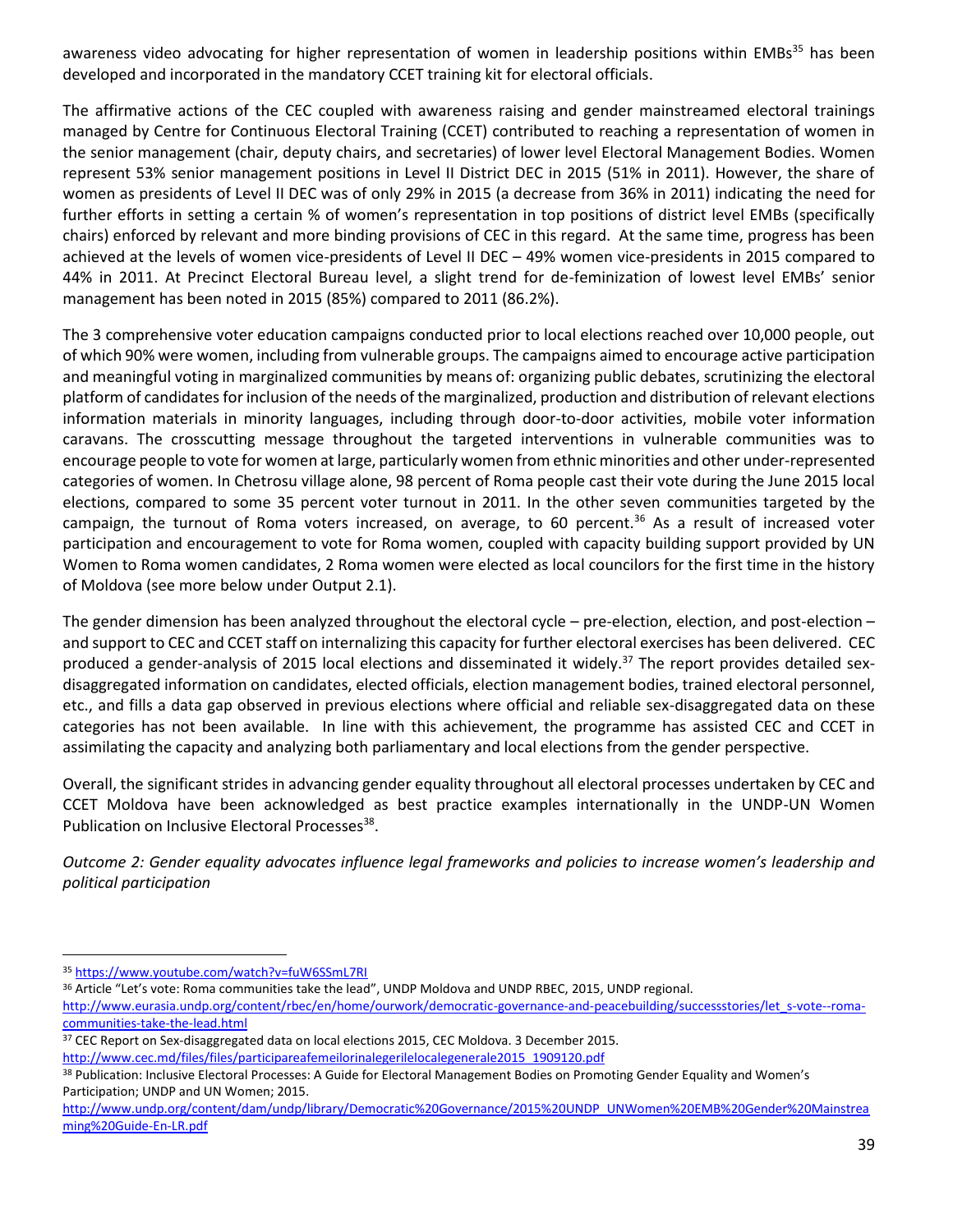Key results: For the first time in the history of Moldova, Roma women (7 in total) were registered on electoral lists of political parties and as independent candidates in the local elections. 2 Romani women were elected as local counselors in Chetrosu village and in Riscani town – blazing trails and setting an example for other Romani women to follow. The programme worked individually with each of these Roma women, encouraging them to run for the local elections, as part of dedicated awareness-raising workshops. New networks and platforms representing the rights of women from specific groups and bringing women in public life together have been established and have engaged in advocacy with decision-makers on agreed priorities, as well as are working internally to empower their members for stronger public and civic engagement. Various forms of dialogue took place between Members of Parliament and women at the local level, for many of whom this represented the first opportunity to address their concerns directly to legislators and decision-makers. Significant tailor-made capacity development in the area of gender equality was provided to all key stakeholders in Parliament. Embedding gender equality in the ongoing work of Parliamentary structures, such as the Parliament Secretariat, Constituency Offices, and Standing Parliamentary Committees, as well as investing individually in each of the 21 women MPs, is likely to contribute to more gender sensitive Parliamentary operations, methods and work.

#### *Output 2.1 Capacities of the media on gender responsive coverage of political issues enhanced.*

Key results: Under the framework of partnership with the Association of Independent Press, 30 media outlets from print, online and audio-visual media have engaged in self-monitoring process of their coverage from a gender equality perspective. Since the beginning of the process, slight improvements are visible in the extent to which women are portrayed in TV and online media in the participating outlets: 16% of material focused on women in the first month of the monitoring, September 2015, compared to 20% by the end of the fourth month of monitoring, December 2015.

An eight-month long process on self-assessment of 30 media outlets on gender equality was initiated in September 2015. Under partnership with the Association of Independent Press (API), 10 print, 10 online and 10 audio-visual media outlets have been selected to participate in the self-assessment exercise.

The 2015-2016 media self-assessment comes as a follow-up to the first media self-assessment piloted in 2012-2013 by API with UN Women's support.<sup>39</sup> This process concluded with a recommendation on the need to improve the selfassessment methodology both at the level of data collection and interpretation by mass-media institutions.<sup>40</sup> Taking this into account, a revised and more comprehensive methodology has been elaborated. Revisions include: extending the process to audio-visual media (previously only print and online media were included); inclusion of articles targeting women migrants and migration phenomenon; adding a section dedicated to the "short description of the subject" in order to ensure qualitative assessment as well; in depth description of the indicators for each specific type of media, primary statistical analysis, inclusion of new monitoring indicators, while excluding those that have been deemed as irrelevant or "non-actionable" from the previous assessment.

Prior to launching the self-assessment process, API organized a training for 45 journalists of 34 media institutions in order to select those most interested and committed, and to build their capacities on gender sensitive reporting. Following the training, 30 of the participating media institutions expressed interest to get involved in the selfassessment process, of which 20 are engaging for the first time in such kind of exercise. Also, the methodology for gender self-assessment has been further developed at the training as discussed above.

In order to assess the progress made by participating media, an Evaluation Board has been set up consisting of 8 experts in media and gender<sup>41</sup>. The Board is evaluating the evolution of women's representation in media and providing guidance to the media outlets and their editorial offices on how to make improvements. During the fourmonth monitoring period, the share of women's representation in media has slightly increased: in September the

 $\overline{a}$ 

<sup>&</sup>lt;sup>39</sup> Raport Final: Evaluarea institutiilor mass-media prin prinsa dimensiunii de gen (presa scrisa si presa on-line), p. 16. [http://www.api.md/upload/files/RAPORT\\_FINAL\\_autoevaluarea\\_institutiilor\\_mass-media\\_prin\\_prisma\\_dimensiunii\\_de\\_gen\(1\).pdf](http://www.api.md/upload/files/RAPORT_FINAL_autoevaluarea_institutiilor_mass-media_prin_prisma_dimensiunii_de_gen(1).pdf) <sup>40</sup> Ibid, p. 16.

<sup>&</sup>lt;sup>41</sup> Alexei Buzu- gender expert, Ludmila Andronic- media expert, Daniela Terzi-Barbarosie- gender expert, Olga Nicolenco- gender expert, Ion Bunduchi- media expert, Loretta Handrabura- the minister of Youth and Sport, Lilia Pascal- Department for Equal Opportunities/ MLSPF, Alina Radu- media expert.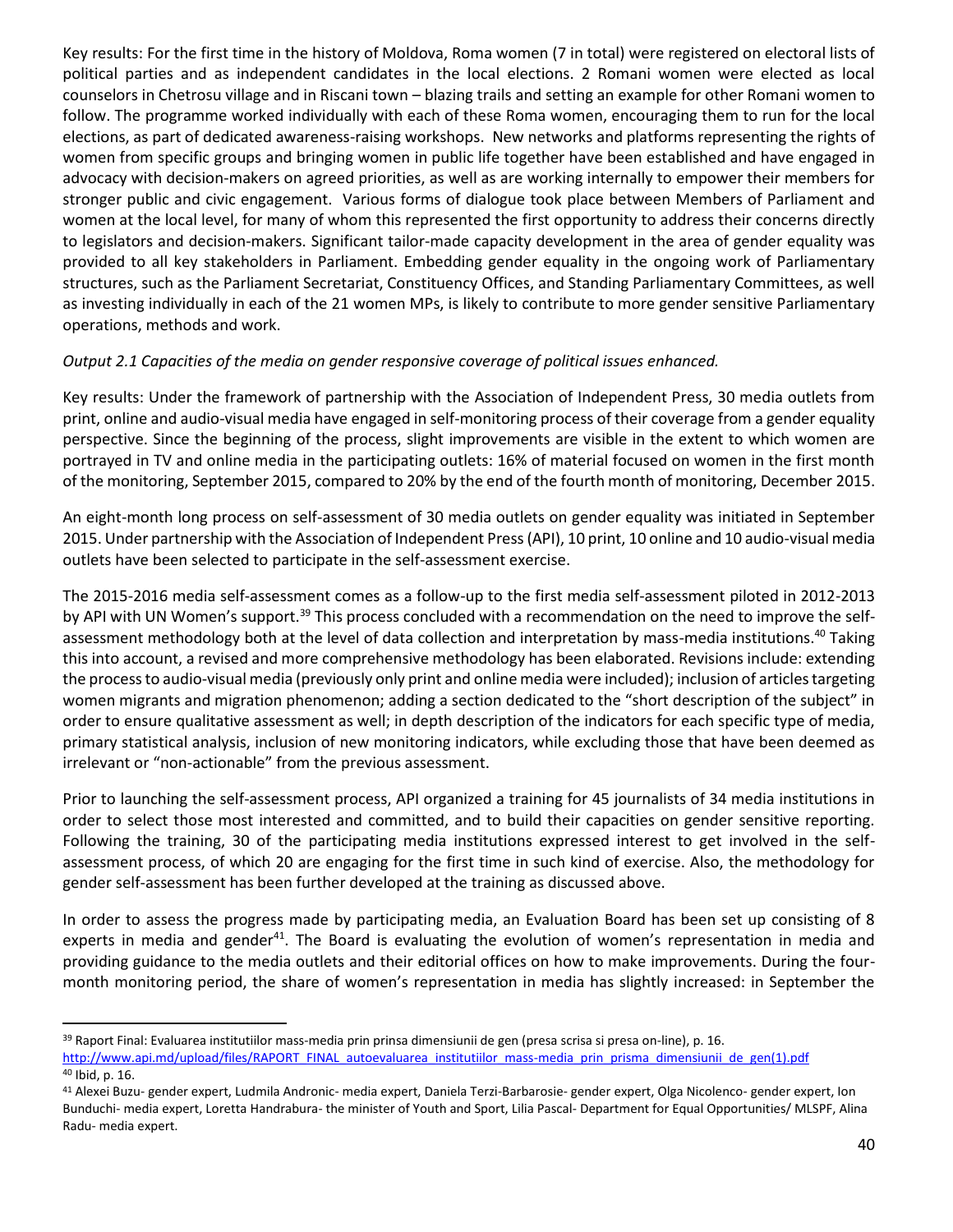percentage of materials focused on women or predominantly on women was 16%, in October - 17%, in November - 18% and in December – 20%. It is important to note that this positive trend is due to the increase within participating online and TV media outlets; however, in the case of print media, there has been in fact a decrease in the extent to which women are featured as predominant characters. The upcoming monitoring reports over the next months will confirm whether this is a real positive movement in enhancing women's representation in media (the media materials having men or almost men as principal characters have the following share: in September and October - 59%, in November - 57%, in December – 53%). Upon completion of the 8-month self-assessment, and in light of the similar methodology utilized before, it will also be possible to compare the results with those from the previous assessment conducted in 2012-2013 for media that are taking part in both processes.

Beyond the expected outcomes of the work of the Evaluation Board has been the development of an expert list of women that journalists can draw upon when developing their materials. Due to the fact the journalists seek for an expert opinion to integrate into their stories on different important topics (on economics, political situation, etc.) and these experts have so far been mostly men, the Evaluation Board elaborated a list of 11 women experts in different fields who can be interviewed by journalists. The list can be updated on a permanent basis. Finally, representatives of Press Association from Romania have expressed interest to replicate the media self-assessment monitoring process within their country.

# *Output 2.2: Capacity of gender equality advocates to promote women's leadership and political participation strengthened.*

Key results: A total of 76 Roma women from 8 widely populated Roma communities<sup>42</sup> took part in capacity development and awareness-raising workshops prior to the local elections. As a result, 7 Roma women among them registered on electoral lists of political parties and as independent candidates (5 and 2 respectively) in the local elections. They were among the 15 Roma who ran in local elections; previously, no Roma women had ever run for local office in Moldova. Another historic first took place on Election Day, when out of these 7, 2 Roma women were elected as local councilors in Chetrosu village and in Riscani town. Furthermore, the programme supported the Network of Romani women and girls to convene on a regular basis, get further formalized and sustainable, and to expand its membership. Five political clubs were established in five districts to facilitate the dialogue between prospective women candidates and political parties and to serve as centers of knowledge, leadership and information for women before and after elections. Since their establishment, the political clubs have served around 400 women.

Considering the non-existent participation of Roma women in decision-making and politics, the programme continued its comprehensive engagement to encourage and build capacities of Roma women to engage with the political process. Prior to the local elections, substantive preparatory work took place to identify, inspire and support Roma women to run for local office, including power mapping, needs assessment in other 8 target localities, and awareness raising and campaign training, which for the first time introduced the participating Roma women to the importance and benefits of engagement in local-level politics. Following capacity development workshops with Roma women prior to the local elections, for the first time, 7 Roma women have been registered on electoral lists of political parties and as independent candidates. This represents nearly 50% of all registered Roma (15 in total). Out of these 7, 2 Roma women were elected as local councilors in Chetrosu village and in Riscani town. Since their election, the two women have continued receiving support from WiP. For example, they participated in the first training session for elected women local councilors, their experience was featured prominently during networking events of Roma women, and they were provided with information about rights and obligations of a local councilor, and ways to promote proposals for community development within local council meetings.

Due to implication in WiP Programme, two elected Romani women are making efforts to mainstream gender in their work within their community by organizing meetings with women to persuade them to be more actively involved in politics. With the support of the programme, the Roma Women's Association "Romano Alav" developed and submitted to different donors 2 programme proposals, aimed at development of local communities with the 2 elected

 $\ddot{\phantom{a}}$ 

<sup>42</sup> Parcani (Calarasi), Stejareni (Straseni), Taraclia (Taraclia), Ceadir- Lunga (Comrat), Talmaza (Stefan Voda), Soroca (Soroca), Balti municipality, Carpineni (Hincesti), and Hincesti (Hincesti).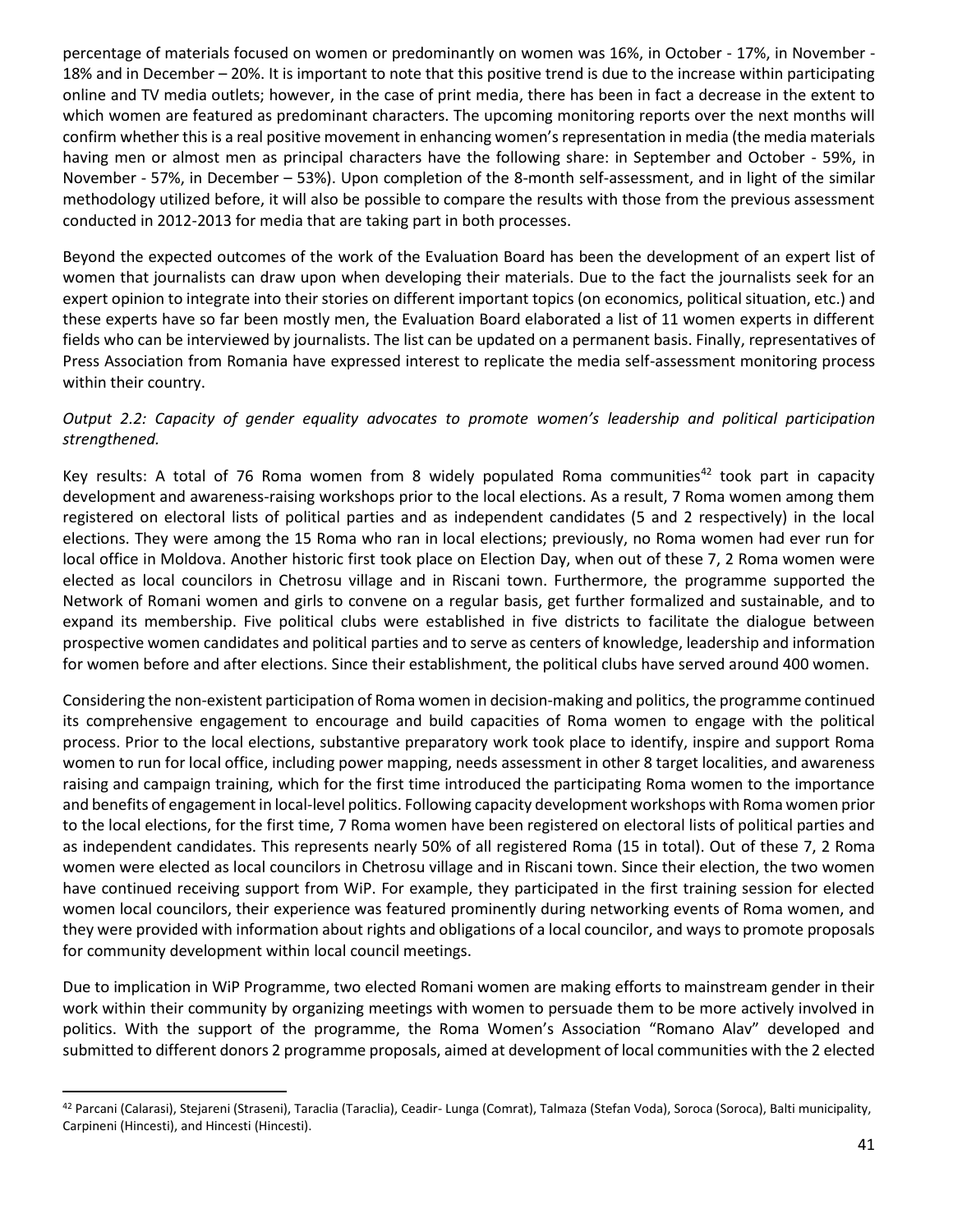Romani women in the lead, as well as involving them in efforts to inspire other Romani women to become more active and visible in politics, one of them being awarded (financed by Foundation Soros Moldova).

To continue the work undertaken in 2014 with establishment of five National Forums/Networks of women from different groups, the WiP Programme provided support to two of the networks – Network of Roma Women and Girls and Association of Women in Business – to further convene and identify priorities and issue of their members. The Network of Roma women and girls brings together over 100 Roma women mediators, activists and leaders from most populated with Roma local communities. In the course of 2015, 4 meetings of the Network were supported, aimed at sharing information and experiences, and equipping Roma women with the skills as well as providing encouragement to them to serve as local leaders. The Action Plan for 2016 is in the process of being drafted, which will include internal capacity development as well as local and national level advocacy. The Network was registered as an NGO on 30 March 2015, and is already active in programme proposal writing and fund raising. As a further step, Network orients its activities also on identification of men who support Romani women's empowerment and involve them to promote gender equality.

In partnership with the Association of Business Women from Moldova (AFAM), three regional workshops were organized in Balti, Ungheni and Cahul in order to identify the concrete needs and most common barriers of women entrepreneurs from those regions. Considering the lack of regionally representative women business associations and the differing needs and priorities of women entrepreneurs from Chisinau and the countryside, this is a first step in better understanding the latter and future advocacy. The workshops served to identify local women leaders to be focal point for women in business in their region, particularly in the North. It is also worth noting that following the convening of the first in the country National Forum of Women Lawyers, a non-governmental organization was established (Asociatia "Femeile Avocate din Moldova") to represent their needs.

For promotion of best practices and good examples of women mayors and to inspire the potential candidates and women leaders to run for office locally and regionally, a series of study visits to 6 communities led by women mayors have been planned. The first visit took place in Budesti, Chisinau, prior to the kick-off of the election campaign and the remaining visits are planned to take place in 2016. The Budesti visit familiarized 12 women leaders from different social and professional groups with best practices for community development implemented by a woman mayor. In addition, women mayors have been invited to serve as inspirational speakers for the 6 training sessions with local women councilors, in order to share their experiences in community development and activism for the rights of women and marginalized groups.

Another group that the Programme has targeted is adolescent girls from vulnerable groups, namely from rural areas, Romani and with disabilities. 38 girls have been selected based on a call for applications and invited to take part in the first of its kind summer camp in the framework of the initiative "Girls Go IT" – a joint endeavour of UN Women, eGovernment Center, Novateca, ATIC and TEKEDU. As a result of IT programming and leadership skills obtained at the camp, 6 new web platforms have been created to promote solutions for community problems identified by the girls. Moreover, 6 local "Girls Go IT" chapters are to be created by participants to build leadership and IT skills of other young girls from their localities. There are plans in the making to expand the initiative and have the summer camps organized on a regular basis. Besides this, representatives of Romanian Ministry of Youth expressed their interest to replicate GirlsGoIT in their country, with the first summer camp in Romania to take place in April 2016.

Recognizing the need for more systematic and higher-level dialogue between political party leaders and gender advocates representing the needs of different target groups, the Programme provided support to the second edition of the Forum "Partnership for an Inclusive and Prosperous Moldova" (the first Forum took place in 2014 with UN Women support). Timed to take place during the month of March to highlight attention to women's rights, the Forum used innovative "speed-dating" methodology, ensuring that political party representatives directly interacted and listened to the needs and priorities of women from 7 specific target groups (women victims of violence, women affected and infected with HIV, women migrants, women with special needs, Roma women and girls; elderly women, and women in business). Concrete demands by women representing the different groups were sent in written form to all parties represented in Parliament, and the Forum concluded with a "Summary of discussions and commitments"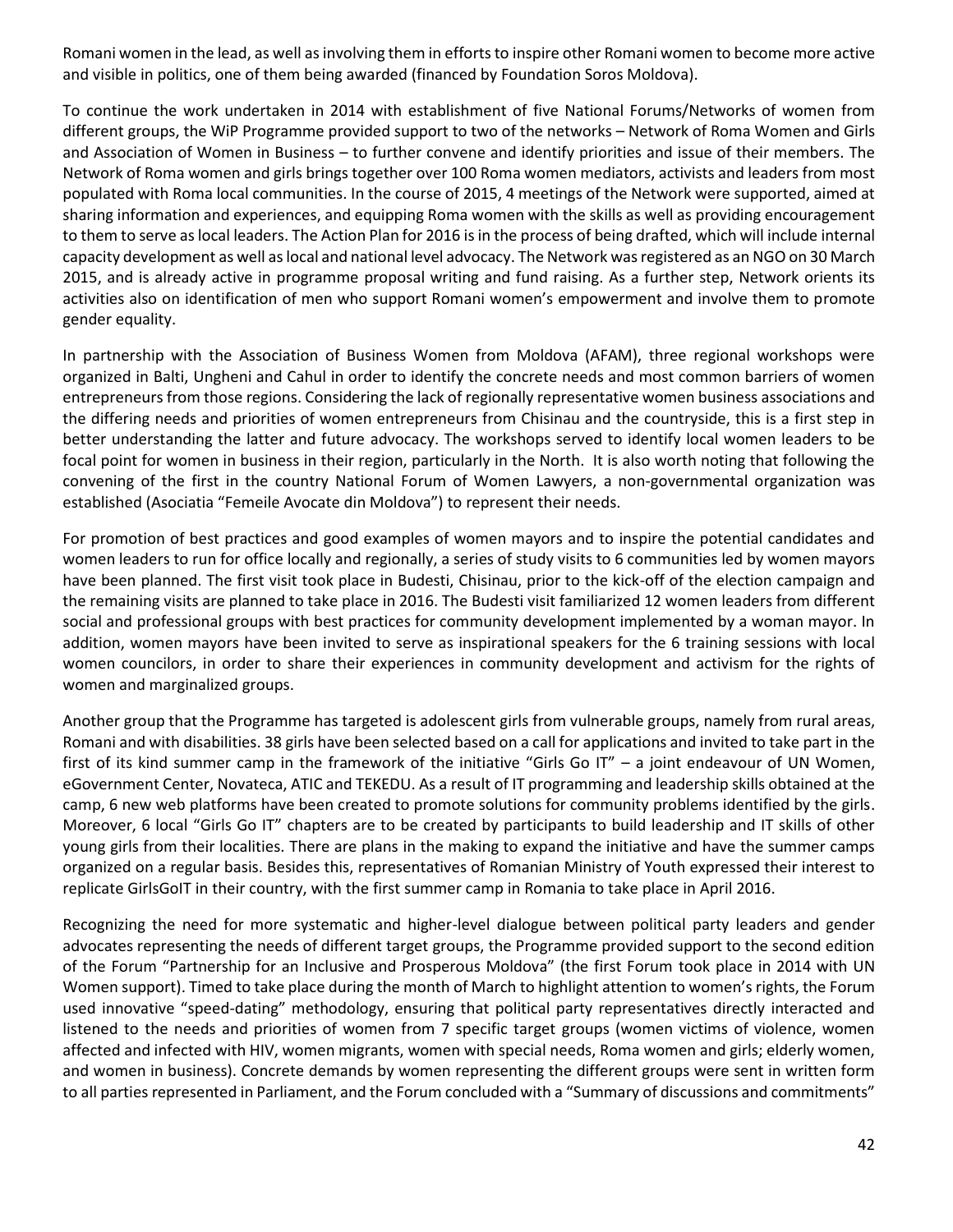assumed by each political party in respect of each of the six groups of women. This serves as a basis for further followup and advocacy by the gender activists.

With EEF's continuous support, the Women's Political Club 50/50 launched five regional women's political clubs in the following territorial administrative units: Briceni, Străşeni, Teleneşti, Cimişlia, and Cahul. EEF and Women's Political Club 50/50 facilitated the dialogue between prospective women candidates (from targeted towns and 20 surrounded communities) and political parties through the organization of round tables. One of the key roles of the Clubs is to serve as knowledge, leadership and capacity development centres for aspiring women candidates at the local level. 318 women candidates and potential candidates enhanced their capacities to run for office locally as a result of being trained within Political Clubs.

In October and November 2015, two joint meetings were conducted in Chisinau and in Telenesti respectively to discuss the progress and barriers in the work of Political Clubs, and various options were considered for ensuring their sustainability. On 12 December, the Women's Political Club 50/50 conducted an internal, interim review of the activity, at which the participants from the 5 political clubs articulated lessons learnt and priorities for 2016.

In addition, EEF worked to enable local NGOs to conduct women empowerment campaigns at the local level:

The organization "Tarna Rom" worked in 8 targeted communities populated by Roma (from Calarasi, Riscani and Hincesti), empowering 102 Roma women to get involved in politics, and raised awareness within these communities about the importance of taking part in the elections, by offering them capacity building and information.

The NGO "Femeia Moderna" trained 210 women in 12 localities from Orhei, Soldanesti and Rezina, encouraging them to get involved in politics. As a result, 2 women have been elected as mayors (v. Samascani/ Soldanesti and v. Ciniseuti/ Rezina). 34 elected women (2 mayors, 32 local councilors) enhanced their capacities on local public authority's administration, LPA's functioning and programme management.

The NGO Asociatia Comunitara Pepeni conducted a participatory nomination campaign, empowering 35 women from the respective village to get involved in politics. All 35 women identified after the nomination campaign received capacity building to run for elections and were registered as candidates on the political parties' lists.

Asociatia Comunitara Singerenii Noi facilitated the nomination campaign of 26 women in politics. The grantee facilitated the dialogue between the nominated women and political parties. The suffrage has been followed by a campaign involving women and men in a local development initiative.

The NGO VESTA encouraged 20 women from the Southern region of Moldova to participate as candidates in the local elections. As a result, 2 women have been elected as mayors and 11 women have been elected as local councilors. The grantee broadcast 4 TV shows and a spot on gender equality at the BAS TV station from Basarabeasca.

# *Output 2.3 Capacities of elected women parliamentarians and councilors to perform the elected official's duties developed and strengthened.*

Key results: Significant tailor-made capacity development in the area of gender equality was provided to all key stakeholders in Parliament – female Members of Parliament (MPs), newly elected as well as those in subsequent mandates, the Parliament Secretariat, including its leadership and Constituency Offices, Standing Committees. Embedding gender equality in the ongoing work of Parliamentary structures, as well as investing individually in each of the 21 current women MPs, is likely to contribute to more gender sensitive Parliamentary operations, methods and work. Almost 200 women elected as local and district councilors enhanced their capacities in areas of local council functioning, fostering gender equality, finance, fundraising and communications. A pioneering mentorship program for first-mandate women local councilors was launched for 27 participants, each of which has been paired with a mentor and has started working on a community programme proposal to be implemented in 2016. Various forms of dialogue took place between political figures and women at national and local levels, focusing on women from specific vulnerable groups (women from ethnic minorities, with disabilities, rural women, elderly, single mothers, etc.). For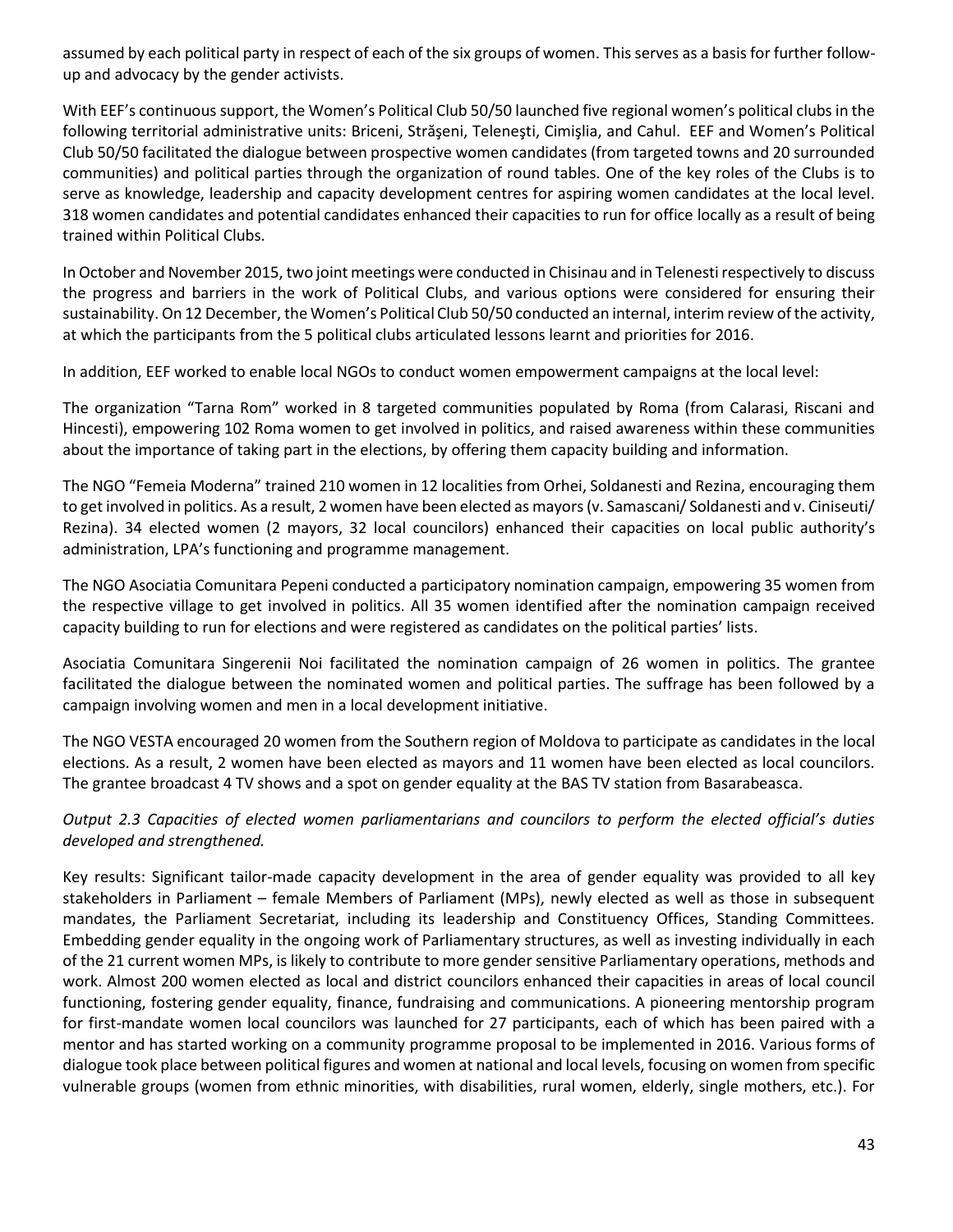over 60% of the over 200 women participating in the regional dialogues, this represented the first opportunity to address their concerns directly to legislators and decision-makers.

Shortly after resuming office, the programme provided critical support to all 13 newly elected women Parliamentarians in building and cultivating a favorable public image by providing tailor made training programmes and individual coaching on public speaking, personal branding, building strong media presence and relations, and making use of social media platforms to engage more closely with constituents and the general public<sup>43</sup>. The programme also engaged the 9 women MPs with previous mandates and senior Parliament leadership, which did not benefit of this kind of tailored support so far. This ensured that all 21 women currently in the Parliament have undergone an individualized capacity building programme. The participating women parliamentarians commended the approach of the WiP to provide individual coaching to them as a tool not used before, and yet effectively addressed their specific development needs.

In addition, the newly elected women MPs, together with 48 women in decision-making roles in central and local governments, as well as the members and leadership of women's organizations of all 5 parliamentary parties, have been trained by the programme on strategic communications, media skills and political leadership, featuring international expertise. The training subjects delivered to elected women MPs were selected based on the needs voiced by women at earlier stages of programme implementation, as well as during constant consultation/validation of topics with members of the Women's Platform in the Parliament.

The programme consistently engaged with the Parliament Secretariat and Parliamentary Constituency Offices in advancing gender equality awareness and understanding among the staff at national and regional level. Thus, 46 members of Parliament Secretariat – senior managers of 17 departments and divisions of the Secretariat, the heads and consultants of the 4 Parliamentary constituency offices have enhanced their capacities on embedding gender equality in the work of the Parliament<sup>44</sup> and making use of sex-disaggregated<sup>45</sup> data for designing, amending and passing laws and debating policies and budgets. The development of the respective capacities is also aligned to the recommendations of the Parliament's gender audit.

The training reports, pre - and post-knowledge assessment forms and training feedback forms indicated that the level of knowledge of the participants from the Parliament Secretariat and PCIOs attending the training on sexdisaggregated data increased by 77% given that 85% of participants never had any training on data literacy before. Over 70% of participants indicated the need for further such trainings. In the same context, 84% of the senior managers in Parliament Secretariat and heads of PCIOs qualified as "excellent" and "very good" the relevance of the training on advancing gender equality in Parliament's work.

The programme also contributed to raising gender awareness and understanding of 26 newly elected male and female MPs, as well as 46 MPs' assistants and parliamentary staffers about the role of the Parliament in ensuring gender equality by integrating a dedicated session into the Induction Training Programme for new MPs, organized in cooperation with UNDP Democracy Programme.<sup>46</sup>

Since the issues faced by women are mostly in the competence of the 3 key standing committees of the Parliament committee on Economy, Budget and Finance - Committee on Human Rights and Committee on Social Protection, the programme, in partnership with the UNDP Democracy Programme capacitated the advisors of the respective committees in gender-sensitive legislation development and scrutiny. Such capacity support also comes in line with the

 $\overline{a}$ 

<sup>&</sup>lt;sup>43</sup> Women MPs from Moldova are closer to the people, thanks to social networks, UN Moldova, 20 October 2015. <http://www.un.md/viewnews/357/>

<sup>&</sup>lt;sup>44</sup> "Management, Leadership and Gender Equality in Public Service", Parliament of Moldova Facebook Page, 11 November 2015. <https://www.facebook.com/ParliamentRM/posts/1005070189515508>

<sup>45</sup> Press release" Parliament of Moldova Staffers trained in the use of sex-disaggregated statistics", 23 November 2015, Parliament of Moldova. <http://www.parliament.md/Actualitate/Comunicatedepresa/tabid/90/ContentId/2336/Page/0/language/en-US/Default.aspx>" <sup>46</sup> Press release "Training Programme for Newly Elected MPs", Parliament of Moldova, 31 March 2015.

<http://www.parliament.md/Actualitate/Comunicatedepresa/tabid/90/ContentId/2076/Page/24/language/en-US/Default.aspx>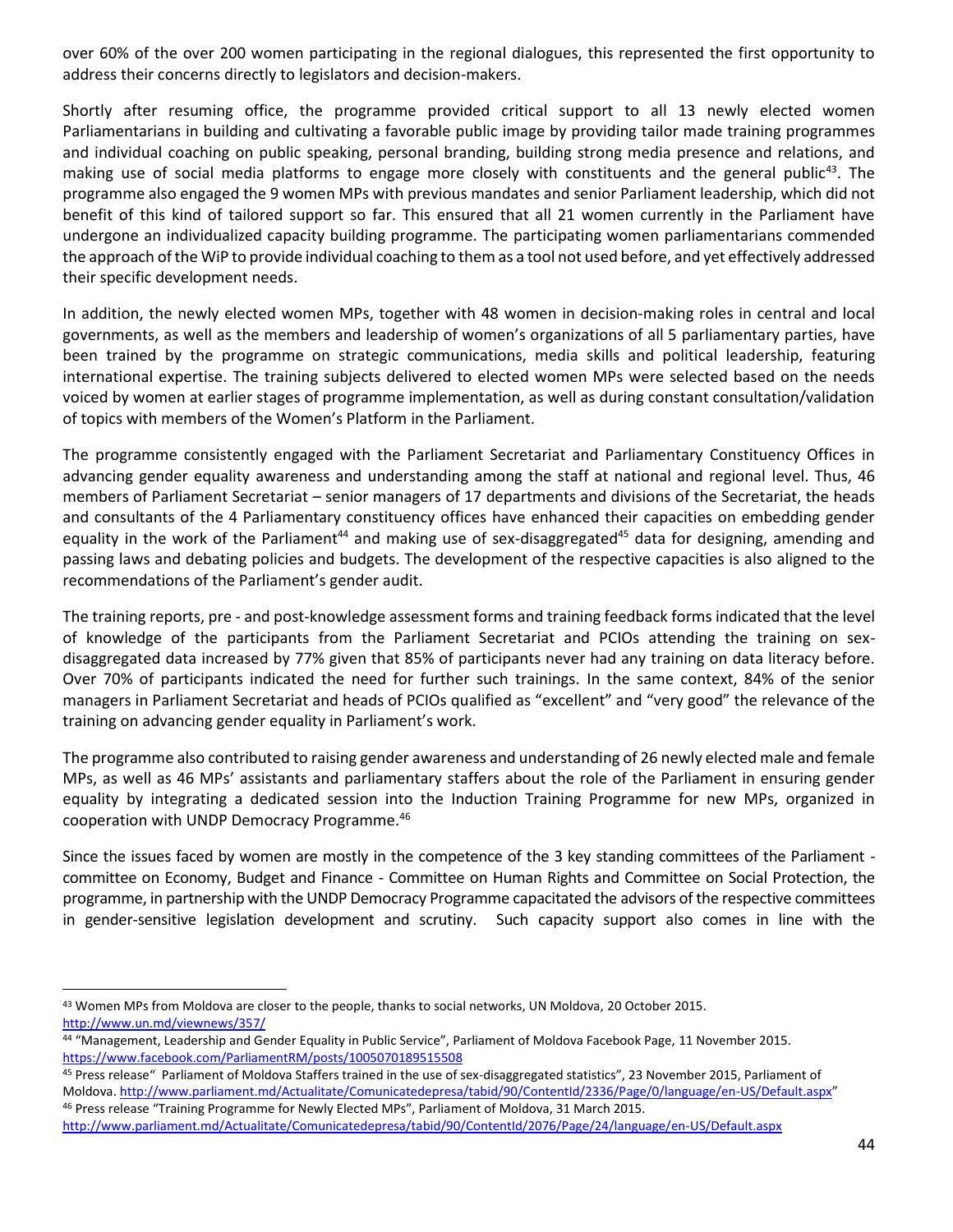recommendation of the recent Gender Audit of the Parliament that indicated insufficient capacities of the parliament in gender sensitive lawmaking and gender screening of legislation.

Parliament commitment to gender equality and inclusiveness increased due to dedicated dialogue and engagement with women constituents, particularly from vulnerable groups by means of 5 regional parliamentary forums that gave the unique possibility to over 200 vulnerable women in 5 districts to voice their needs and address concerns directly with 15 Moldovan MPs. The Parliamentary Constituency and Information Offices (PCIOs) were the driving force in facilitating the respective forums under the overall leadership and support of the Parliament Secretariat. Notably, over 60% of women participating in the respective forums indicated these meetings as their first opportunity to address their concerns and needs directly with Moldovan politicians. As result of each meeting, the issues raised by women during the meetings have been consolidated and submitted to the MPs for further uptake, including to the Women's Caucus in the Parliament. To ensure the sustainability of MPs' practice to engage with women constituents, particularly the marginalized ones beyond the lifespan of the Programme, two sets of guidelines – one each for MPs<sup>47</sup> and the Parliamentary Constituency Offices - have been produced<sup>48</sup>. The guides describe the key issues women face in the 4 regions covered by the constituency offices, and provide step-by-step advice to the staff of the constituency offices in further organizing similar events.

Taking into account the findings of a needs-assessment exercise conducted among women from vulnerable groups located in the 4 regions covered by the Parliamentary Constituency Offices, coupled with gender and human rights sensitization provided to over 30 members of Parliament Secretariat nationally and regionally, cross-cutting provisions on engaging with marginalized groups, particularly women, have been embedded in the Standard Operating Procedures of Parliamentary Constituency Offices in 2015. The respective achievement is another example of successful synergies with the efforts of the UNDP Democracy Programme aimed at strengthening the institutional capacity of the Parliament Secretariat in the area of gender equality and human rights.

Considering the emerging role of the Women's Caucus in Parliament as a possible driver of legislative action dedicated to gender equality, the programme engaged with the Caucus in different ways. Through its Secretary, the Caucus was invited to take part in the regional forums and in this way, increased its visibility toward women constituents at the local level. WIP implementing agencies and partners also provided information on key gender equality issues (TSM, violence against women) to the Caucus in order to encourage further legislative action.

Shortly after the 2015 local elections, the programme enhanced the capacities of 108 women newly elected as local and district councilors in 9 pilot districts in areas of local council functioning, fostering gender equality in local development agenda, building strategic local partnerships, fundraising, local budgeting, and communication with constituents. The 2 Roma women elected for first time as local councilors in 2015 have also been capacitated in the areas mentioned above. Each participant was provided with *Local Councilors Induction Kit* containing user-friendly information on the areas mentioned above, including the key laws regulating the functions, rights and responsibilities of local councilors. In addition to getting practical skills, the trainings were also an opportunity for women to network and form informal self-support groups, as well as to get inspiration and ideas from experienced women mayors who were invited to serve as speakers at each training. The feedback from the participants reveals the usefulness and timeliness of support at the early stage of their mandates, specifically concerning the role the women play in advancing gender equality initiatives in their communities and the tools to do so. On average, the women councilors rated with 9.8 points out of 10 the usefulness of the training, while the increase in the knowledge gained during the training course constituted 41% on average. The need for other types of support was expressed, such as skills on communicating with constituency and field visits to "successful" communities, which the programme will respond to in 2016.

 $\overline{a}$ <sup>47</sup> Guide for MPs participating in Parliamentary Forums "Dialogue with Citizens", UNDP Project, UNDP, 2015. <http://www.md.undp.org/content/dam/moldova/img/Publications/deputat.pdf>

<sup>48</sup> Guidelines for PCIOs on organizing Parliamentary Forums "Dialogue with Citizens", UNDP, 2015. <http://www.md.undp.org/content/dam/moldova/img/Publications/otip.pdf>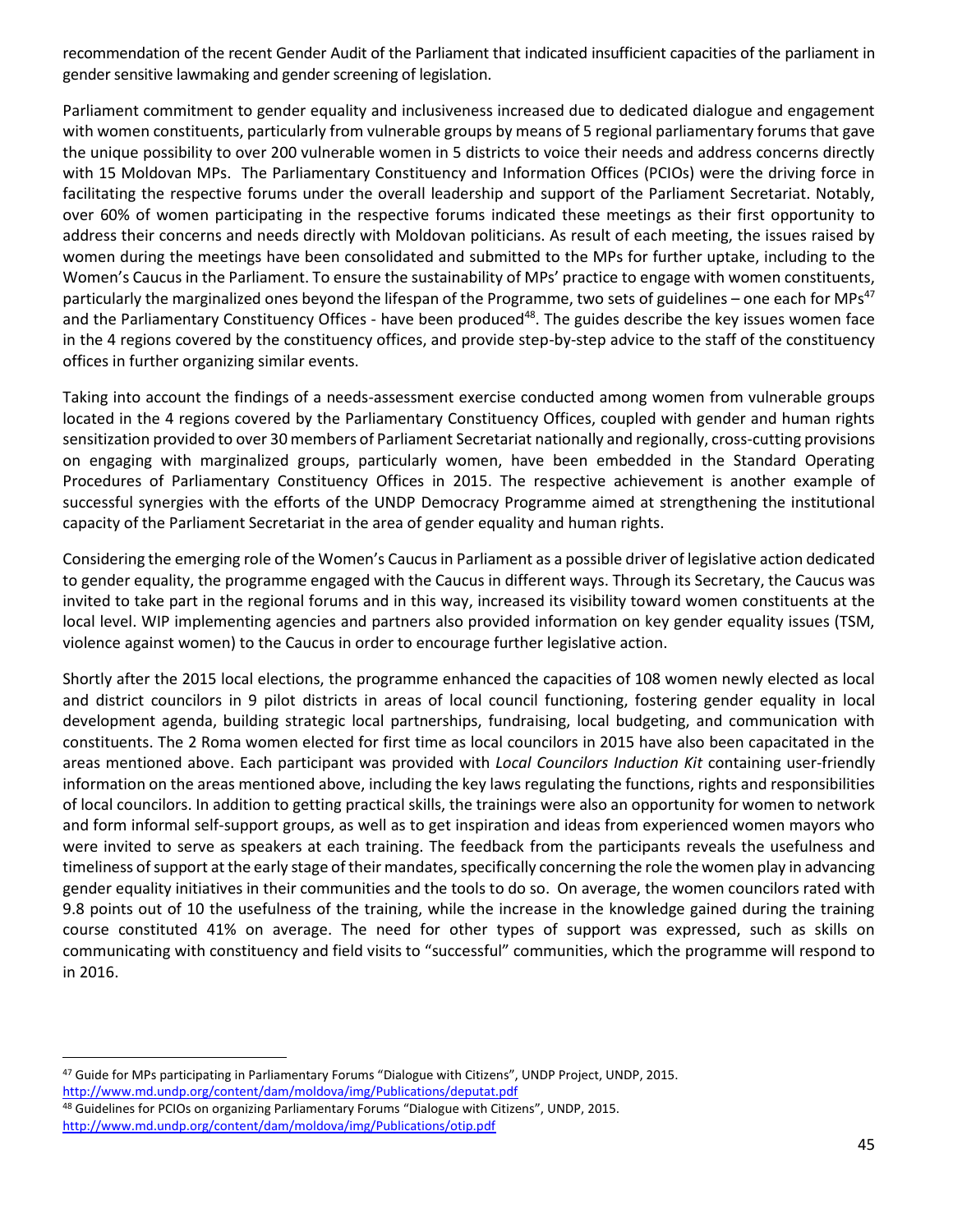In addition, 86 elected women have been trained by the five Political Clubs on such topics as how to integrate gender dimension in LPA's administration, gender responsible budget, fundraising and programme management.

A comprehensive mentorship program for first-time councilwomen, elected in the 2015 local elections, was launched by CPD. This is the first time such a methodology of capacity development has been applied to this target group. The leadership abilities of 27 women are to be improved and they are to be empowered to use the principles of good governance, community mobilization and gender responsive budgeting throughout their mandates. Each participant has been paired with a mentor and has started working on a comprehensive reform agenda and a community programme proposal to be supported by the program in 2016.

#### *Challenges and Management Response*

Despite some progress being made, the number of women in local self-governance bodies has increased only slightly following the general local elections in 2015 and, alongside women's representation in the Parliament, still has a long way to go from the gender quota at 40% contained in the Legal Package 180. The main challenges and risks for the programme during this period remain the volatile political situation, which affected efforts to build constituency around gender equality. The political crisis reached its peak in October, when people took to the streets in massive protests, unseen in Moldova, over corruption and banking scandals. The consistent risk of early elections paired with much political reshuffling and changing party affiliations, affected Parliamentary activity during the year. In this context, gender equality issues have been de-prioritized and political will to promote gender equality and women's participation and representation in politics has remained insufficient.

Despite strong and consistent lobbying and advocacy by CSOs, UN and development partners, as well as despite individual MPs' promises regarding final adoption of the TSM in the second reading, there has been only slight progress in this direction. Over a year has passed since the first hearing and there is a risk that the Legislative Package No. 180 will not be adopted, that the Bill might suffer modifications watering it down, or that important provisions could be entirely excluded. That situation points to overall resistance by Parliament and entails a lost momentum for greater women's participation and representation in all aspects of decision-making. Therefore, programme partners have focused on targeting directly the key levers of power, most recently the Parliamentary Committee on Human Rights and Inter-Ethnic Relations. Efforts are also ongoing to activate more the Women's Caucus in Parliament and get buyin from the Heads of Political parties. The programme has also focused on the further development of pieces of legislation (in particular in the area of sexist advertising) that are part of the package but that need to be developed more and can be pursued through an alternative legislative initiative.

The current political stalemate may bring the country to early Parliamentary Elections that could be announced in February and held in April 2016. If this happens, it is unlikely that the quota will be adopted. Under such circumstances, there is a need to increase pressure on MPs to adopt the bill in the beginning of the winter session.

A serious challenge for the WiP Programme has been to work with political parties that generally show strong resistance toward gender equality. The position of women within political parties' hierarchy is generally much lower than that of men, with few exceptions. Despite the existence of male champions and individual pledges by men in positions of power (such as the Speaker of Parliament), overall bringing men politicians in key roles on board for TSMs has been a challenge. In some cases, initial resistance to TSMs has demonstrated lack of understanding of the very concept and nature of TSMs. Moreover, another difficulty is a context where men MPs are still perceiving the gender quota as a threat to meritocracy of men and as a favour to women, not as a human right or a set of obligations assumed by the state. The insufficient commitment to gender equality by political parties is evidenced by the fact that women on candidate lists for the local elections faced last-minute unfavorable changes in placement.

Overall, this makes it difficult for committed women and men politicians to promote gender equality objectives within their own party's agendas and advocate women's human rights with their party leaders and colleagues. The Programme has provided extensive support to women politicians at all levels in order to support and encourage them to serve as women's rights champions externally and internally, including through peer-to-peer learning and networking across party lines. The low morale in all political parties due to the prolonged political crisis and political uncertainty have also presented challenges. It is very hard to build institutional capacities and foster a long-term view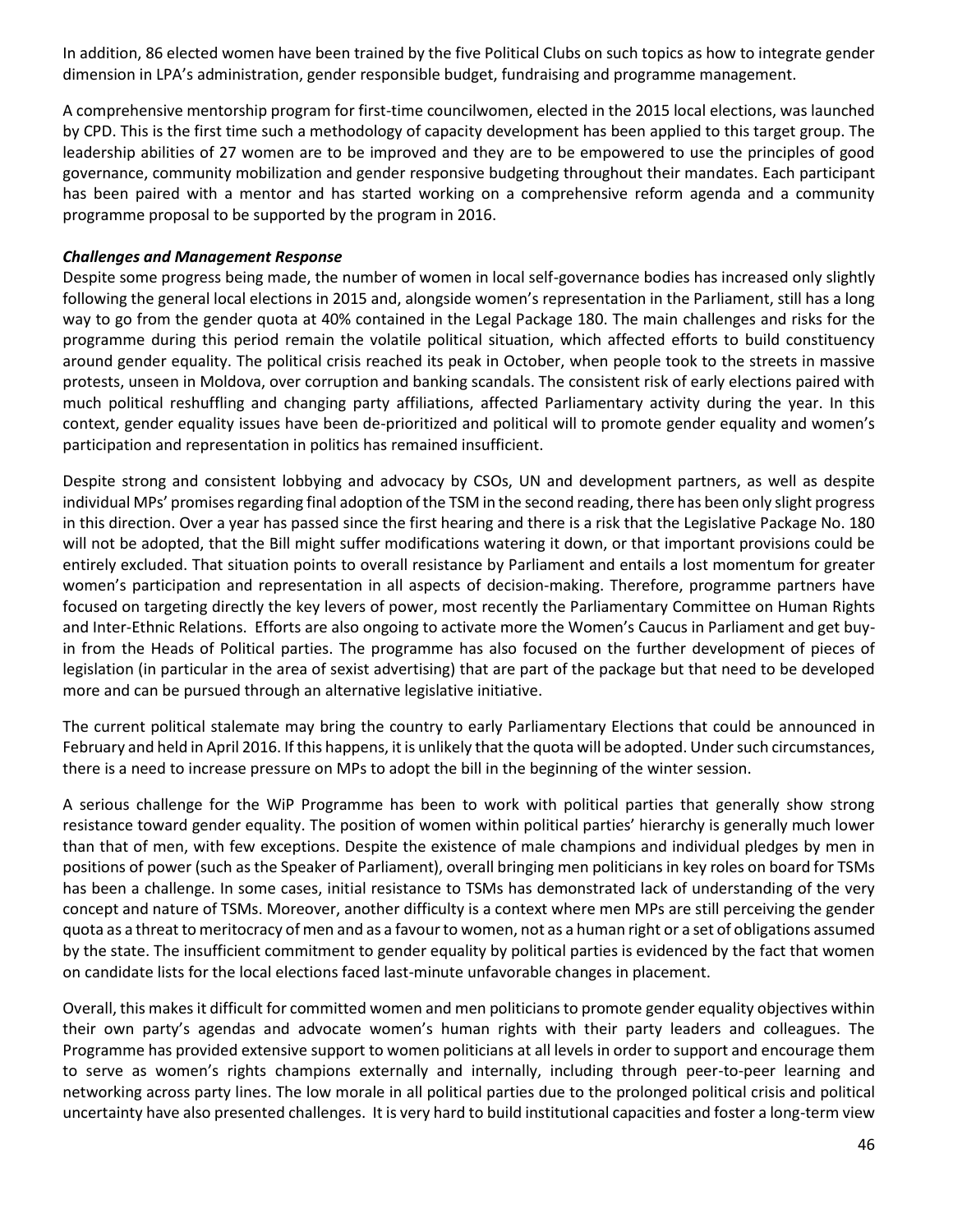under ambiguity. That is why some of the planned capacity development initiatives were implemented partially and with delays.

Another challenge observed in working with women to encourage them to serve as candidates for office or when showcasing their success through media has been the overall reticence of women to be promoted in the public eye and to be seen as role models. Through individual support and coaching, the Programme has contributed to changing some of these women's self-perceptions as successful and inspiring, including for Roma women. However, this points to a bigger issue of how women (and men) perceive and value their contribution to society and the need for overall change of mentalities and mind-sets.

# **Lessons learned**

The key lessons learned in this period are structured around key areas, as follows:

- Legal amendments: There have been difficulties and delays in the Legislative Package 180 on quota and other gender equality related legal provisions moving to the 2<sup>nd</sup> hearing in Parliament following the first one (on July 17<sup>th</sup>, 2014). The delays point to inadequate *genuine* political will to reform legislation in order to enhance gender equality in areas such as decision making and child-care. Due to the above, future legislative initiatives in the area of gender equality should consider alternative strategies, i.e. instead of putting together different pieces of legislation in an overall package, taking them up separately, one-by-one or only closely related provisions. This would avoid the risk that has been experienced with the Law 180, whereas the overall package has become hostage to particular pieces of legislative change, which have been most controversial and for which consensus has been difficult to reach. The programme has already started building on this lesson and utilizing this approach with developing specific amendments to legalize sexism in advertising, which has been pursued separately and in parallel to advocacy to the Law 180. The lesson will be also taken into account in other future legislative initiatives (to be pursued in future programmes).
- Advocacy: Consistent advocacy efforts encompassing a variety of strategies are critical in maintaining the momentum and keeping gender equality legislation on the agenda of the Parliament. The following in particular are needed approaches to further influence Parliament's decision on final adoption of Legislative Package no. 180:
	- $\circ$  To consolidate the skills, network and influence of women MPs who support the Law and are united under the Women's Caucus, in order to be heard as a unified voice in the Parliament and to obtain independence from their political leaders;
	- $\circ$  To continue identifying allies among men MPs interested in showcasing their support to ensure gender equality in politics and decision making;
	- o To utilize society's supportive opinion on TSMs (as seen through citizens' surveys) as a further argument to encourage and push MPs to respond to the electorate's demands;
	- $\circ$  To continue presenting in the Parliament strong arguments in support of TSMs adoption, including international good practices.
- Focus on local level: Capacity building and dialogue efforts need to be multiplied both at national, but more essentially, at the local level. This is where both the needs of women, particularly those from excluded groups, are most pronounced and where tangible changes can be made through local level policy making. At the level of territorial political organizations, the knowledge and information received via trainings has to be shared with other members at local level, thus aiming at achieving a greater result.
- Women as citizens: While it is important to engage with the duty bearers both women and men, currently in power to raise their capacities and sensitivity to gender issues, it is also very important to continue working with the rights holders, women leaders and "ordinary" citizens, particularly at the local level – in order to demand action and accountability for their priorities. Increasing women's civic and political engagement as citizens (not only during the voting process, but also after elections have passed as supported by the programme via the regional parliamentary forums) is critical in order to keep the issues and priorities of women on the public agenda. It also gives extra "ammunition" to women (or men) in decision-making committed to take them further.
- Capacity building of women:
	- o Investment in women's leadership capacities and building self-confidence is a prerequisite for having more women in leadership positions, including for political participation. This should be a long-term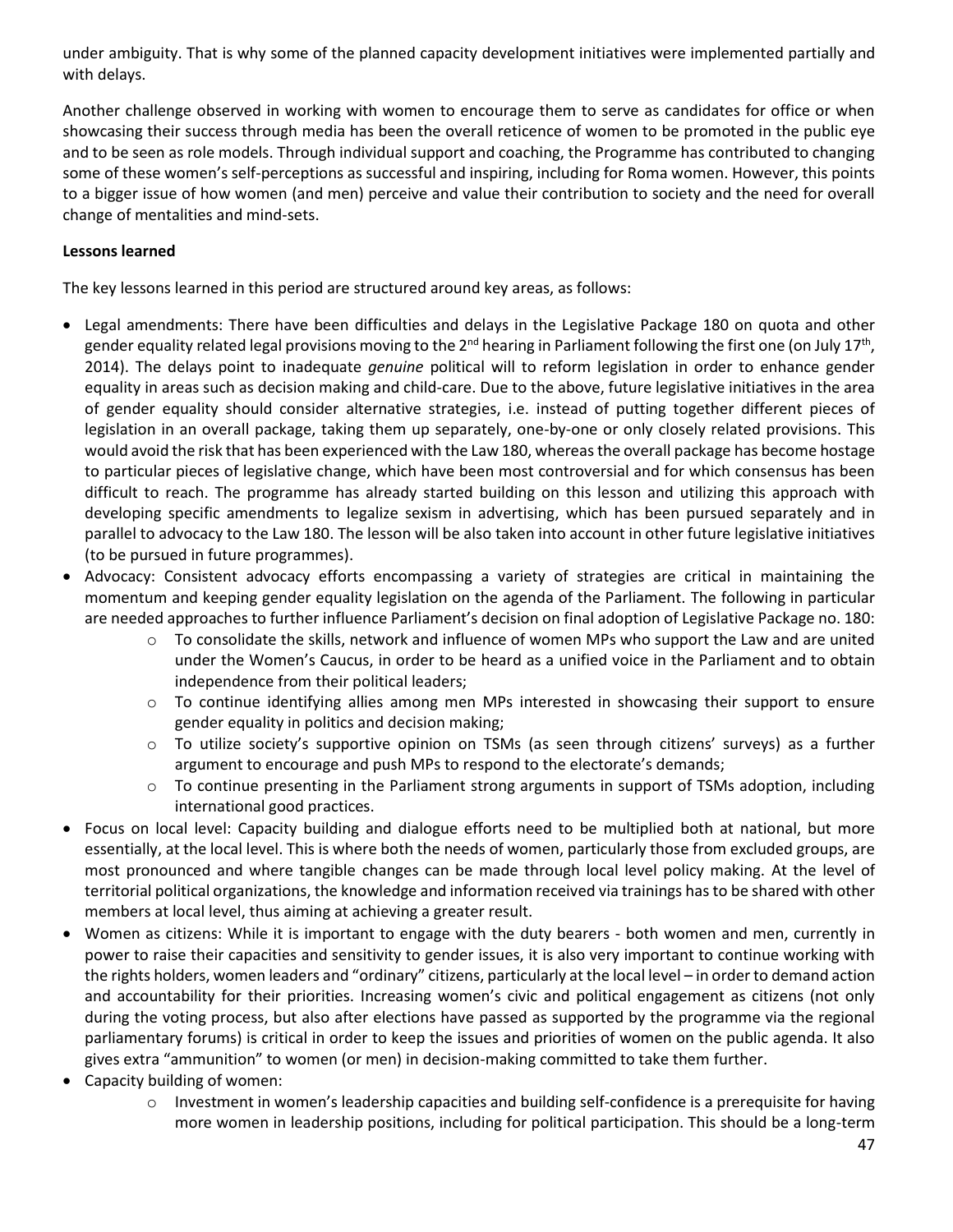goal, towards which the promotion of women in public roles among the general public, through various forms of media, plays a key role.

- o The identification and training of women candidates has to start long before elections. In this respect, trainings, seminars and public events aimed at fostering political participation of women have to be planned well in advance the official launch of the campaign. This will address not only the fact that while campaigning, the time candidates can dedicate to such activities is limited and the skills gained cannot be necessarily applied, but can also allow for more diversified and comprehensive capacity building programme.
- $\circ$  Individual coaching/mentoring tailored to their specific needs is necessary for fostering the capacities of elected women, particularly in the Parliament, who do not always have the time or willingness to participate in training sessions and some of whom require very specific type of support.
- Platforms: Organizing platforms that gather women from different groups, including vulnerable ones, has provided an opportunity for them to define common issues and raise them with decision-makers in a consolidated and unified manner. The platforms supported under the programme generated rich exchange of ideas and experience. At the same time, ensuring the sustainability of each platform requires further deliberation, as strategies need to differ based on their interest, level of formalization, and specific characteristics. Action planning is an important process that can help Platforms become more sustainable.
- Engaging men:
	- $\circ$  It is important to work on capacity building both with women and men, in order for men to have the knowledge and be encouraged to support women candidates. Men sensitized on gender equality are potential sympathizers and electors of women candidates. Moreover, the Political Clubs are able and will consider working more with men, representatives of local governments, different institutions, NGOs and business. Another lesson of working with men is that it is needed to move beyond nominal proclamation of support to women's empowerment and gender equality and into concrete and measurable actions. All too often, even men willing to speak publicly in favour of gender equality fall short of taking active tangible steps in this direction. This is particularly relevant when it comes to men holding positions of power (such as those heading political parties) who are instrumental in ensuring key reforms, as is the case with temporary special measures.
- Innovation and knowledge sharing:
	- $\circ$  Emerging good practices such as around the mentoring program for newly elected women councilors, the work of the political clubs, or raising awareness and training on gender equality through innovations such as arts need to be further analyzed and documented, multiplied and shared.
	- o Developed methodologies, training materials and guides within the programme have to be multiplied and disseminated throughout the country.
- Flexibility: Due to the complex political background in which the WiP Programme operates, the level of flexibility practiced in the course of programme implementation is very much needed in order to respond to the beneficiaries' needs and to mitigate the emerging external risks.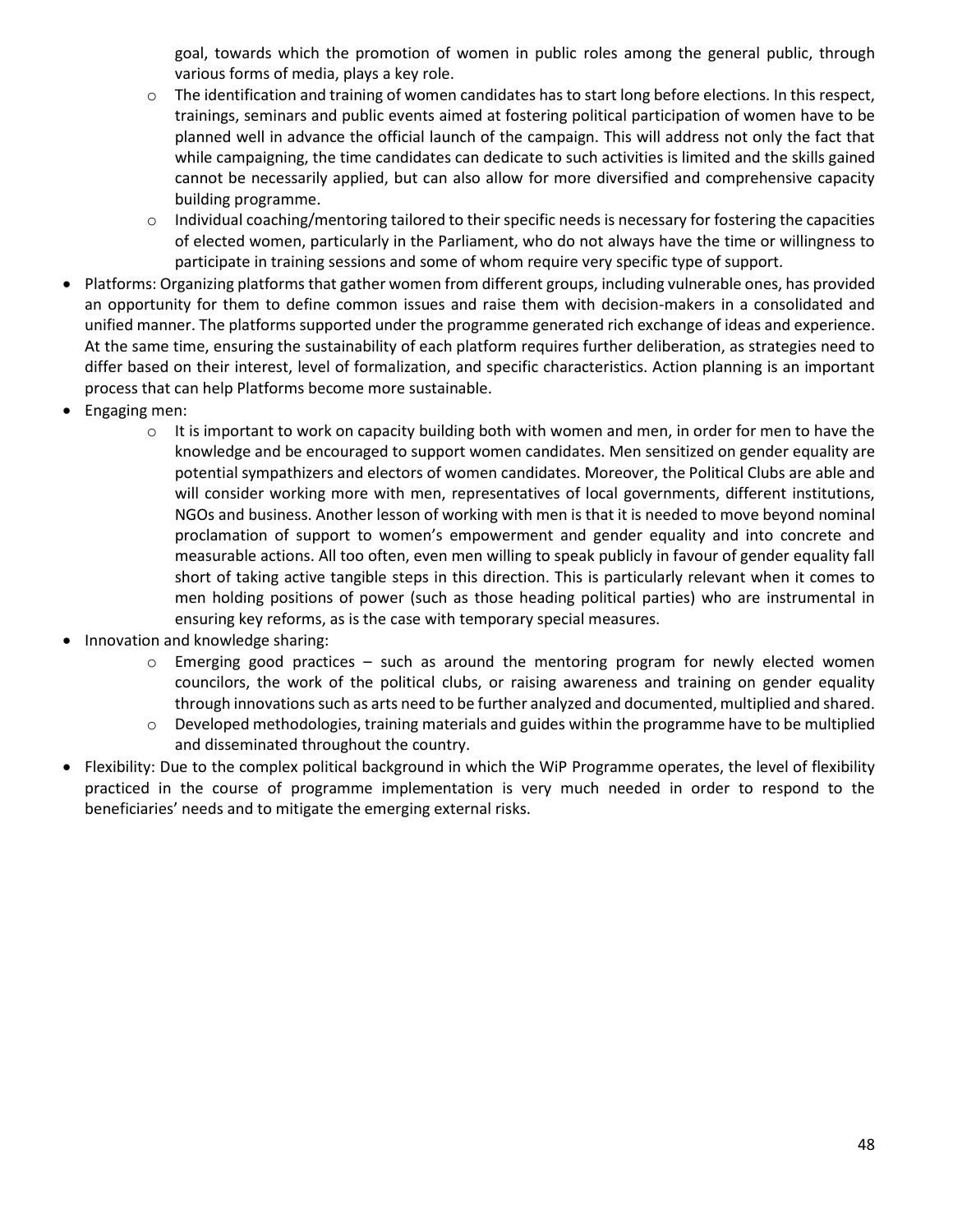#### *Indicator Based Performance Assessment*

|                                                                                                                                                                                                                                                                                                                                                                                                                                                                                                                                                                                                                                                                                                                                                                                                                                                                                                                                                                                                                                                           | <b>Achieved Indicator Targets</b>                                                                                                                                                                                                                                                                                                                                                                                                                                                                                                                                                                                                                                                                                                                                                                                                                                                                                                                                                                                        | Reasons for Variance with Planned Target (if any)                                                                                                                                                                    | <b>Source of Verification</b>                                                                                                                                                                                                                   |
|-----------------------------------------------------------------------------------------------------------------------------------------------------------------------------------------------------------------------------------------------------------------------------------------------------------------------------------------------------------------------------------------------------------------------------------------------------------------------------------------------------------------------------------------------------------------------------------------------------------------------------------------------------------------------------------------------------------------------------------------------------------------------------------------------------------------------------------------------------------------------------------------------------------------------------------------------------------------------------------------------------------------------------------------------------------|--------------------------------------------------------------------------------------------------------------------------------------------------------------------------------------------------------------------------------------------------------------------------------------------------------------------------------------------------------------------------------------------------------------------------------------------------------------------------------------------------------------------------------------------------------------------------------------------------------------------------------------------------------------------------------------------------------------------------------------------------------------------------------------------------------------------------------------------------------------------------------------------------------------------------------------------------------------------------------------------------------------------------|----------------------------------------------------------------------------------------------------------------------------------------------------------------------------------------------------------------------|-------------------------------------------------------------------------------------------------------------------------------------------------------------------------------------------------------------------------------------------------|
| Outcome 1 Legal frameworks and policies to advance<br>women's right to participate in decision making at<br>national and local levels are reformed/adopted and/or<br>implemented<br><b>Indicator:</b> Adoption and implementation of<br>appropriate Temporary Special Measures (TSMs)                                                                                                                                                                                                                                                                                                                                                                                                                                                                                                                                                                                                                                                                                                                                                                     |                                                                                                                                                                                                                                                                                                                                                                                                                                                                                                                                                                                                                                                                                                                                                                                                                                                                                                                                                                                                                          |                                                                                                                                                                                                                      | Political party lists submitted to<br><b>CEC</b>                                                                                                                                                                                                |
| Output 1.1 Capacity at national and sub-national levels<br>to develop and implement legal frameworks and<br>policies to advance women's right to participate in<br>decision making enhanced<br>Indicator 1.1.1 Legislative amendments on promoting<br>women in decision making drafted and submitted to<br>the Parliament<br><b>Baseline:</b> Relevant draft amendments to Electoral<br>Code, Party Code, Parliament Law, the Law on<br>Government and Gender Equality Law are developed<br>to promote women in politics and decision making. No<br>initiatives undertaken to develop the secondary<br>legislation to ensure alignment with all other relevant<br>law<br>Planned Target: Amendments to Law on Government,<br>and relevant other laws and by-laws drafted in a<br>participatory and transparent manner<br>Indicator 1.1.2 Political parties receive<br>information/methods to nominate more women<br><b>Baseline: None</b><br>Planned Target: At least all Parliamentary parties<br>receive information on the nomination of more<br>women | When it comes to the Legislative Package<br>$\overline{1}$ .<br>180, the target was achieved already in<br>2014. The Programme has worked to ensure<br>that Legislative Package 180 moves forward<br>in the legislative process. In 2015, the<br>Parliamentary Committee on Human Rights<br>and Inter-Ethnic Relations has reviewed the<br>Law 180 and given the go ahead to some of<br>its provisions and proposed changes to<br>others. 2nd hearing in Parliament is pending.<br>In addition, legal amendments in the area of<br>sexist advertising have been prepared.<br>2. Target reached. During 2015, all political<br>parties received information/methods to<br>nominate more women on electoral lists, as<br>well as to promote more women in decision-<br>making positions. In particular, they received<br>2 resolutions voicing the needs of different<br>groups of women representing different<br>social and professional groups and 7 position<br>papers submitted by CSOs promoting gender<br>equality. | The Legislative package 180 is still pending for<br>review at 2 <sup>nd</sup> hearing in the Parliament. (Nb. There<br>have to be two positive hearings in the Parliament<br>for any legislative act to be adopted.) | Parliament website - Report<br>from session of Parliamentary<br>Committee on Human Rights and<br><b>Inter-Ethnic Relations</b><br>Resolutions prepared by women<br>from different groups<br>CSO (CPD and EEF) websites and<br>quarterly reports |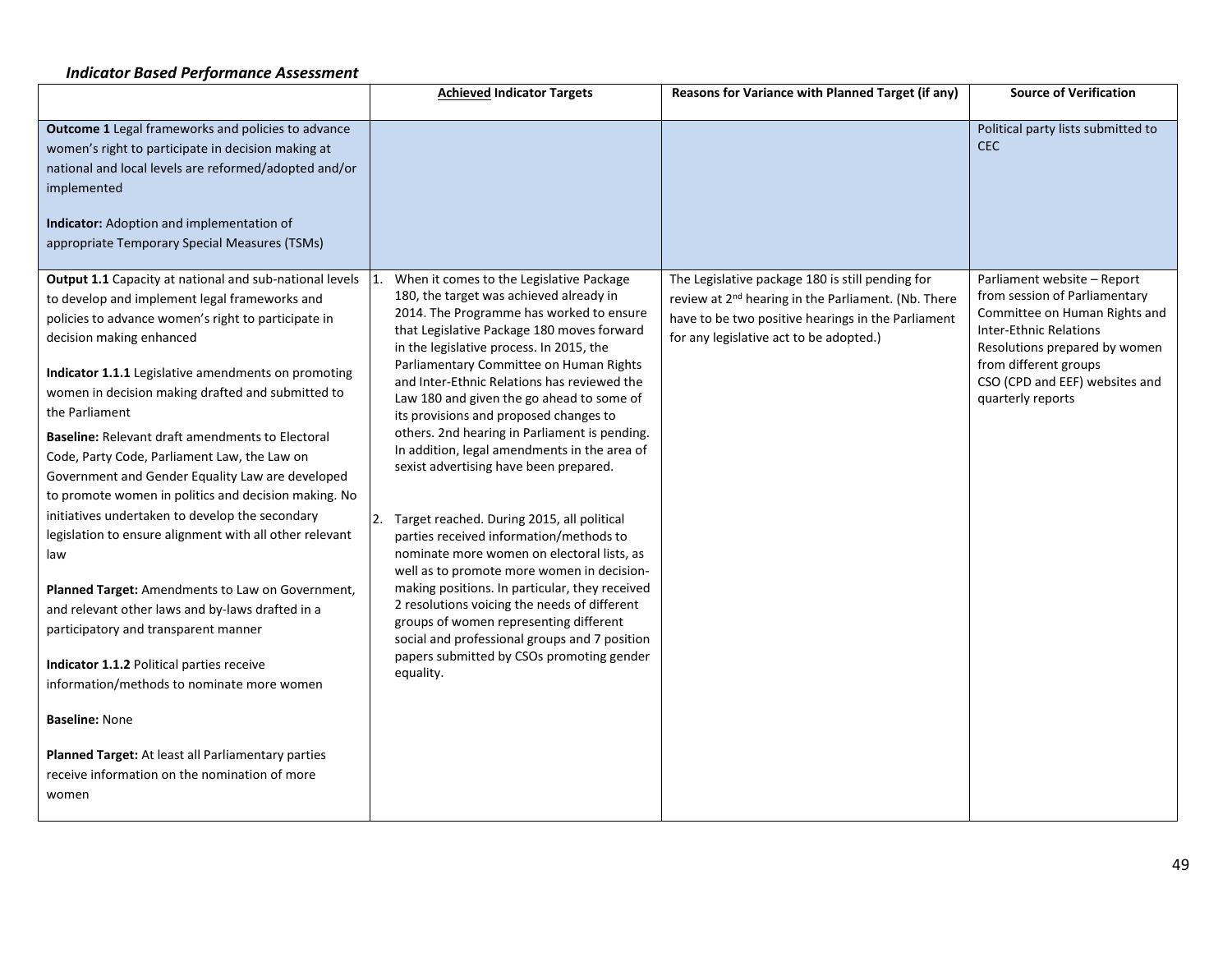| Output 1.2 Capacities at all levels to promote women's<br>participation in electoral processes both as candidates<br>and voters enhanced<br><b>Indicator 1.2.1</b> Number of Organizations supporting<br>women candidates and demanding women's equal<br>participation within political party nominations<br>received capacity development support<br><b>Baseline: None</b> | Target exceeded. Over 10 organizations<br>supporting women candidates and<br>demanding women's equal participation<br>within political party nominations have been<br>receiving capacity development support (5<br>political clubs established in 5 districts, 3<br>women's organizations of 3 political parties,<br>Romani Women and Girls Network, Gender<br>Equality Platform consisting of 17<br>organizations).                                                           | The delay in the program implementation<br>hindered the performance of close work with<br>political parties to advocate for increasing the<br>women's representation on the electoral lists. The<br>TSM and legislative amendments have been not<br>been reviewed in the second reading. | Reports of partnering and target<br>organizations<br>Report of CSOs and public<br>opinion studies<br>CPD analysis of political party<br>lists and ranking (Political party<br>Monitoring report)<br>CEC gender analysis of elections<br>(to come shortly) |
|-----------------------------------------------------------------------------------------------------------------------------------------------------------------------------------------------------------------------------------------------------------------------------------------------------------------------------------------------------------------------------|--------------------------------------------------------------------------------------------------------------------------------------------------------------------------------------------------------------------------------------------------------------------------------------------------------------------------------------------------------------------------------------------------------------------------------------------------------------------------------|------------------------------------------------------------------------------------------------------------------------------------------------------------------------------------------------------------------------------------------------------------------------------------------|-----------------------------------------------------------------------------------------------------------------------------------------------------------------------------------------------------------------------------------------------------------|
| <b>Planned Target:</b> At least 10 organizations at the central<br>and local level<br><b>Indicator 1.2.3 Percentage of women candidates</b><br>nominated and running                                                                                                                                                                                                        | 2.<br>Target reached. Total of 949 women<br>received knowledge and tools to be<br>nominated and run for the elections in the<br>framework of the Programme.                                                                                                                                                                                                                                                                                                                    |                                                                                                                                                                                                                                                                                          |                                                                                                                                                                                                                                                           |
| Baseline: Parliament = 27%, Mayors = 17%, Councils =<br>32%<br><b>Planned Target:</b> increase of 10 pp.                                                                                                                                                                                                                                                                    | Slight progress toward target: % of women<br>3.<br>candidates in Parliament (2014 elections) -<br>30.30; Mayor (2015 elections) - 19.3 ; Local<br>Councils (2015 elections) - 34.9.                                                                                                                                                                                                                                                                                            |                                                                                                                                                                                                                                                                                          |                                                                                                                                                                                                                                                           |
| <b>Indicator 1.2.4</b> Average rank of women candidates<br>decreased in party lists for parliamentary election<br>Baseline: 60%<br>Planned Target: Decrease by 10pp                                                                                                                                                                                                         | Increase in the placement of women in top<br>4.<br>20% of party lists as follows: Parliamentary<br>elections: $2010 - top 20 - 17.4\%$ (places 1-10<br>$-14.8\%$ ; places 11-20 - 20.0%ii); 2014 - top<br>20 - 21.15% (places 1-10 - 24%; places 11-20<br>- 18.3%iii); Election of local councils: 2011 -<br>top $20 - 5.85\%$ (places $1 - 10 - 3.7\%$ ; places<br>11-20 - 8%iv), 2015 - top 20 - 23% (places 1-<br>$10 - 18.3\%$ ' places $11 - 20 - 27.7\%$ <sup>v</sup> ). |                                                                                                                                                                                                                                                                                          |                                                                                                                                                                                                                                                           |
| <b>Output 1.3 Capacities of the Election Management</b><br>Bodies on gender responsive electoral management<br>enhanced<br><b>Indicator 1.3.1</b> Percentage of women members of the<br>CEC and of rayon and precinct level electoral<br>commissions<br>Baseline: 1 woman CEC member, 36% women Heads<br>of electoral commissions at rayon level                            | 1. On track. A representation of women in the<br>senior management (chair, deputy chairs and<br>secretaries) of lower level Electoral<br>Management Bodies increased - 53% senior<br>management positions in Level II District DEC<br>(51% in 2011).<br>2. Target achieved. 3 comprehensive voter<br>education campaigns conducted in 27<br>localities in 12 districts prior to local<br>elections reached a total of 10,816 people,                                           |                                                                                                                                                                                                                                                                                          | <b>CEC Annual Report</b><br>Voter education materials<br>Voter turnout sex disaggregated<br>data                                                                                                                                                          |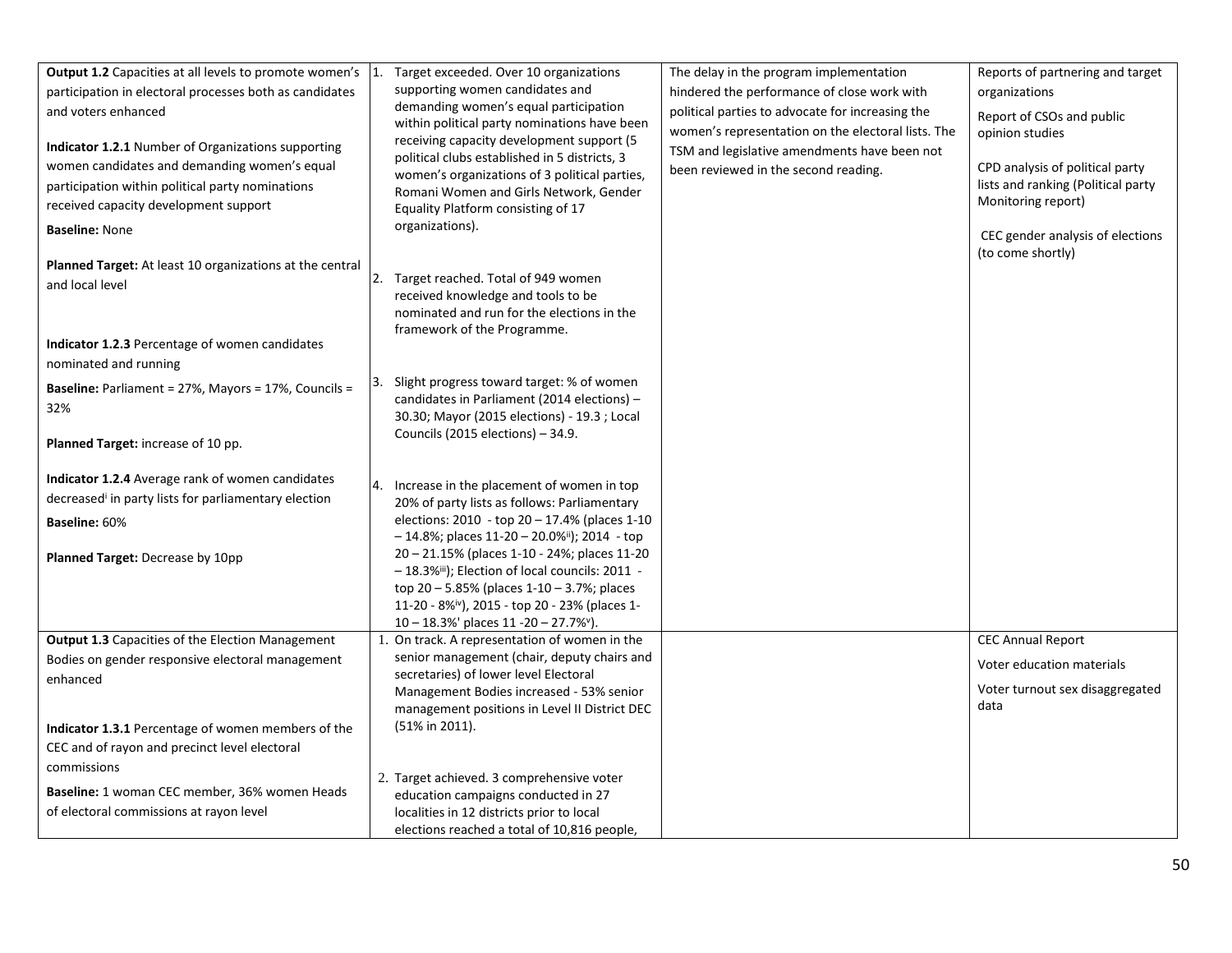| Planned Target: At least 1 person increase in the<br>number of women among CEC members and 10 %<br>increase among the Heads of electoral commissions at<br>rayon level<br>Indicator 1.3.2 CEC voter registration and education<br>campaign has a particular focus on women, youth, and<br>on vulnerable groups<br>Baseline: No particular focus on women, youth and<br>vulnerable groups in the previous voter registration<br>and education campaigns | out of which the majority (9,915) were<br>women, including from vulnerable groups<br>such as Roma women, other ethnic minority<br>women and women with disabilities - have<br>been encouraged and informed to cast<br>meaningful votes |                                                                    |
|--------------------------------------------------------------------------------------------------------------------------------------------------------------------------------------------------------------------------------------------------------------------------------------------------------------------------------------------------------------------------------------------------------------------------------------------------------|----------------------------------------------------------------------------------------------------------------------------------------------------------------------------------------------------------------------------------------|--------------------------------------------------------------------|
| Planned Target: CEC voter registration and education<br>campaign with a particular focus on women, youth,<br>and on vulnerable groups designed and implemented<br>in the general and local elections                                                                                                                                                                                                                                                   |                                                                                                                                                                                                                                        |                                                                    |
| Outcome 2 Gender equality advocates influence legal<br>frameworks and policies to increase women's<br>leadership and political participation<br>Indicator: Agreed women's agenda/manifesto on joint<br>platforms amongst Women from communities,<br>community groups, CSOs, think tank organizations and<br>political parties calling for women's increased<br>participation in politics<br><b>Baseline:</b><br><b>Planned Target:</b>                 |                                                                                                                                                                                                                                        | Public Opinion survey,<br>Organization's reports, Media<br>reports |
| Output 2.1 Capacities of the media on gender<br>responsive coverage of political issues enhanced<br><b>Indicator 2.1.1.</b> Number of media organizations<br>undertaking internal monitoring of gender sensitivity<br>of their product on regular basis before, during and<br>after elections<br><b>Baseline:</b> 17 print and online media organizations<br>Planned Target: At least another 20 print, online,<br>audio-visual media                  | 1. On track. Total of 30 media outlets are<br>undertaking internal monitoring of the<br>gender sensitivity of their products on a<br>regular basis                                                                                     | Media monitoring results, Media<br>Association surveys/reports     |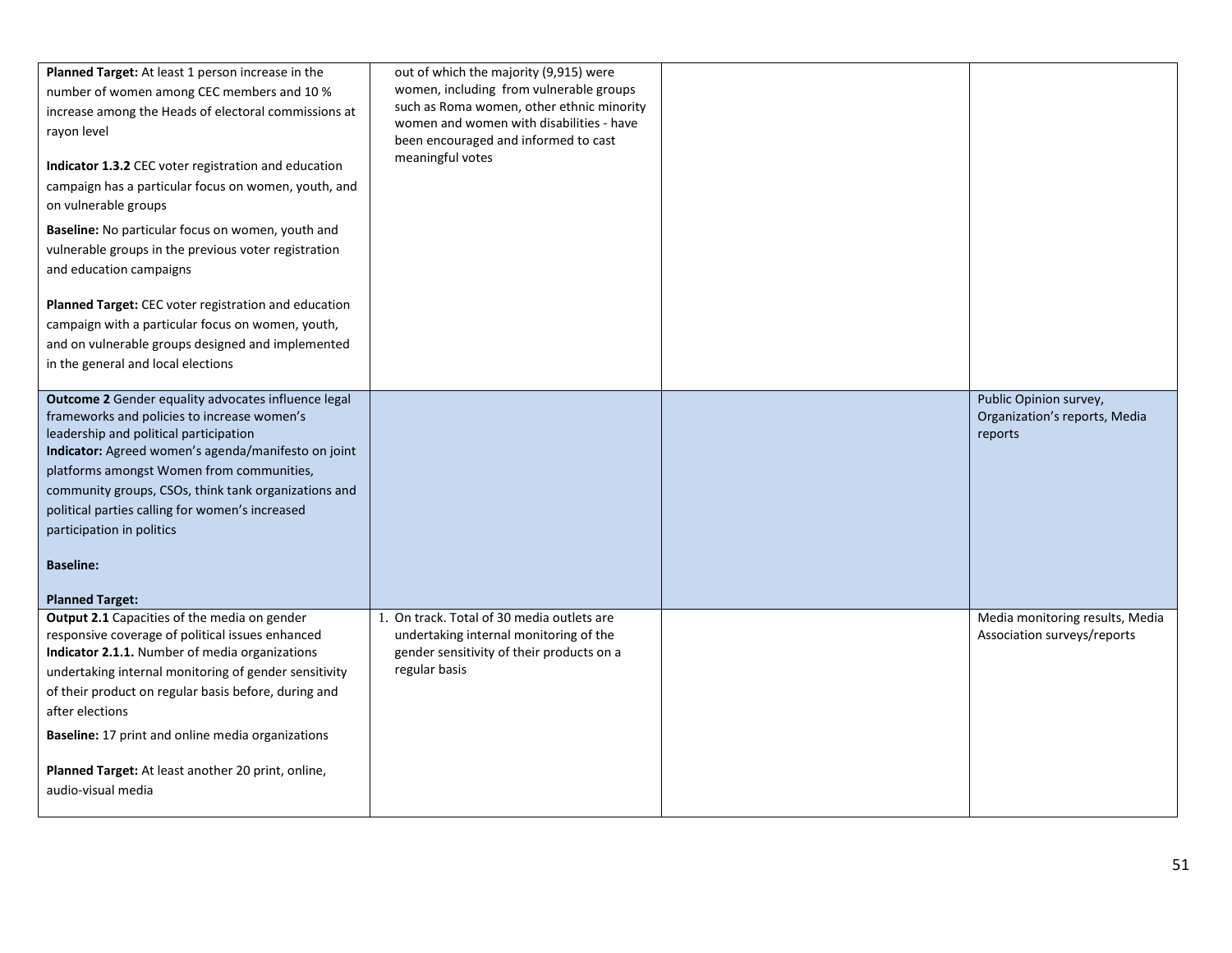| Output 2.2 Capacity of gender equality advocates to<br>promote women's leadership and political<br>participation strengthened<br>Indicator 2.2.1 Number of initiatives undertaken by<br>women and women's groups, NGOs and media to<br>demand inclusion of women's needs and priorities in<br>the political party agenda at central and local level<br><b>Baseline: none</b><br><b>Planned Target:</b> at least 30 initiatives in communities<br>and rayon levels undertaken to identify women's<br>common needs and interest and demand political<br>parties' response in their agenda before and after<br>election. The identified needs of women are brought<br>to the central level for the attention of political leaders<br>Output 2.3. Capacities of elected women | 1.<br>On track. Diverse range of initiatives have<br>been undertaken to demand inclusion of<br>women's needs at both national and local<br>levels. These include:<br><b>Gender Equality Platform</b><br>$\bullet$<br>5 Platforms of women representing<br>$\bullet$<br>women from different groups<br>5 women's political clubs<br>$\bullet$<br>Power mapping and needs assessment in 8<br>$\bullet$<br>localities with predominant Roma<br>population $-$<br>GirlsGoIT (Programme contribution to<br>$\bullet$<br>other partners' initiative)<br>Forum "Partnership for an Inclusive and<br>$\bullet$<br>Prosperous Moldova"<br>3 regional workshops for business women<br>$\bullet$<br>5 NGOs conducted women's<br>$\bullet$<br>empowerment campaigns at local level<br>1. On track. In 2015, 5 regional forums | Since programme actual start coincided with the                                                                                                                                                                                                                      | CSO reports;<br>Media report<br>Media reporting; annual program |
|---------------------------------------------------------------------------------------------------------------------------------------------------------------------------------------------------------------------------------------------------------------------------------------------------------------------------------------------------------------------------------------------------------------------------------------------------------------------------------------------------------------------------------------------------------------------------------------------------------------------------------------------------------------------------------------------------------------------------------------------------------------------------|-------------------------------------------------------------------------------------------------------------------------------------------------------------------------------------------------------------------------------------------------------------------------------------------------------------------------------------------------------------------------------------------------------------------------------------------------------------------------------------------------------------------------------------------------------------------------------------------------------------------------------------------------------------------------------------------------------------------------------------------------------------------------------------------------------------------|----------------------------------------------------------------------------------------------------------------------------------------------------------------------------------------------------------------------------------------------------------------------|-----------------------------------------------------------------|
| parliamentarians and councillors to perform the<br>elected official's duties developed and strengthened<br>Indicator 2.3.1 Number of meetings between MPs and<br>women from rural and urban areas organized                                                                                                                                                                                                                                                                                                                                                                                                                                                                                                                                                               | facilitating dialogue between MPs and women<br>constituents have been organized, in<br>partnership with Parliament Constituents and<br><b>Information Offices</b>                                                                                                                                                                                                                                                                                                                                                                                                                                                                                                                                                                                                                                                 | midst of the pre-parliamentary election campaign,<br>there was a high risk that the regional forums<br>could have served as platform for campaigning of<br>MPs. This led to some delays in the initiation of the<br>forums. However, progress is currently on track. | report; annual report of<br>parliament (women's caucus)         |
| <b>Baseline:</b> no separate meetings of MPs with women<br>and their organizations. Meetings between MPs and<br>women are held as part of usual routine community<br>meetings that are rarely organized<br>Planned Target: 15 rayons will be visited and meetings<br>will be held by MPs with women                                                                                                                                                                                                                                                                                                                                                                                                                                                                       | 2. Exceeded. All women MPs (those in their first<br>term but also in consecutive terms) have<br>received both training and individual coaching.<br>Other Parliamentary structures and women<br>local councillors received training as well                                                                                                                                                                                                                                                                                                                                                                                                                                                                                                                                                                        |                                                                                                                                                                                                                                                                      |                                                                 |
| <b>Indicator 2.3.2</b> Number of newly elected women MPs<br>received initial training                                                                                                                                                                                                                                                                                                                                                                                                                                                                                                                                                                                                                                                                                     |                                                                                                                                                                                                                                                                                                                                                                                                                                                                                                                                                                                                                                                                                                                                                                                                                   |                                                                                                                                                                                                                                                                      |                                                                 |
| <b>Baseline: None</b><br>Planned Target: All newly elected Women MPs trained                                                                                                                                                                                                                                                                                                                                                                                                                                                                                                                                                                                                                                                                                              |                                                                                                                                                                                                                                                                                                                                                                                                                                                                                                                                                                                                                                                                                                                                                                                                                   |                                                                                                                                                                                                                                                                      |                                                                 |
| <b>Indicator 2.3.3 Number of Women Councillors trained</b>                                                                                                                                                                                                                                                                                                                                                                                                                                                                                                                                                                                                                                                                                                                |                                                                                                                                                                                                                                                                                                                                                                                                                                                                                                                                                                                                                                                                                                                                                                                                                   |                                                                                                                                                                                                                                                                      |                                                                 |
| <b>Baseline: None</b><br>Planned Target: Women councillors in 10 target rayons<br>trained                                                                                                                                                                                                                                                                                                                                                                                                                                                                                                                                                                                                                                                                                 |                                                                                                                                                                                                                                                                                                                                                                                                                                                                                                                                                                                                                                                                                                                                                                                                                   |                                                                                                                                                                                                                                                                      |                                                                 |